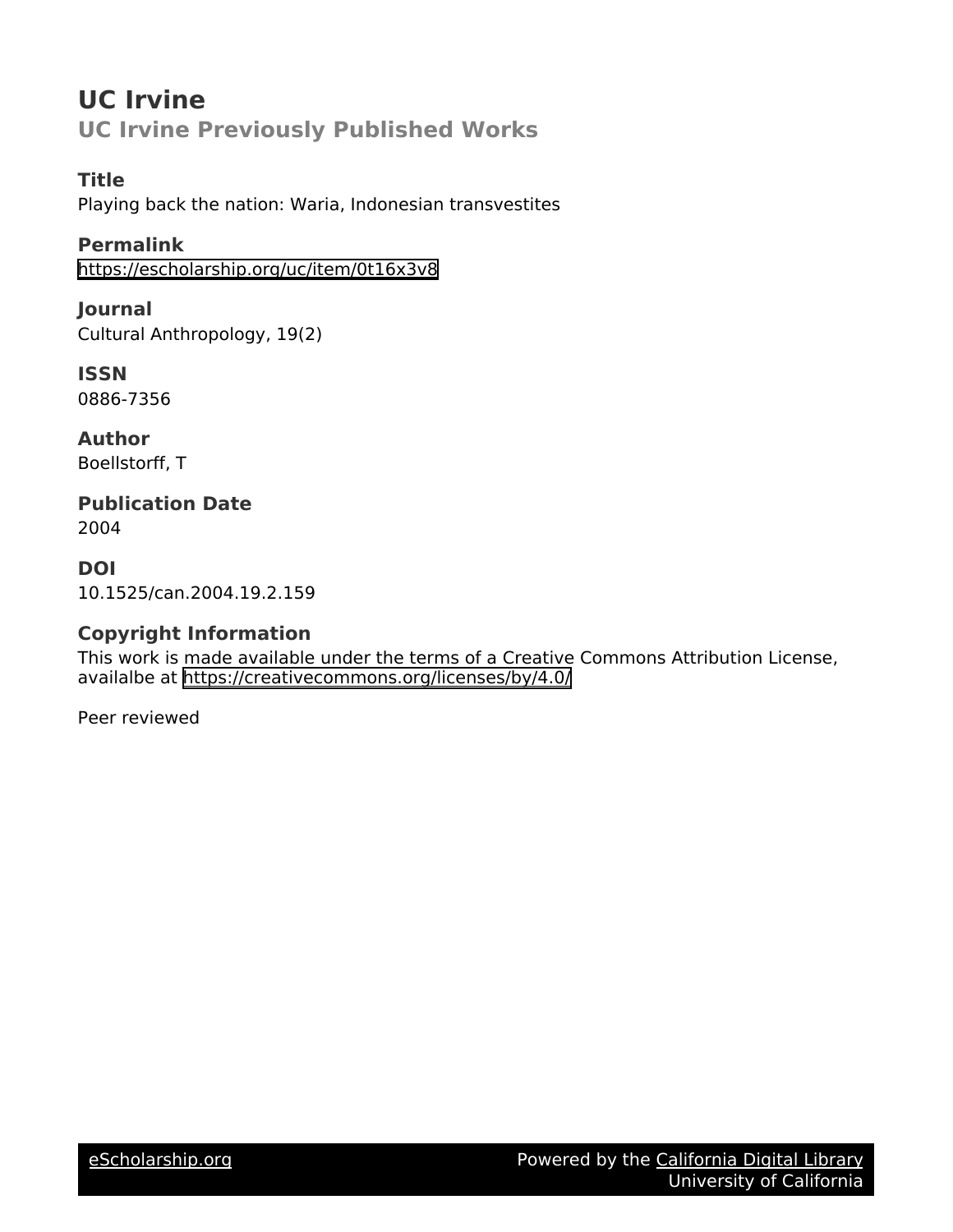# **Playing Back the Nation:** *Waria,* **Indonesian Transvestites**

**Tom Boellstorff** *University of California, Irvine*

#### **The Toilets of Taman Remaja**

Taman Remaja Surabaya (Surabaya Youth Park) can be found on a downtown thoroughfare next to the Surabaya Mall.<sup>1</sup> It is nighttime and the Mall is closed—a hulking, padlocked mass to my left as I pass a sea of motorcycles, *becak* (pedicabs), and buses pulling up at the curbside. Together with a couple thousand Surabayans, I plunk down 1,300 rupiah to pass under the glittering neon and white bulbs of Taman Remaja's gates.<sup>2</sup> With its assortment of amusement rides—a Ferris wheel, bumper cars, a shooting gallery—to my Midwestern eyes this is a county fair that never left town. A sea of voices provides a constant backdrop; occasionally a single voice emerges from the cacophony—a generous laugh, a child's wail, a shouted retort—then disappears into the noise. Every few minutes a low electric drone announces the approaching monorail, a cramped affair four feet wide and no longer than a car. It grinds uncomfortably along a red steel track only five feet above the ground. Those leaning absent-mindedly against its pillars receive a good-natured tap from a neighbor and duck as the bright yellow beast crawls overhead. Beyond the monorail's track, encircling the rides, is a wide stage fitted out with colored lights and glittering disco balls, looking out over a seating area with rows of wooden benches. Behind the benches lay some public toilets. To the right of the stage is a permanent sign about two meters high by three meters wide: "*Waria* Night with Live Band, Thursday Nights."

The band is warming up before the promised performance, and by 8:30, the seating area is jammed. Perhaps 80 percent of the audience is made up of men between 15 and 30 years old; flip-flop plastic sandals and well-worn clothes mark their blue-collar, low-income status. Cleared of benches, the first 20 yards in front of the stage are occupied by these men, smoking and conversing with each other. On the benches behind they are interspersed with better-dressed husbands and wives, young children perched on laps or chasing each other down the aisles. There are about thirty waria in the audience; some sit at the benches in

*Cultural Anthropology* Vol. 19, Issue 2, pp. 159–195, ISSN 0886-7356. © 2004 by the American Anthropological Association. All rights reserved. Send requests for permission to reprint to: Rights and Permissions, University of California Press, Journals Division, 2000 Center Street, Suite 303, Berkeley, CA 94704-1223.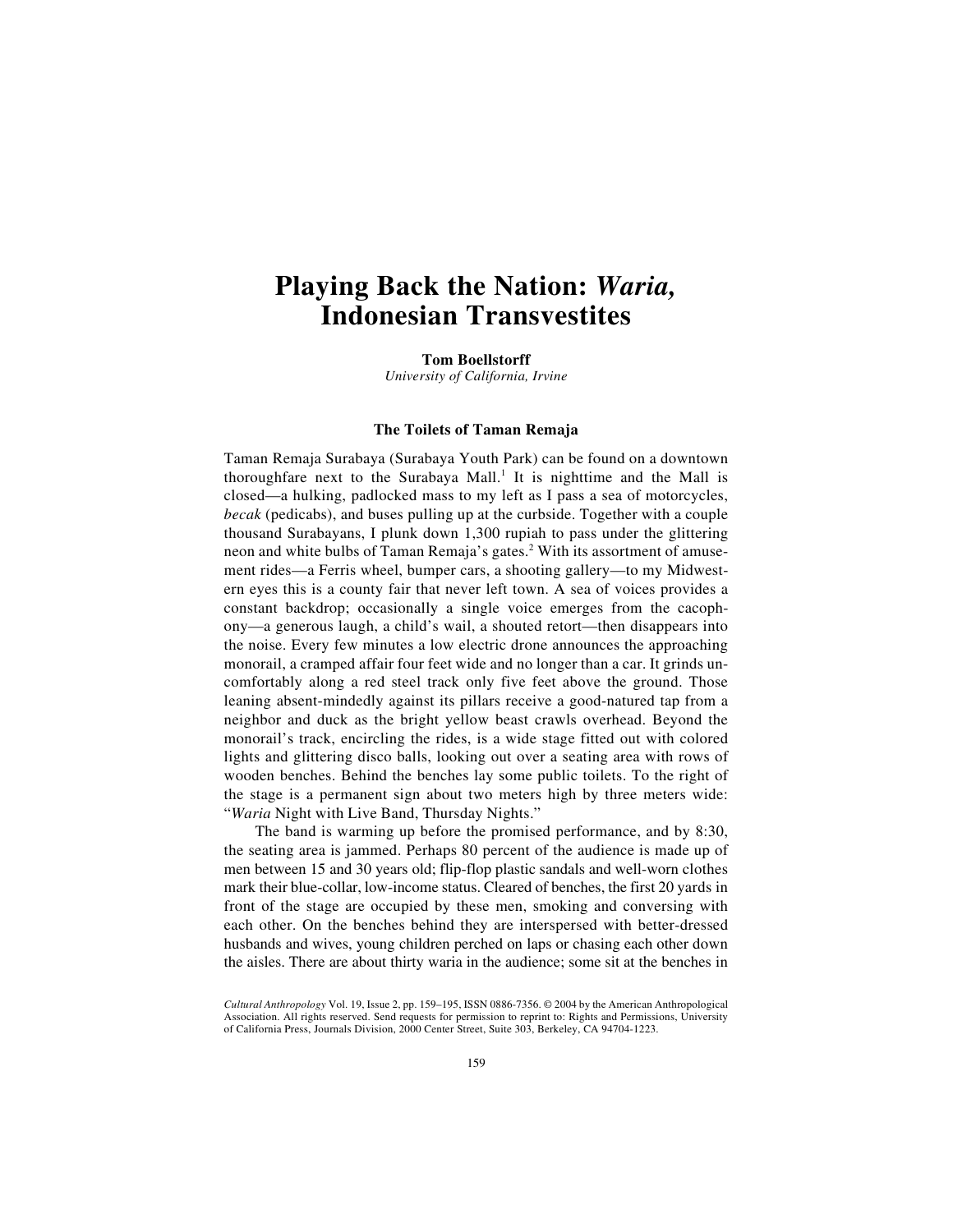small groups, but most gather next to the stage. *Waria,* a combination of the terms *wanita* (woman) and *pria* (man), can be roughly translated as "male transvestite."

Now the first singer, a woman, appears before the audience. Many of the single men in front of the stage begin to dance with each other, both feet on the ground, swaying slowly and sensually to the music, laughing and comparing moves, or swinging their hips and rubbing arms to chests with closed eyes, hypnotically, as if alone in a small room. A few waria dance in a corner by themselves or in pairs with a man. The female singer is followed by a male emcee, who announces that three door prizes will be given out before the main part of the show. "This first prize is especially for women *[cewek]*. I'm looking for a woman who's from outside Surabaya." Two or three women rush the stage; the first to make it up the stairs proudly presents her identity card (KTP or *Kartu Tanda Pendukuk*) to the emcee, who scans it with a flourish before handing her a prize. The woman descends the stage with a brightly wrapped box as the emcee shouts "the next question is especially for men *[cowok]*. I'm looking for a man whose name begins with R." Several men dash up the stairs; the first to reach the emcee presents his KTP and, identity confirmed, receives the requisite gift. Then the emcee says: "This last question is especially for waria. I'm looking for a waria whose hair is braided." An elegantly dressed waria with braided hair is first to reach the emcee—no identity card requested in this case—and accepts the prize. Now the emcee retires and the band starts up again, this time with a waria singer resplendent in red sequins and high heels, and the audience begins an evening of dancing and relaxing to waria voices.

Although the Thursday night waria show at Taman Remaja is a well-known showcase for waria in eastern Java (e.g., Plummer and Porter 1997:43–45), waria are salient members of contemporary Indonesian society more generally. Better known as *banci* or *béncong,* these male transvestites are visible in daily life—above all in salon work, which includes bridal makeup—to a vastly greater degree than Indonesians who identify as *gay* or *lesbi.* (I italicize these throughout the article to underscore that they are Indonesian terms, not identical to the English terms "lesbian" and "gay," and I do the same for the Indonesian term *normal,* which is not identical to English "normal.") Waria are also far more visible than female-to-male transgendered Indonesians (usually known as *tomboi* or *hunter;* see Blackwood 1998). However, despite this visibility (and the general visibility of male transgenderism in Southeast Asia (e.g., Jackson 1997; Johnson 1997), waria have received little attention in the scholarly literature. This article, part of a larger project on nonnormative genders and sexualities in Indonesia, represents one step toward a more sustained exploration of waria life. Like much anthropological writing, which tacks between the universal and particular (C. Geertz 1983:68), I use ethnographic material on waria to reflect on Western theoretical debates. This bringing together of theory and ethnography is of particular importance given that the study of transgenderism, like lesbian/gay studies in anthropology, "has not been immune to the documentary impulse that brushes aside theory in the rush for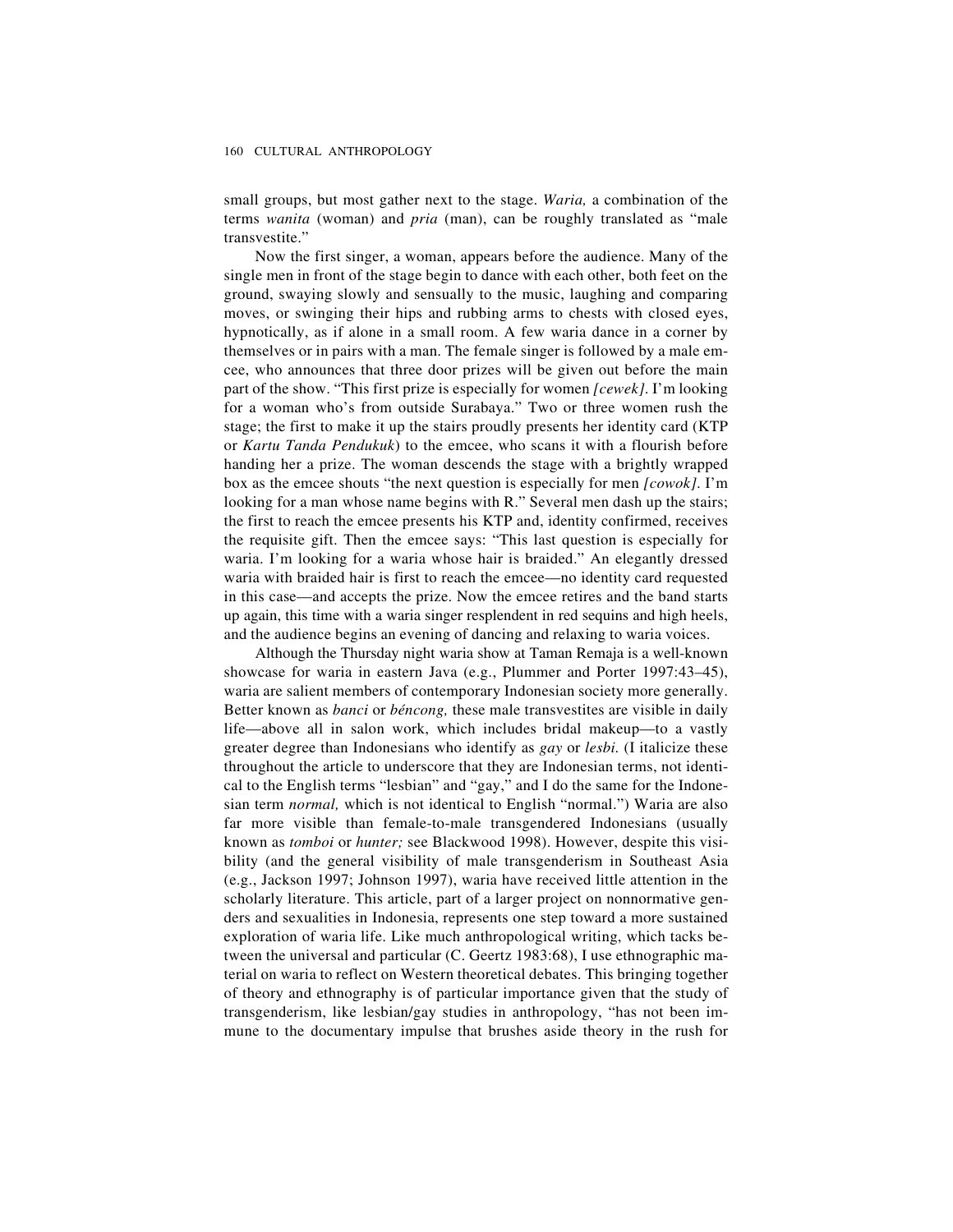'facts,' or to a tendency to reify and idealize 'traditional' forms of homosexuality in nonindustrial societies" (Weston 1993:340). This "ethnocartographic" impulse—which, extending Weston, also includes a tendency to reify and idealize transgenderism (see also Towle and Morgan 2002)—hides how the division between theory and ethnography is illusory, since description always takes place within the horizon of some set of theoretical assumptions, and theorization always takes place within the horizon of some set of phenomenon construed as data.

Following this introduction, I provide material concerning the history of the waria subject position and contemporary waria subjectivities. In place of the concept of "identity," I distinguish between subject positions, as socially recognized categories of selfhood, and subjectivities, how individuals inhabit a subject position but in ways that always exceed and transform its logic, even while being powerfully shaped by that  $logic<sup>3</sup>$ .

Within the scope of a single article I cannot present a comprehensive portrait of waria or delve into every dimension of these Indonesians' rich and diverse lives. Instead I focus my analysis on vignettes that exemplify certain aspects of waria life so that I might center my analysis on two key areas in which the "tendency to reify and idealize 'traditional' forms of transgenderism" has been particularly strong. First, although persons such as waria live in postcolonial nation-states, analyses often frame them in terms of locality, tradition, and ritual (e.g., Andaya 2000; Plummer and Porter 1997:43). This analysis will instead illustrate how waria emphasize a sense of belonging to (and exclusion from) national society and popular culture. This is foreshadowed in what might appear to be an insignificant exception: Why was the waria with braided hair who climbed the stage at Taman Remaja not asked to show an identity card?

A second tendency has been to construe persons such as waria as belonging to a "third gender" (e.g., Andaya 2000). Although there are instances in various parts of the world that could arguably be seen as third genders, the third-gender concept is often overemployed and poorly defined. I argue that waria are not a "third gender" but a male femininity. This interpretation is suggested by, of all things, Taman Remaja's toilets. There are two toilets, not three, and since at least 1992, the sign on one of these toilets reads "wanita" (women), whereas the sign on the other reads "pria/waria" (men/waria). Why are waria grouped with men rather than women and not given a third toilet, since it would not be expensive to build? My analysis will show how the concept "waria" operates within the orbit of male gendering.<sup>4</sup> Furthermore, I argue that the position of waria as feminine males is informed by, and in turn shapes, their sense of partial belonging to national society. Drawing a term from waria performance, I will call this the *playback* of authenticity and argue that this is a question of recognition.

#### **Definitions and Histories**

While any English gloss for waria falls short, I prefer "male transvestites" to "male transgenders" for theoretical reasons I explore below.<sup>5</sup> This poses a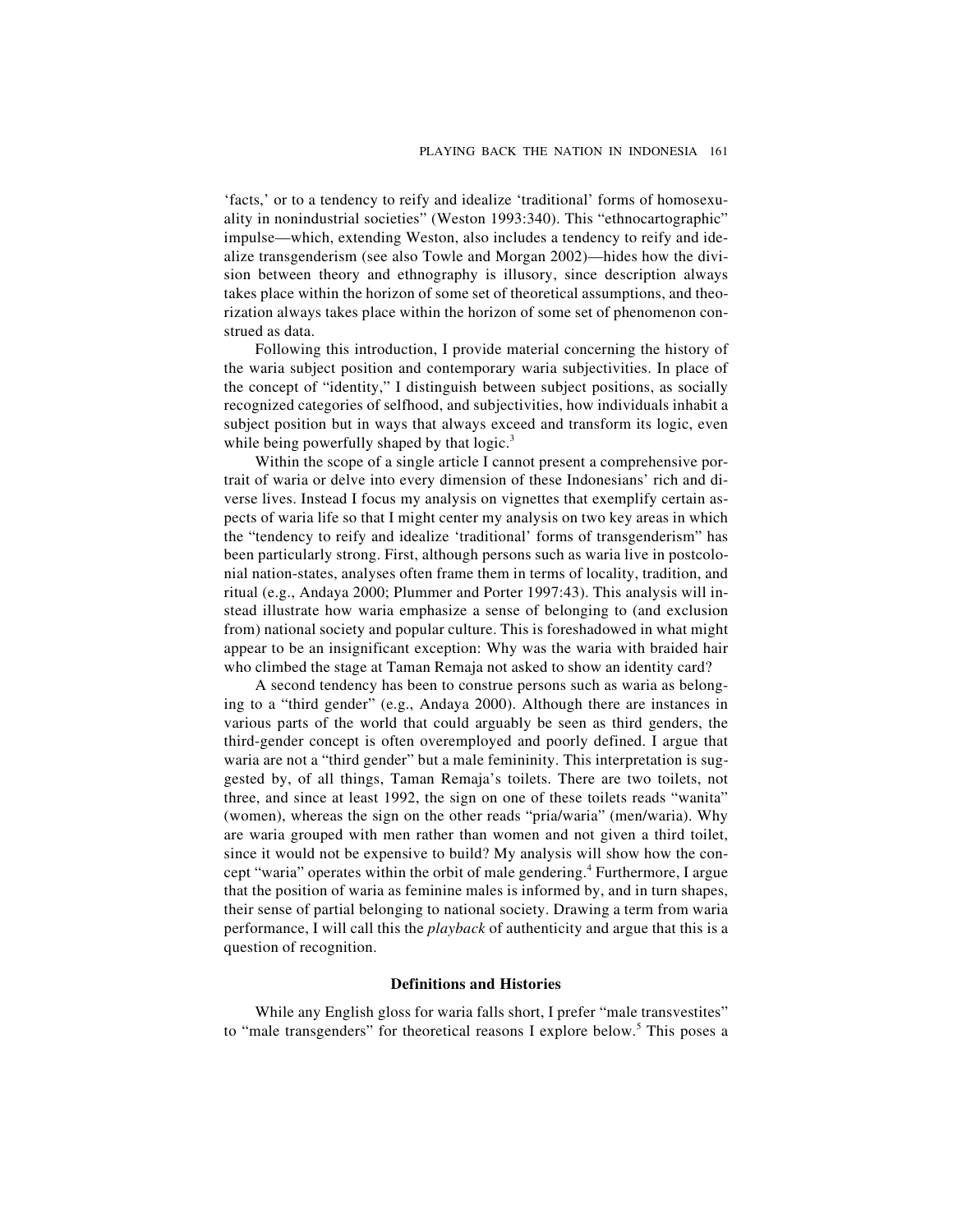problem regarding pronouns, since Indonesian (like most Austronesian languages) uses a single term *(dia)* for third-person singular reference ("she," "he," and "it"). Following Blackwood (1998), I will employ a coined pronoun, however the one I use is "s/he" ("her/his" for possessive and indirect reference).

Three sources of possible confusion for non-waria (including both anthropological analysts and "normal" Indonesians) stem from the rich terminological and sexual landscape in which waria live. The first concerns the relationship between the term *waria* and the most common day-to-day term for these persons, *banci;* its *gay* language variant *béncong* has entered vernacular Indonesian as well.<sup>6</sup> But since banci can also mean "effeminate male," it can sometimes distinguish men from waria; one can say "I saw a man who was very effeminate, a banci not a waria."<sup>7</sup> For this reason, and due to the derisive tone with which it is typically deployed, many waria find *banci* offensive. The preferred term *waria* originates not in tradition but government dictate and dates from 1978.<sup>8</sup> A second source of misunderstanding originates in the many terms for waria linked to "ethnolocality," the presumed conjunction of place and ethnicity (Boellstorff 2002). These include *kedi* (Javanese and Balinese, but also found in Sulawesi), *kawe-kawe* (Makassarese, but also used by many Buginese), *wandu* (Javanese, but also found in Sulawesi) and *calabai'* (Buginese, but also found in Kalimantan, possibly due to Bugis migration).<sup>9</sup> I have never been able to establish any consistent differences between persons who identify themselves through these various terms (and who all appear to use waria and banci in some contexts). For instance, in Sulawesi not only waria but others (including *gay* men) say that *kawe-kawe* and *calabai*' are local terms for waria in the same way *pete-pete* is the local term for *bemo* ("minibus"). One Bugis waria explained "I'm called calabai' with family . . . usually we say calabai' based on ethnicity but it means the same thing as banci. For instance, I'm a Bugis; I might say 'that's a calabai'.' If I were Makassarese, I might say kawekawe." When I asked "is kawe-kawe the same thing as calabai'?", s/he replied "The same! Calabai', kawe-kawe, béncong, waria, banci, they're all the same.... They're only terms [*cuma sekedar istilah*]." Malinowski's observation concerning Trobriand lexicon remains relevant more generally:

Though important as a clue to native ideas, the knowledge of terminology is not a miraculous short-cut into the native's mind. As a matter of fact, there exist many salient and important features of Trobriand sociology and social psychology, which are not covered by any term, whereas their language distinguishes sub-divisions and subtleties which are quite irrelevant with regard to actual conditions. [Malinowski 1922:176–177]

A third source of misunderstanding is that in many parts of Indonesia there have been (and still are) what I term "ethnolocalized professional homosexual and transvestite subject positions" or ETPs. I use this terminology to avoid referring to these as "traditional" or "indigenous" homosexualities or transgenderisms, because I do not want to assume which kinds of sexualities are authentic in contemporary Indonesia. The best-known of these are *bissu*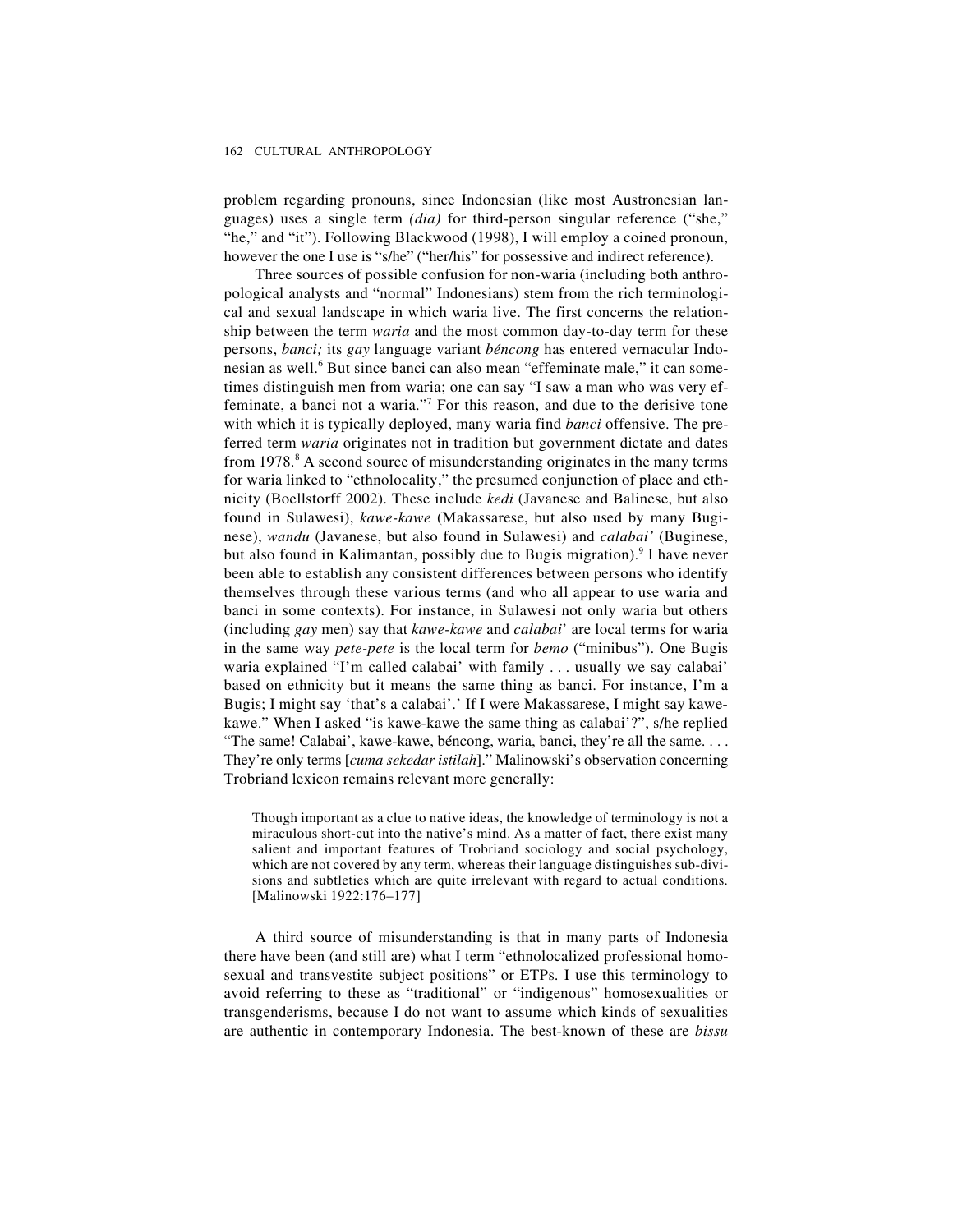transvestite ritual officials in southern Sulawesi and *warok* actors in the Ponorogo region of eastern Java, who sometimes have homosexual relationships with their understudies (known as *gemblak*). In the case of ETPs, therefore, homosexuality or transgenderism is secondary to a specialized ritual or artistic activity; they are first and foremost professions, not sexual or gendered subject positions. You are not born into them or even "become" them in a developmental sense; you learn them through apprenticeship. The waria subject position is not an ETP (although waria can become bissu with proper training).

The history of the waria subject position is a topic unto itself, and since this article focuses on contemporary waria subjectivities, I provide only a summary here.<sup>10</sup> While ETPs have varying histories, it is clear that many have existed for hundreds of years. It appears that *gay* took form as a widely (if imperfectly) known subject position quite recently, between the 1960s and early 1980s, a decade or two later than in some other Southeast Asian nations such as Thailand (Jackson 1999). The *lesbi* subject position appears to have a similar time frame but became a topic of public debate as early as 1980, earlier than *gay.* In the case of waria, we find little historical material. I know of no records of waria being associated with ritual practices and to my knowledge they do not appear in ritual texts. Nor is there much colonial documentation on any form of transgenderism or homosexuality during the 350-year Dutch period.<sup>11</sup>

Thus, while ETPs such as warok and bissu appear in travelers' accounts and local histories as early as the 14th century (Andaya 2000:39; Pelras 1996:166; Wilson 1999), it appears that the waria subject position has a recognizable continuity going back only to the early  $1800s$ .<sup>12</sup> Around this time there begin to appear scattered references to effeminate men in coastal trading centers and some rural contexts; these persons are linked not to ritual but to petty commodity trading, lowbrow entertainment, and sex work. Employment along the lines of contemporary salon work (making up women, especially brides, but also cutting men's hair) does not appear to have been significant at the time. Accounts of persons occupying this subject position (the earliest name for which appears to be *banci*) agree that they were male-bodied but dressed in an effeminate manner—not necessarily all of the time but frequently enough that casual visitors would notice them.<sup>13</sup>

From the beginning waria do not appear to have been seen as limited to any one ethnic group or locality. By the 1830s, the dances of the "Bantji Batavia" (literally, Batavian Transvestite) could be interpreted as "a typical manifestation of Batavian [Jakartan] popular culture. It was exclusively Batavian (though similar to the Surabaja *ludrug* [Surabaya *ludruk*]) and was thought to be of Balinese origin. It was performed by young men clothed as women, sometimes wearing Western dresses, with long white hose and an ankle ring" (Milone 1967:472). In 1855, the Dutch lexicographer Rooda van Eysinga listed banci with *pâpaq* and *roebia* as "local, Malaysian terms alongside the Arabic *chontza* for 'hermaphrodite' " (Bleys 1995:179). Newspaper accounts from Batavia (now Jakarta) indicate that some districts were known "as the haunts of banci (transvestites), whose origin in Batavia seems to go back to the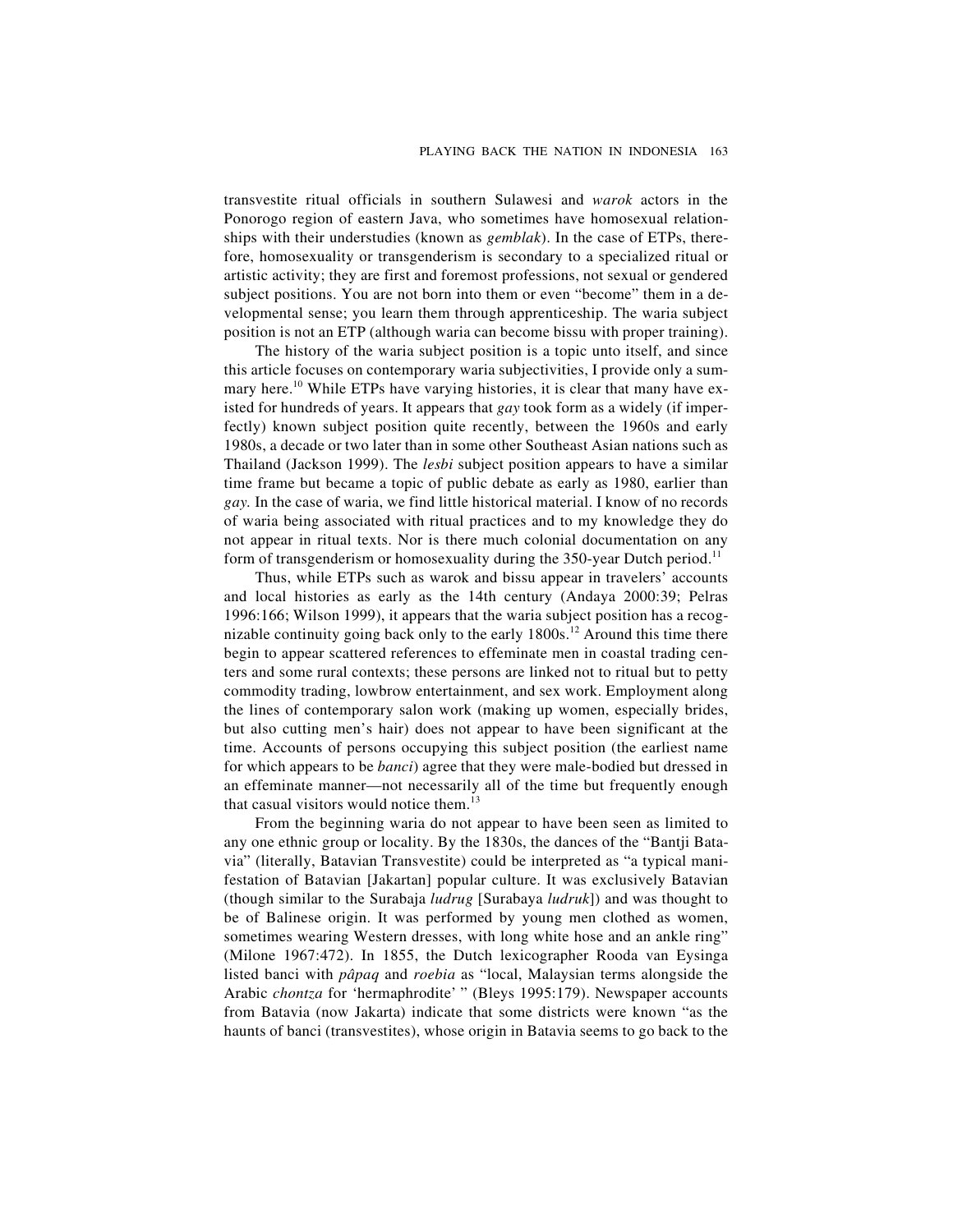late nineteenth century" (Abeyasekere 1987:92, 127). In 1937, Miguel Covarrubias, the Mexican intellectual and cartoonist whose book *Island of Bali* helped popularize Bali as a tourist destination, noted that:

There are in Bali curious individuals called *bentji,* interpreted by the Balinese as "hermaphrodites"—a condition which is characteristic of gods, but bad and ridiculous among humans. The bentji are men who are abnormally asexual from birth (impotent, according to the Balinese), who act and dress like women and perform the work of women. In Den Pasar there was one of these pitiable creatures, a man who dressed like a girl and talked in falsetto, selling goods at a public stand in the main street. [Covarrubias 1937:144]

The fact that banci appears as a "local" Batavian term in 1830, a "local" Malay term in 1855, and a "local" Balinese term in 1937 suggests that despite the tendency of observers to ethnolocalize waria (note Covarrubias's language of "gods" with reference to predominantly Hindu Bali), the subject position had a broader scope from its beginnings.<sup>14</sup>

[Such a] commodified transgender [sexuality] differed from any traditional transgenderal sexuality in that it was largely urban, largely detached from rather than integrated into traditional kinship networks, more or less associated with prostitution for money rather than any kind of socially sanctioned marriage, and at odds with instead of sanctioned by the dominant religion. [Drucker 1996:77]

By the 1960s waria had become well known for their presence in markets and as sex workers, as well as for their roles in lowbrow performing arts. The best-known example of this is the Javanese dramatic genre known as *ludruk*: the first recorded performance of ludruk dates from 1822 and included "transvestite performers" (Peacock 1968:29).<sup>15</sup> One 70-year-old waria from rural southern Sulawesi noted that when s/he was young, "waria almost never went out during the day. Those who did would be called names by the kids; men would hit us and scream blasphemies at us. Waria just slept at home [during the day] under cold cream." Several waria in Surabaya confirm the following observation by Eddy, an older *gay* man, who recalled that in earlier times:

There were no bancis wearing dresses. None at all. They weren't brave enough to do that back then. . . . That began around 1980. Before that there were bancis, but only in the ludruk dramas.16 During the day they'd be normal; then at night they'd work as a woman. But it was certain those people were bancis. They weren't wearing women's clothes 24 hours a day, but they were effeminate all the time in the way they walked and carried themselves.

The lives of waria in Peacock's 1960s Surabaya do not appear markedly different from those of Covarrubias's Bali or Hirschfeld's Batavia of the 1930s, or those of the earliest known accounts of waria in the 1830s. However, this changed between the late 1950s and late 1960s. Strains within the new nation, particularly around Islam, led to a new marginalization of waria. Some waria associate this period of intolerance with places where Muhummadiyah (a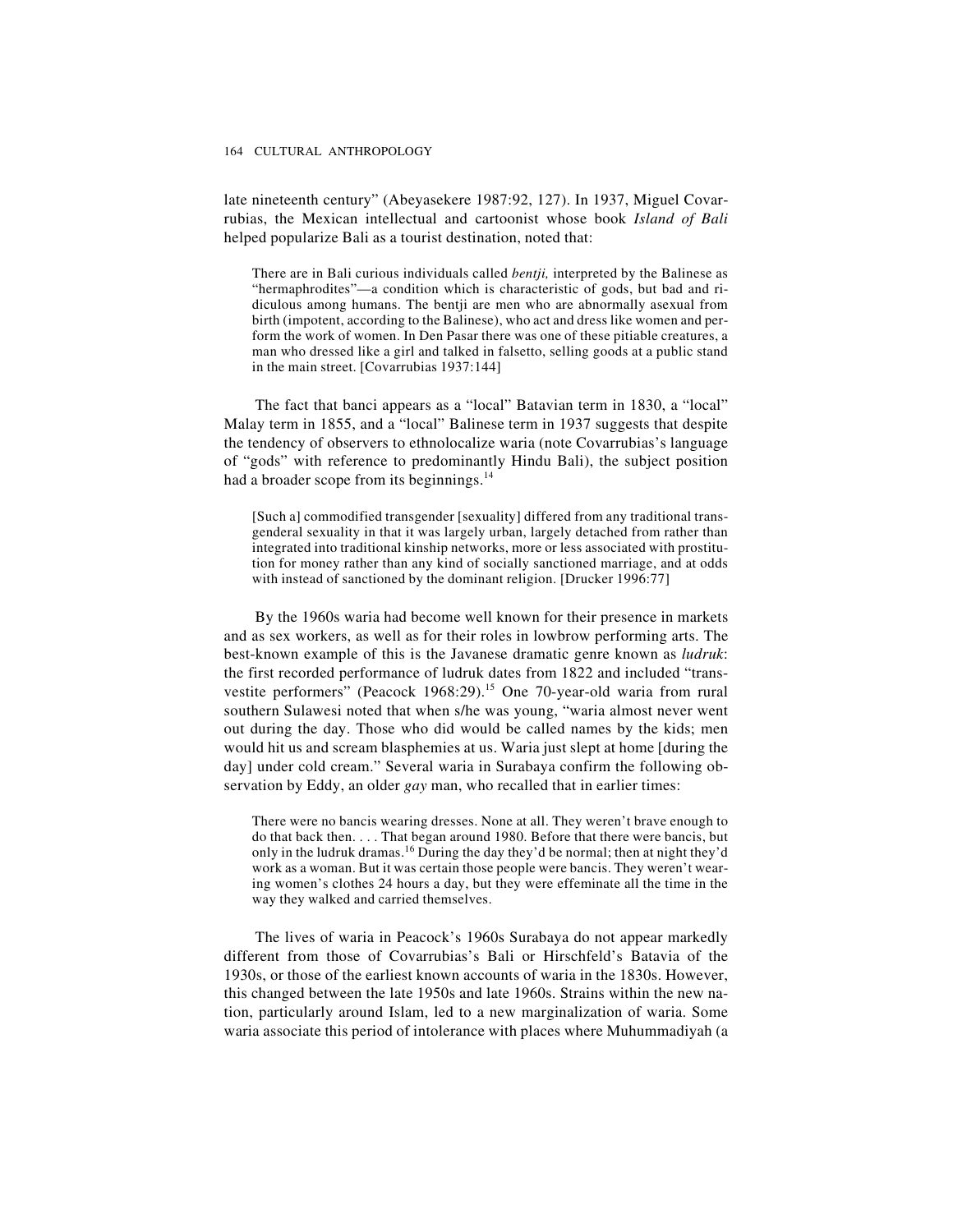modernist Muslim organization) had a strong following. This was exacerbated by the mass violence around the birth of Soeharto's New Order, which does not appear to have been directed at waria (c.f. Wieringa 1999), but did lead to a virtual abandonment of the public and market spaces where waria found community and employment. As Eddy's narrative indicates, it appears that one of the biggest shifts in the waria subject position was in the mid-1960s to early 1980s (depending on locale, with the key period 1965–1970). It appears to be at this point that the majority of waria shifted from wearing women's clothes only in certain contexts like performances or nighttime sex work to wearing women's clothing all of the time.<sup>17</sup> It also appears to be at this point that salon work became the prototypical waria employment. The new visibility of the waria subject position seems to have coincided with the coming to power of Soeharto's "New Order" government in the late 1960s, which coupled authoritarian rule and developmentalist economics.

#### **Childhood Dreams and Adult Transformations**

For those visiting Indonesia since the 1980s, the social salience of waria seems utterly different from the Western situation. Although rosy fantasies of tolerance are overstated, *waria* is now an important cultural category. Even educated, urban Indonesians are not always familiar with the terms *gay* or *lesbi,* but *everyone* knows what banci means.<sup>18</sup> If you were Indonesian, you would expect to find waria in salons and might assume a waria would apply makeup for your daughter on her wedding day. Some tailors and shopkeepers in your neighborhood would probably be waria, and at night you might see waria looking for men near the town square. Waria seem to fall into three economic classes: those who own salons or some other business (and can be quite wealthy), those who work in salons, and those who neither own nor work in salons and usually make a living as sex workers. Waria occasionally "pass" as women to coworkers in a salon, or even to sex-work clients (hiding their penis between their legs if the client wishes to penetrate them anally). Waria themselves, however, see such cases as exceptional: typically the social others with whom a waria interacts at home, in the neighborhood, on the street, and at work know s/he is waria and not wanita (a woman), yet accept her/him as a member of the community. Representations of waria appear on television sitcoms and advertisements, as well as news reports in the print media. In 2000, a commercial for Bayer Asprin on national television featured an apparent waria.<sup>19</sup>

Since the waria subject position is both widely known and visibly embodied, the process of occupying it involves from the outset the reactions and commentary of others. Unlike *gay* men, waria never speak of "opening themselves" *(membuka diri)* in terms of revealing who they are; indeed they often discover who they are because others point it out to them. Although there are occasional cases of Indonesians becoming waria later in life, most waria think of themselves as such by their early teens, and in some cases as young as five years old. In this they differ from *gay* men, who according to my research typically begin to identify as *gay* in their late teens to early twenties. A desire for men is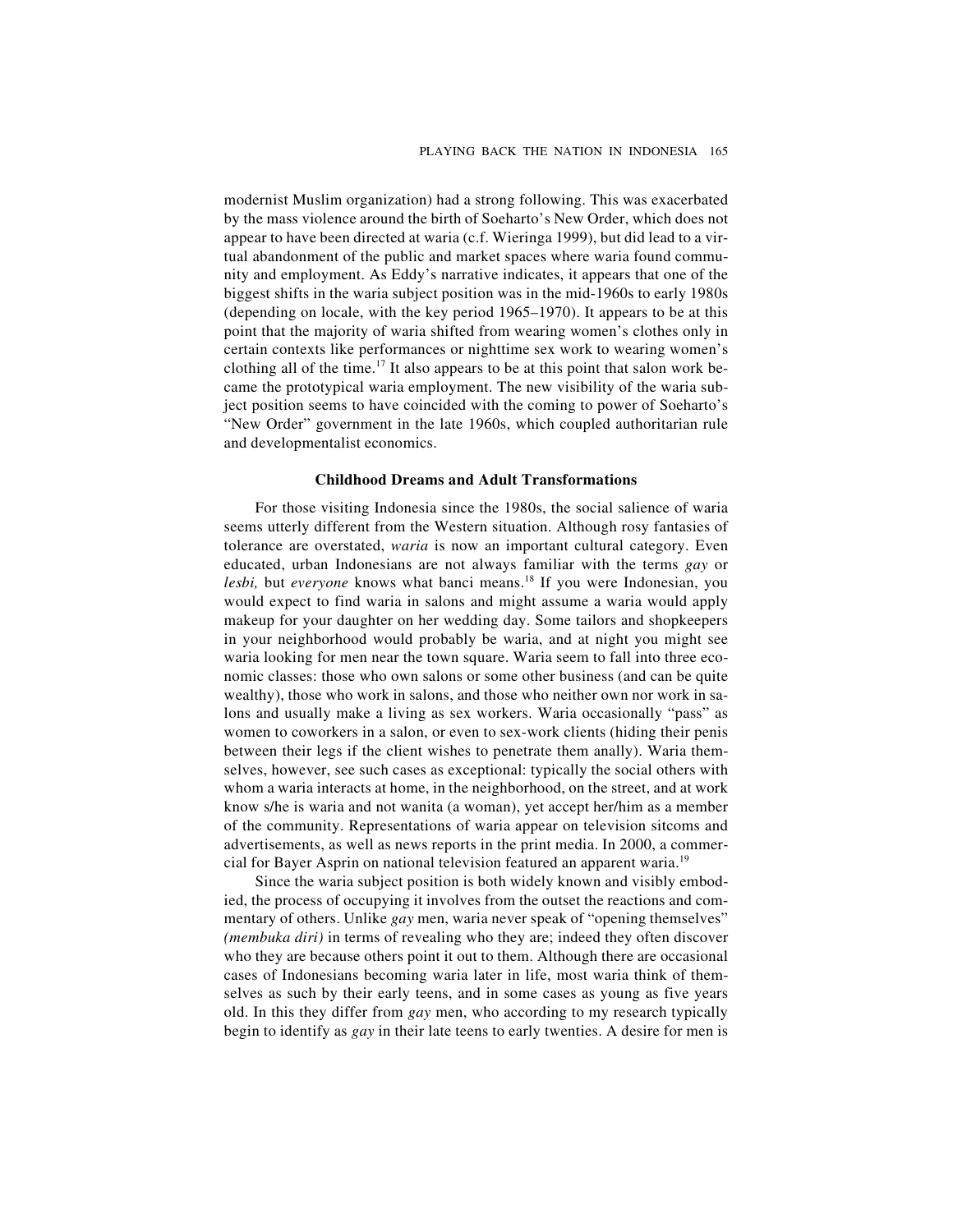not the genesis of waria subjectivity (as it is for *gay* subjectivity); almost all waria come to see themselves as waria while children and do not recall an attraction to men as key to this early development.<sup>20</sup>

The first and most absolute condition of the waria subject position is that only males, it is assumed, can occupy it. You cannot become waria if you are seen to be born with a vagina, and despite misconceptions on the part of the Indonesian public, few waria are intersexed. All narratives of waria selfhood are driven by movement away from normative masculinity. Most waria engage in play atypical for their gender as children. One waria recalled, "the signs *[tanda]* of my waria-ness *[kewariaan]* have been visible since I was a child. Usually, boys who are going to become *normal* ride bicycles, play tag. I was different *[beda]*; I hung out with the girls and played jump rope, played with dolls." Some waria see these activities as formative and speculate they would not have become waria had their parents forbidden them. Others believe gender play only reveals that they had "the soul of a woman since birth," as one waria put it. Such an interpretation is common among waria who grew up in environments where gender play was actively discouraged.<sup>21</sup> Although waria are generally known to contemporary Indonesian society, this does not mean that families welcome a waria member. Ita, who was from the island of Lombok but had lived in Makassar for 14 years when interviewed, recalled:

In my village there aren't waria; they don't understand about waria. There, even though our movements may be effeminate, we cannot dress up like women. We can become banci,<sup>22</sup> but we cannot use makeup, wear women's clothes, or have long hair.... I think so much about my family and the fact that they don't accept me. It's a great load upon my thinking.  $\dots$  My name is not spoken there.

Ita's tale is by no means unique. Many waria are not accepted by their families, at least initially. Young waria have been beaten until they bled, have been held under water by their fathers until they have almost drowned, or have had an older brother stick their finger into a light socket. Estrangement from the family sometimes continues through adulthood, as in Ita's case. Others are accepted to some extent. Many waria are acknowledged as such while small children. Others reach understanding with their families when they are in their teens: "I explained that if I die and am reborn, I will still be a banci." Waria sometimes bring waria friends home "so my parents would know that it's not just me who's like this," or a male partner (the acceptance of whom is usually seen as a definitive acknowledgment of their waria status). Belonging and recognition are important: the goal of these efforts is to be accepted *(diterima)* by the family, just as waria also hope to be accepted by society.

Although many waria struggle with a sense of sin, by adulthood most have made some kind of peace with their religious beliefs. In caring for family members or even saving for years to send a parent on the pilgrimage to Mecca, waria say they hope to wipe away the sins they have caused their family *(menghapus dosa).* Good deeds can compensate for their being waria, even as many waria say that being waria is a divine decree *(takdir).* As one waria recalled,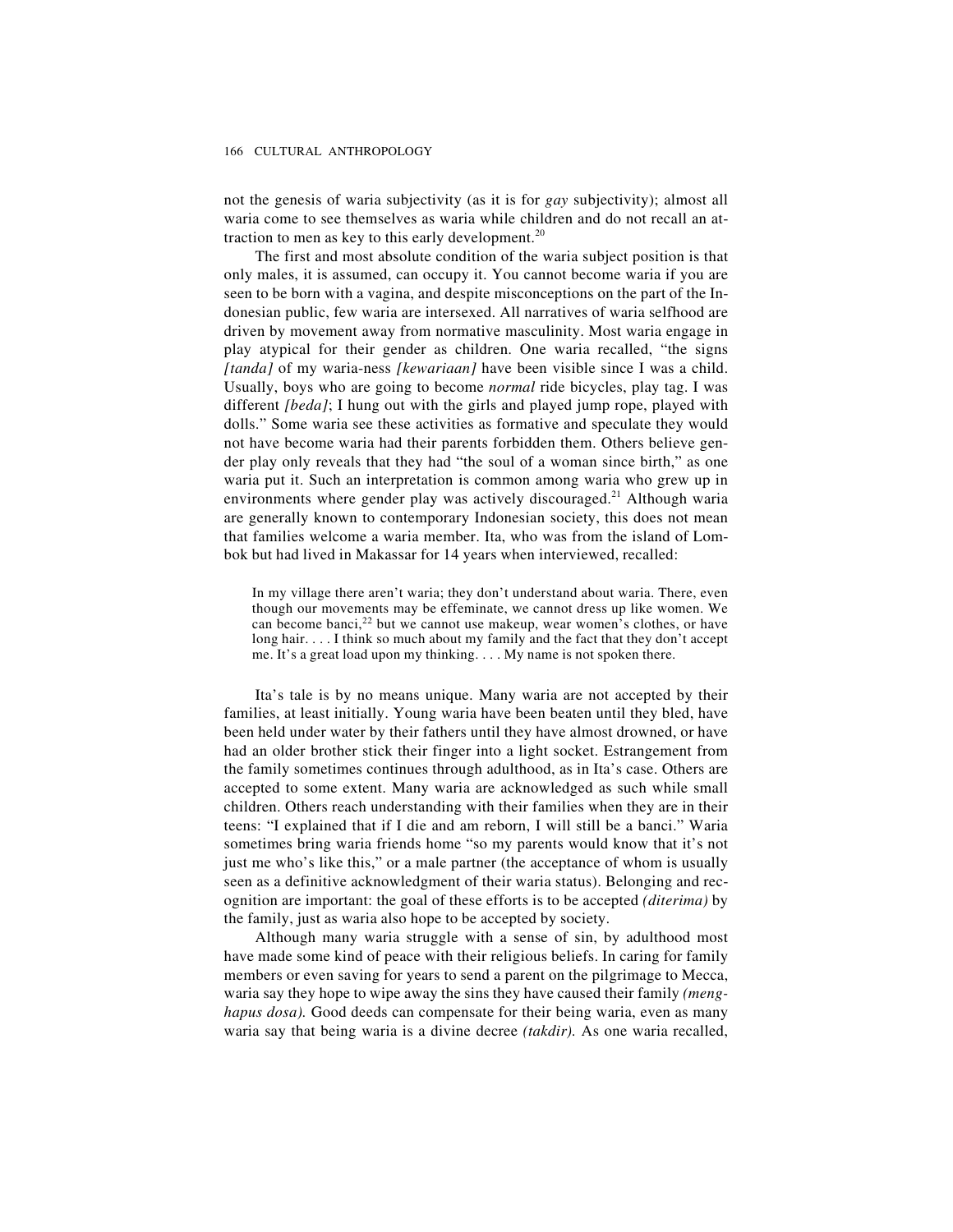"When I was small I got very sick. My mother prayed: 'What does my child have to become in order to live?' I survived and this was the result, and for that reason she accepts me." When my waria interlocutors speak of sin they tend to speak of things waria do (particularly promiscuity and sex work) rather than the state of being waria itself, which is often seen as God's wish *(kemauan atas).* Waria have formed Christian prayer organizations and Muslim prayer rooms *(musala)* where they wear women's garments *(mukenah)* while at prayer.<sup>23</sup> Some Muslim waria have made the pilgrimage to Mecca *(haj)* as men, others as women (some as many as nine times) without the knowledge of their fellow pilgrims.<sup>24</sup> Speaking to one such waria, I asked, "Does God think of you as man, woman, or waria?" S/he answered, "God thinks of me as a waria, not a woman or a man. To be waria is my fate *[pasrah]*." In the context of the allpowerful nature of God, many waria take their inability to change as evidence that God wishes them to be waria. Although the quotation above seems to imply an understanding of the waria subject position as a third gender, when waria wrestle with the question of sin they typically conclude not that God created three genders, but that they were created with a feminine soul.<sup>25</sup>

Indeed, to only be interested in women's clothes or activities is not usually seen as sufficient to make one waria; at some point, usually while a child but sometimes in the teenage years, waria come to know that they have the soul *(jiwa)* of a woman, or at least a soul that is more woman than man. Waria also speak of having the temperament *(sifat)* or feelings *(perasaan)* of a woman. To bring the body into alignment with the soul by wearing women's clothes, makeup, and so on is a source of pleasure for waria. Although waria do sometimes fool people into thinking they are women, the goal is not to "pass" but to look like a waria. This is one sense in which one could arguably speak of waria as a "third gender" subject position. Despite usually dressing as a woman and feeling they have the soul of a woman, most waria think of themselves as waria (not women) all of their lives, even in the rather rare cases where they obtain sex change operations (see below). One reason third-gender language seems inappropriate is that waria see themselves as originating from the category "man" and as, in some sense, always men: "I am an *asli* [authentic] man," one waria noted. "If I were to go on the haj [pilgrimage to Mecca], I would dress as a man because I was born a man. If I pray, I wipe off my makeup." To emphasize the point s/he pantomimed wiping off makeup, as if waria-ness were contained therein. Even waria who go to the pilgrimage in female clothing see themselves as created male. Another waria summed things up by saying, "I was born a man, and when I die I will be buried as a man, because that's what I am."

When I began learning of these two understandings of what makes someone waria—soul and clothing—I suspected that the sense of having a woman's soul was more central. This reflects the dominant Western conceit that both gender and sexuality originate as internal essences that must be confessed to ever greater spheres of life to be authentic and valid (Foucault 1978; Sedgwick 1991). This ontology of the closet draws heavily from a Christian metaphysics construing the transient body as secondary to the everlasting soul. It is not,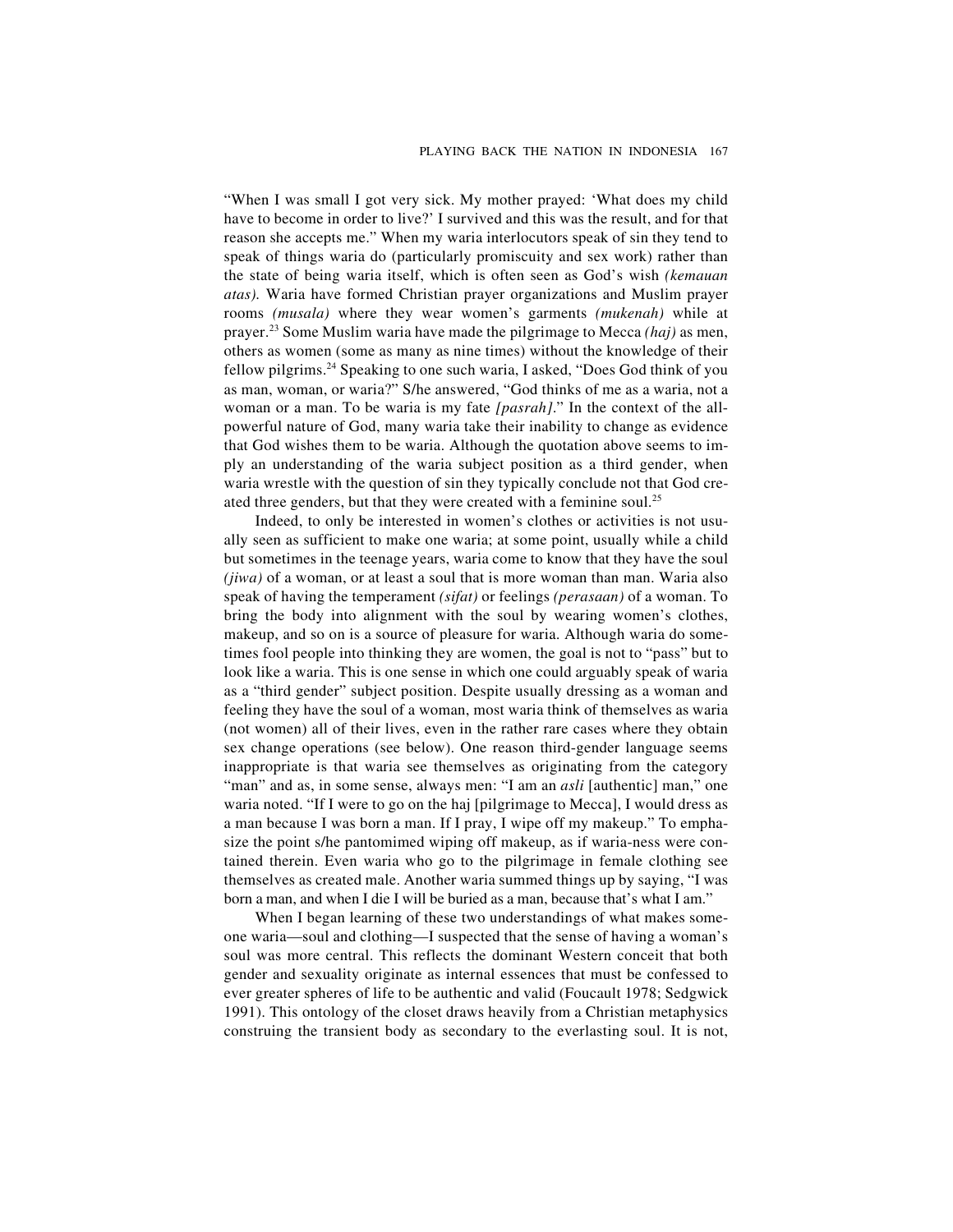however, the ontology of waria subjectivity, and there appear to be both diachronic and synchronic reasons for this. Diachronically, for waria looking like a woman may be becoming more important, and having a woman's soul may be becoming less important, compared to prior decades. Should this prove to be the case—should the waria subject position emphasize "confessing" an interior state less and less—this would run counter to the stereotype that globalizing processes create greater sameness. Synchronically, waria do not always assume that soul makes one wear women's clothes; the causality can be seen to work in the other direction or to be mutually constituting, reflecting a widespread assumption in Southeast Asia that internal state and external presentation naturally align with each other (Errington 1989:76–77).

This assumption might explain why it is that among waria there is no consensus as to whether looking like a woman or having a woman's soul is causally prior. Probably most waria see external practices as manifestations of an internal state: one explained that "it is the soul that pushes us to wear women's clothes," while another stated that "to dress in women's clothes is just to perfect our appearance: our soul is 90 percent of the matter." Yet many see the soul as shaped by external practices: waria sometimes claim they were infected *(ketularan)* because of wearing women's clothes for entertainment or because they played with waria when they were children. To occupy the waria subject position is seen to encompass sexuality as well as gender: waria typically have sex with men, according to waria and to other Indonesians. What is significant is that the waria subject position is not founded in a sexual orientation: waria usually assume their desire for men flows causally from a prior mismatching of soul and body.<sup>26</sup> Whereas *gay* male desire is usually understood in terms of "desiring the same" and could thus be roughly translated as "homosexuality," a waria's desire for men is understood as the desire of femininity for masculinity, that is, as heterosexual desire. As a language of *homoseks* and *heteroseks* becomes better known in Indonesia, many waria regard themselves as heterosexual, not homosexual. Their feminine souls and bodily presentations mean that while male-waria sex is understood abstractly as a form of homosexuality, it is distinguishable from sex "between two men."

By adulthood most waria have a clear sense that they are unalterably waria for the rest of their lives. They have usually identified as waria for many years, and in contrast to *gay* men, their social interlocutors have also identified them as waria. Women's clothing, makeup, and hairstyling are the important external markers of contemporary adult waria subjectivity, although a few waria dress as men during the day or while on public transport to avoid being teased, and some mix articles of women's and men's clothing. This clothing is usually in a modern style (for instance, jeans and a Western women's shirt) but can also be "traditional" women's clothing, especially on formal occasions. In terms of bodily comportment waria stress moving "like women" when walking, gesturing, lifting objects, sitting down, or dancing. The goal is a refined, coy, slow grace—to be *halus* (cf. C. Geertz 1983:61). In terms of speech, the ideal is a high, melodious tone and rhythm at a soft volume. Non-waria Indonesians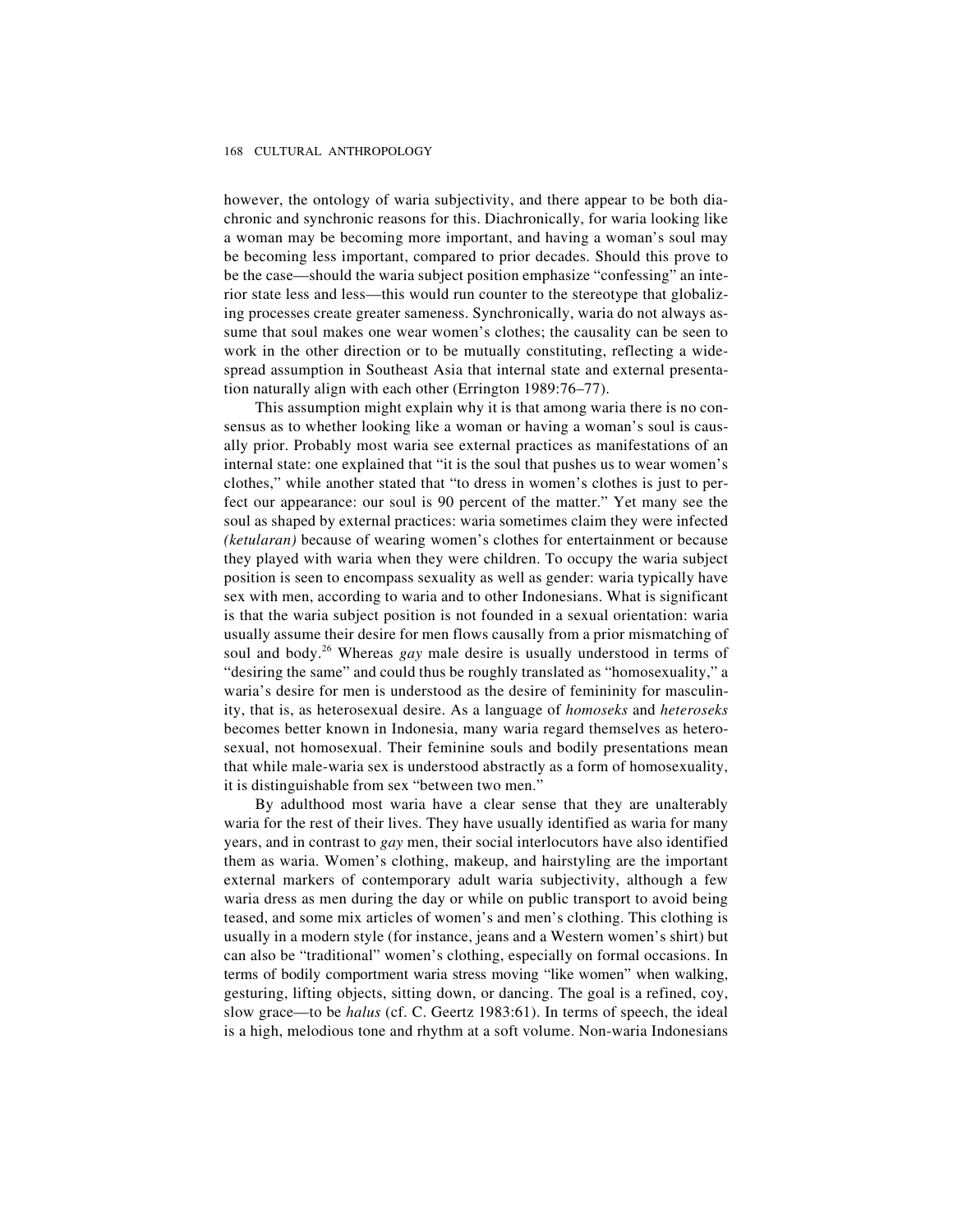interviewing waria for news stories typically comment on how the waria in question "is as beautiful as a woman" or "speaks exactly like a woman." This is a performative sense of gender as something that must be achieved and reachieved; that is, iterated (Butler 1990). It is this association of waria with ongoing transformation that makes them seen as ideally suited to work in salons where they can transform others (cf. Cannell 1999; Johnson 1997).

However, waria do not equate being feminine with being female—they distinguish wanita (female) from how they usually refer to themselves, *gaya wanita* or *kewanitaan* (roughly, "in the style of a woman"). Indeed, waria subjectivity is marked not so much by the wholesale adoption of feminine forms as by the mixing of men's and women's styles, just as waria amalgamate a woman's soul to a man's body, or the term *waria* amalgamates "male" and "female." Waria can incorporate typically masculine forms of bodily comportment and speech when the occasion demands—a joke, a perceived slight, a sex-work client who refuses to pay, a threatening situation in public, or a jealous confrontation. Waria are often said to be stronger than men and capable of extremely rude speech and obscene gestures. *Gay* men frequently observe that waria can be more "man" than themselves. As one *gay* man put it in a conversation with some street youth asking about waria, "You can't push them around too much. If you get them mad, their maleness comes out *[keluar],* and they'll beat up the person who's threatening them." Categorized with clothing (as an undo-able body modification that one undergoes on a daily basis) are the activities known as "putting on makeup," which includes things like shaving one's legs or styling one's hair. The term for all this is *dandan,* often referred to as *déndong* through the same transformation (associated with *gay* language) that turns *banci* into *béncong.* An example: one evening I visited a waria who operated a salon from the front room of her/his small house. Vera, who worked and lived at the salon, was beginning to déndong with Sita, another waria, who like many waria had grown her/his hair and fingernails long. Vera led me to the living room where we joined Sita, along with a young boy and an older married man who lived nearby. We engaged in small talk while Vera, sitting on the floor, shaved her/his legs and then plucked her/his eyebrows and chin with tweezers and a small hand-held mirror. After bathing, s/he continued her/his preparations with Sita in a little bedroom in the back of the house. Vera's makeup began with lotion over her/his arms, legs, and face, followed by a liquid foundation, then a regular foundation, then rouge, lipstick, eyebrow pencil, and eye shadow. Sita began by smearing small amounts of lipstick all over her/his face to give it a pink look, followed by foundation. Then Vera put on a stuffed bra, a pink long skirt, and a matching pink sweater. Sita put on an orange pastel dress with shoulder straps. During this process people walked in and out of the room, exchanging comments with Vera and Sita. At one point, I asked the older man, "Have you ever dressed up as a woman?" "No," he replied, "I'm a man." "Then what is Vera?" I asked. Vera, back to shaving her/his legs, deadpanned without even looking up: "I'm a *cewok*" (cf. Blackwood 1999). We laughed at the clever turn of phrase, combining *cewek*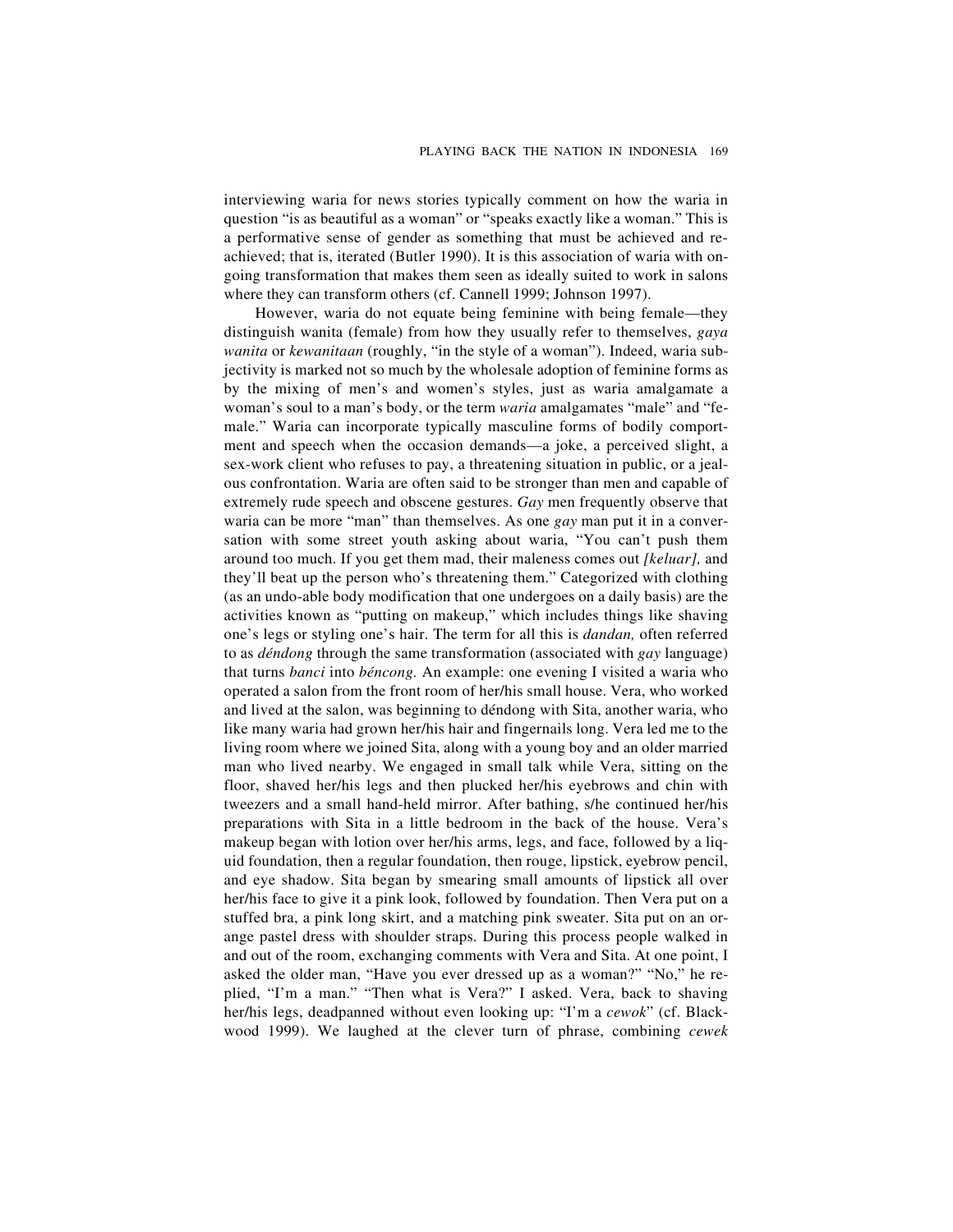(woman) and *cowok* (man), paralleling the combination of *wanita* and *pria* in *waria* (and my terms *s/he* and *her/his*).

Waria and non-waria alike expect that a man who identifies as waria will déndong, and conversely, that a man who déndongs on a daily basis is waria. *Gay* men, it is true, will occasionally déndong for entertainment, but not for sex, since their subjectivity is framed in terms of "desiring the same." Those few *gay* men who déndong to obtain male partners talk about themselves as crossing the boundary from *gay* to waria; it is possible to cross this boundary because both *gay* and waria are forms of maleness. I have never heard of a waria becoming a tomboi, or a tomboi becoming a *gay* man, or a *lesbi* woman becoming waria.

*Gay* déndong includes the kinds of transformations undergone by Vera. For most waria, however, bodily modification also includes more permanent alterations such as silicone injection and sex-change operations. Significantly, I have never heard modifications like these called déndong; they are, in fact, more optional than déndong: you can be a waria without injections, but if you never wear women's clothes you will not be viewed as a waria. From oral history data it appears that before the 1970s waria would modify their bodies in two primary ways: drinking "traditional" medicines *(jamu)* said to make the body more feminine, and inserting objects (balloons filled with salt water, a rubber ball cut in half) under a blouse to create breasts. Inserting objects under clothing is rare nowadays and in its place are three main types of more permanent body modification. Although I know of no survey research that could provide a definitive distribution of these procedures, the most common of these seems to be consuming massive doses of female hormones by taking birth control pills or by injection. Rita has large breasts of which s/he is very proud: "When I was around 14 years old and decided I wanted to change *[merubah],* I took three birth control pills at once, four times a day. Now I just take two a day."<sup>27</sup> For waria the goal of hormone therapy is to grow breasts and achieve an overall bodily softness *(lembut),* in contrast to the rigidity *(kaku)* associated with masculine bodies. The second kind of body modification is injecting silicone.<sup>28</sup> The injections are often performed by untrained "experts," often waria themselves, charging as little as 30,000 rupiah in 1998 (about four dollars at the time). A number of health problems have arisen from injections that move under the skin or become infected; silicone has thus become increasingly controversial. It is theoretically possible to have regular plastic surgery to obtain results similar to those sought through silicone, but due to cost this seems to be rare.

The final kind of body modification is undergone by waria who have sexchange operations. However, although these operations have been available for almost thirty years, few waria have them.<sup>29</sup> While beyond the financial horizon of many waria, the relative lack of waria who undergo them cannot be explained in financial terms.<sup>30</sup> The pilgrimage to Mecca, for instance, costs about four times as much as a sex-change operation, yet some waria perform the pilgrimage or pay for a family member to participate. A second reason is the fear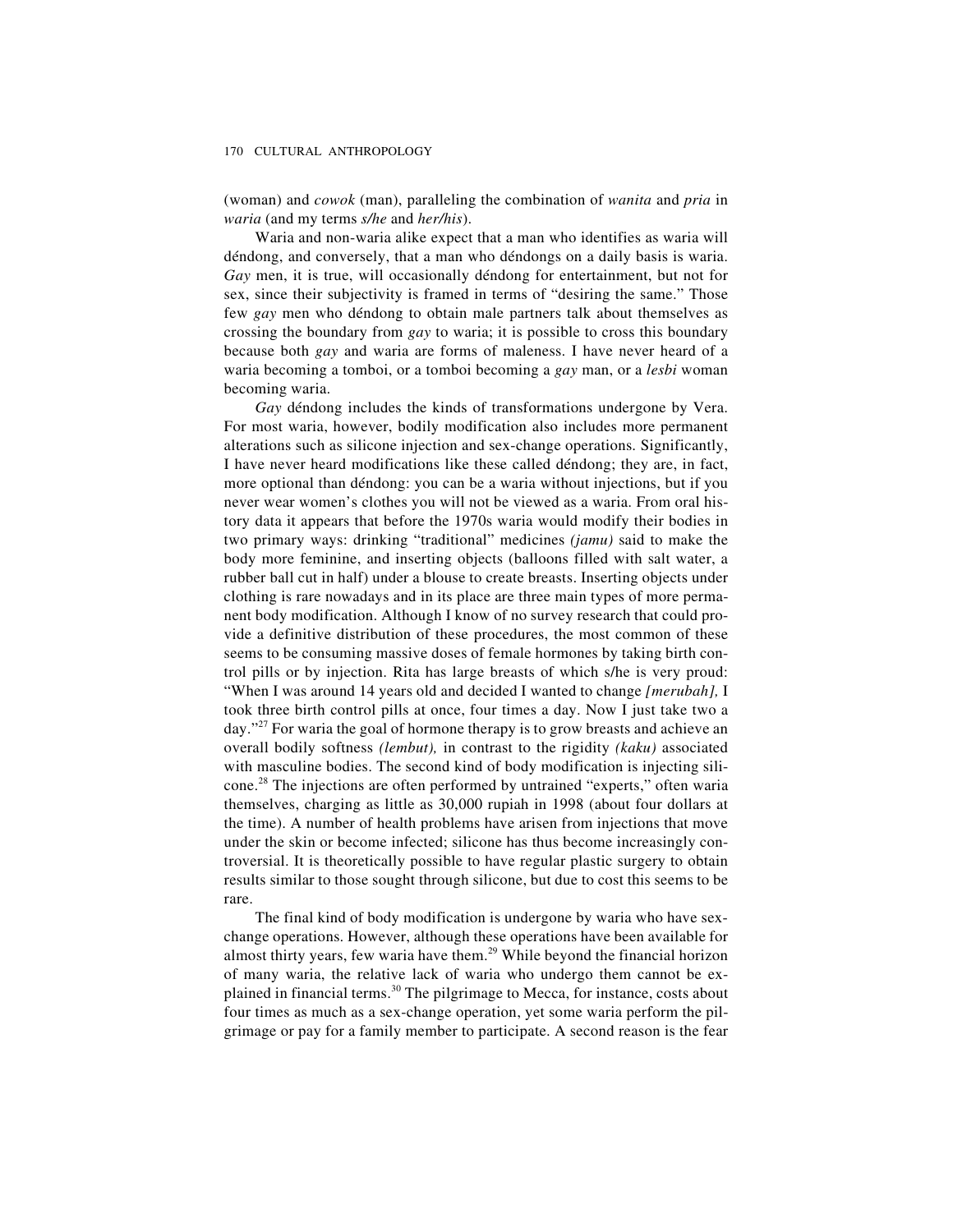of a loss of sensation or that the operation "can have mental effects." A third reason is because they see themselves as, on some level, men. As a waria in Makassar put it, "that thing has a function for me." Sometimes this is phrased in terms of religious belief, as in the case of a Muslim waria who said: "We just have to thank God for what we already have." I have heard waria speak of a waria who has undergone a sex-change operation as "becoming a woman" *(jadi perempuan),* and in the media, postoperative waria are described as considering themselves women. $31$  But from my ethnographic work and that of others, it seems clear that such persons are still considered waria socially, even if they can become women in a legal sense (Oetomo 1996). Unlike some transgender subjectivities (e.g., see Cohen 1995; Nanda 1990 for *hijra* in India), genital alteration is not central to being waria. How, then, does male femininity operate in waria's understanding of themselves and their place in Indonesian society?

#### **Playback**

I think the answer began to dawn on me the day the low-slung wooden ferry from Makassar, belching fumes, pulled up to the Isle of Heaven *(Pulau Kayangan).* "Heaven" was a small place: no more than one hundred yards on a side, this tiny islet is one of many off Makassar's waterfront; covered entirely in cement, it sits in tin-roofed shadow as a getaway for city dwellers interested in picnics, fishing, and swimming. Walking off the pier, I passed a sign reading "Today's Event: Waria Playback Contest *[lomba waria playback].*" After passing several small restaurants and tiny hotels, I came to a stage at the center of the island and open to the sea on three sides. The benches were packed with a couple hundred city dwellers, mostly young couples with infants, toddlers, and young children, as well as a few *gay* men who were there to support waria friends. Inside dressing rooms to one side of the stage at least 30 waria were frantically applying makeup, rearranging miniskirts, or practicing dance steps. Exiting one dressing room was Siska, a Bugis waria who ran a small salon in Makassar in the house s/he shared with her/his family. S/he wore a white Indian sari with jewelry to match. Her/His braided wig, entwined with flowers, fell to the small of her/his back.

A middle-aged professionally attired woman took center stage as emcee; behind her was a large poster that read "Isle of Heaven Waria Playback Singing Contest." Introducing the three-member jury composed of local entertainment personalities, the emcee explained that each of the 20 waria contestants would perform *playback* (lip-synching to prerecorded cassette music). An eruption of hooting and hollering greeted the first waria as she took the stage in a black top and flowing red dress, performing "My Heart Will Go On" from the *Titanic* soundtrack. One *gay* man yelled angrily at the stage manager when he kept referring to the performers as béncong. The second waria also performed to "My Heart Will Go On;" indeed, about half the performers used Western music (including Miami Sound Machine, Debbie Gibson, and Toni Braxton); the others used popular Indonesian songs. Near the end of the competition,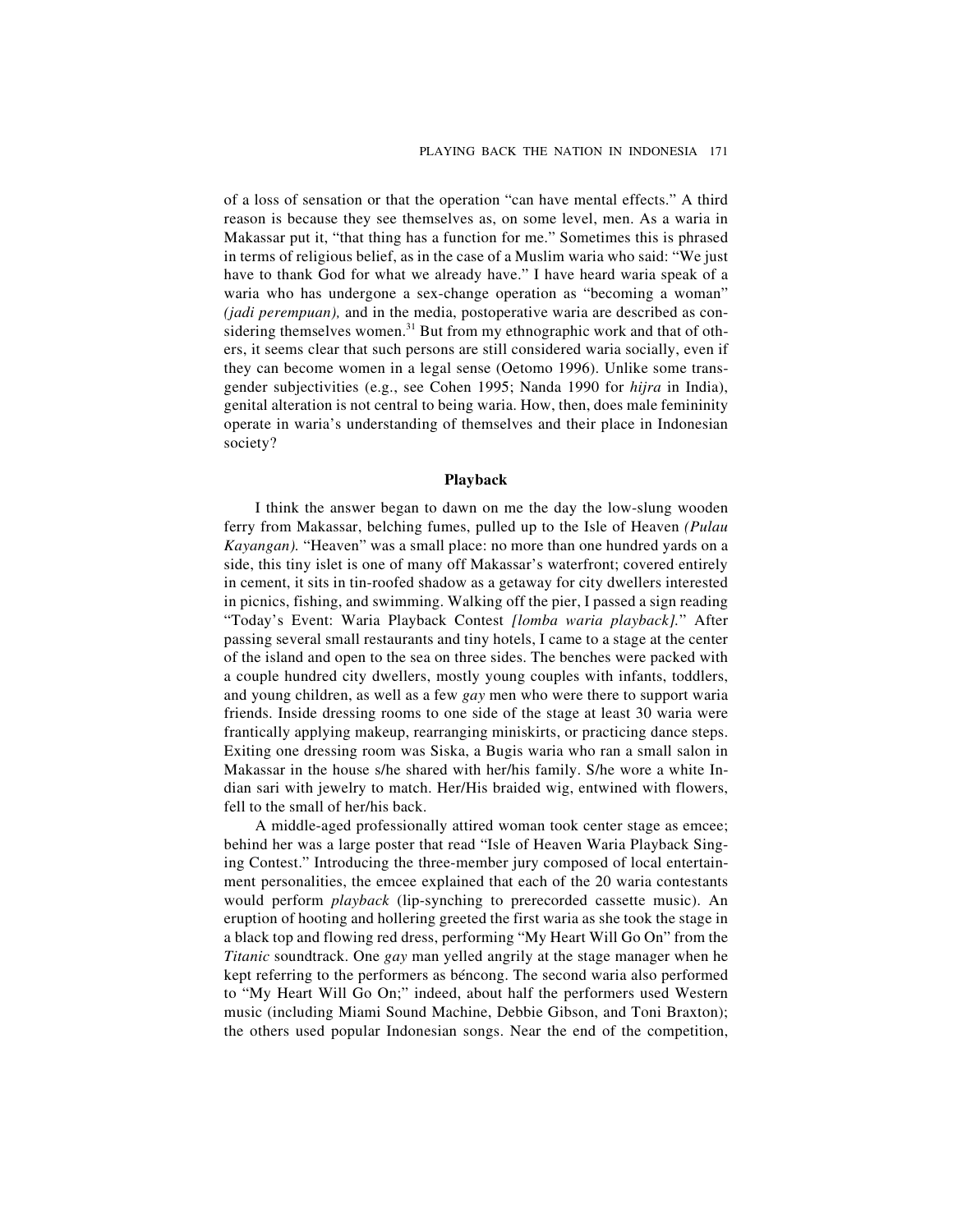Siska took the stage to a well-known Bombay show tune, and suddenly the island was filled with echoes of Indian tabla drums. No one knew the words, but Siska's playback was enthusiastic, complete with twirling head movements and tinkling ankle bells. Finally, it was time to announce the winners, and first place went to Siska. "S/he won because s/he was *unik* [unique]," said one of the *gay* men to nods of agreement, "and because her/his movements were so good."

Here, in a nutshell, is a central distinction between waria and *gay* subjectivity. Waria have performed Indian dances for many years; for instance, they performed Indian dances at Taman Remaja in the late 1970s (Moerthiko 1980:86). But such performers do not imagine themselves performing as Indian male-to-female transgenders or hijras (Cohen 1995; Nanda 1990). A few waria have encountered Australian, European, or Southeast Asian transgenders during travels outside Indonesia, or they have friends or relatives who have done so, and some mass-mediated images of transgenders outside Indonesia make their way into the archipelago, but for the most part waria do not see themselves as linked to a global network. This is in contrast to *gay* and *lesbi* Indonesians, whose subject positions presuppose the existence of lesbian and gay Westerners with whom they share a "desire for the same." How do waria understand their place in Indonesia, as symbolized by Siska's victory and the toilets of Taman Remaja?

The answer to this question perhaps lies in the Indonesian term *playback,* often used to designate waria performances. Playback (lip-synching) is when someone performs a song to a recorded soundtrack. It is akin to yet distinct from dubbing, which is when someone overlays their own voice to recorded images (Boellstorff 2003). In dubbing, mouth and speech do not match up. In playback they do; but it is person and persona that do not. The waria singing playback is not "singing" herself, but neither were Celine Dion or Diana Ross in the videos from which waria get inspiration for costumes and poses.

Playback is a kind of performative déndong, a "making up" that lies between authentic and inauthentic, natural and artificial. Like dubbing, playback is a productive theoretical concept because of the central position authenticity *(asli)* holds both in Indonesian understandings of ethnolocalized tradition and modern nation. The opposition between authentic and false is key to Indonesia's encounter with modernity (Siegel 1998:52–65); colonial rule is deemed false; the postcolonial state is deemed authentic. *Asli* is a complex term, a loanword in its own right (from Sanskrit) and difficult to translate into English. Echols and Shadily's dictionary *Kamus Indonesia Inggris* gives its meaning as "original, genuine, authentic, indigenous, native, autochthonous, aboriginal, primitive, innate, inborn." Someone who is from a place, rather than an immigrant, is *asli Bali, asli Indonesia,* or *asli Amerika.* Someone will speak of a lake or well as asli water in comparison to piped water. An adopted child can sometimes be distinguished from an asli child. For waria, asli is a cultural keyword through which gender is reconfigured. For instance, one night at Taman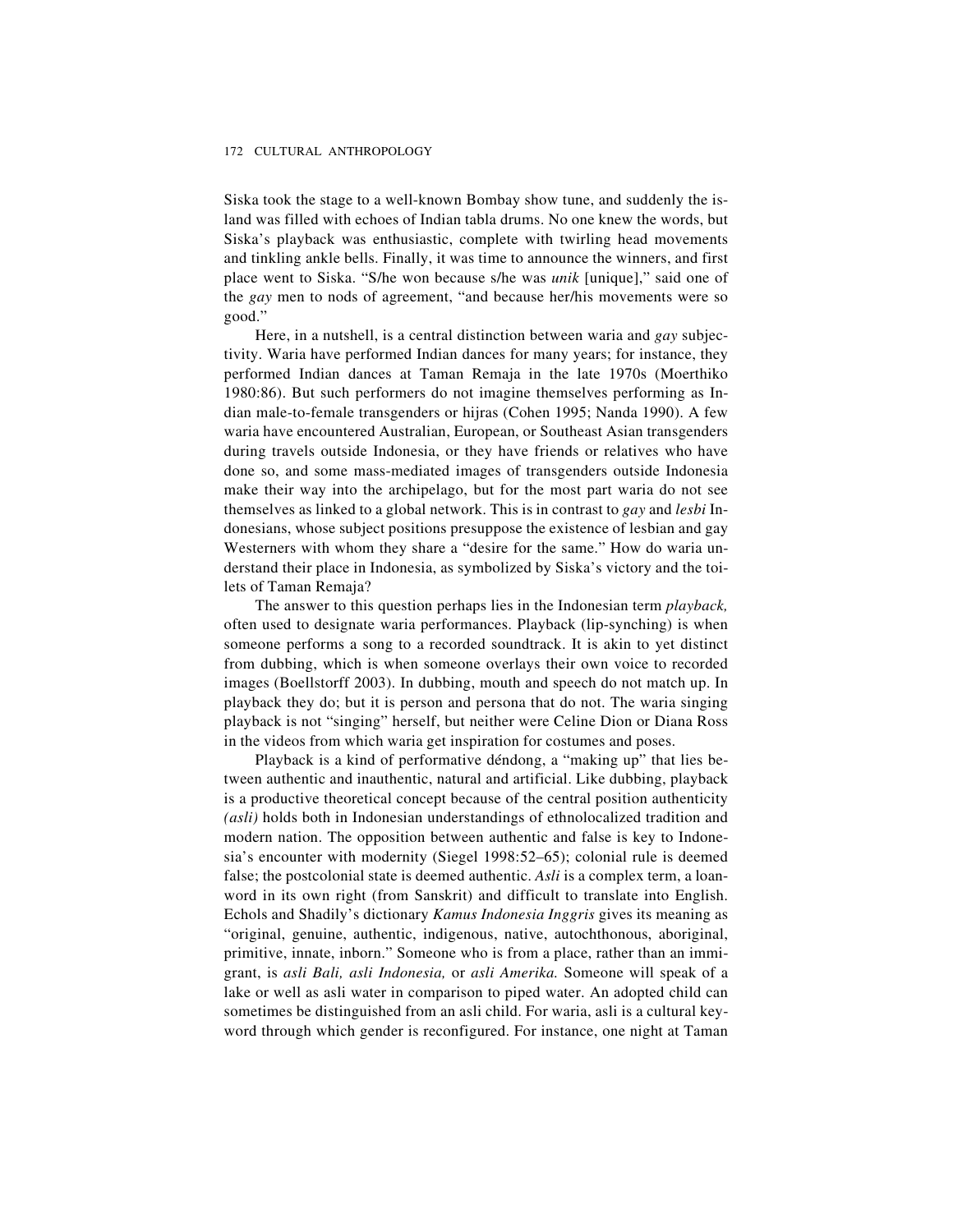Ramaja, a *gay* man pointed to a tall waria in black standing nearby and whispered, "s/he's never had an operation—s/he's asli."

Successful playback involves not authenticity but haunting (for instance, playing back Celine Dion through an appropriately made-up, glamorous body moving lips in imitation). Playback does not aim for authenticity, nor is it deceptively false. Playback is spectral in a contemporary Indonesian context where the boundary between the original and inauthentic is so fractured that "there is a neologism, *aspal,* stemming from an acronym, to designate it" (Siegel 1998:54). *Aspal* means "asphalt" in standard Indonesian but brings together asli and palsu, authentic and false, just like waria brings together female and male, wanita and pria. Aspal permits successful performativity like asphalt enables movement: what distinguishes the aspal diploma from the simply palsu diploma is that the former can get you a job. Waria are, in a certain sense, aspal, "real-but-false" (Siegel 1998:54); they playback femininity in a manner that genders them and also stakes a claim to national belonging. This is how the waria Chenny Han could say that any waria who had a sex-change operation would be "an aspal woman, authentic but false *[perempuan aspal, asli tapi palsu]*" (Soentoro 1996:207), yet Cindy could proudly say on one occasion "I'm authentically waria *[saya asli waria].*"

#### **Sex and Romance with Men**

A dichotomy prevails in the Indonesian public's perception of waria sexuality. On one hand is the belief that waria "are sexually impotent and/or have abnormally small or even shriveled genitals" (Oetomo 1996:261). Other Indonesians (including waria themselves) believe waria normally have sex with men rather than women or other waria.<sup>32</sup> Waria sexuality has long been linked to money, and indeed many (but by no means all) waria engage in some form of sex work.<sup>33</sup> The most common practice during sex work is receptive oral sex. Anal receptive sex is also common and sometimes carried out in public locations (usually behind a bush or tarp). However, some men ask to suck the waria's penis or to be penetrated anally by the waria (see Oetomo 1996:263).

During my 1998 fieldwork, Renon was an undeveloped field the size of a city block near the Governor's office in the Balinese provincial capital of Denpasar. The ground at Renon was swampy and overgrown with weeds, save a few dirt paths traversing its expanse. Warias would find their clients among the men passing by on motorcycle or foot, and sex would take place right there in the grass. Many waria visited Donna's house in the afternoons before heading off to Renon. Her home was popular because of its location only a few hundred yards from the field. With cement walls, two small rooms, and a color television set, it was a step above what most waria could afford on their own. One afternoon, I was talking to a few waria at Donna's house and I asked Tina, a sex worker at Renon, if her/his clients ever ask to be anally penetrated. Tina replied, "Oh yes, the majority of them want that. It usually just happens right there in the field, behind a bush or something." Since s/he was one of the few waria at Renon to have had a sex-change operation, Tina carried a dildo to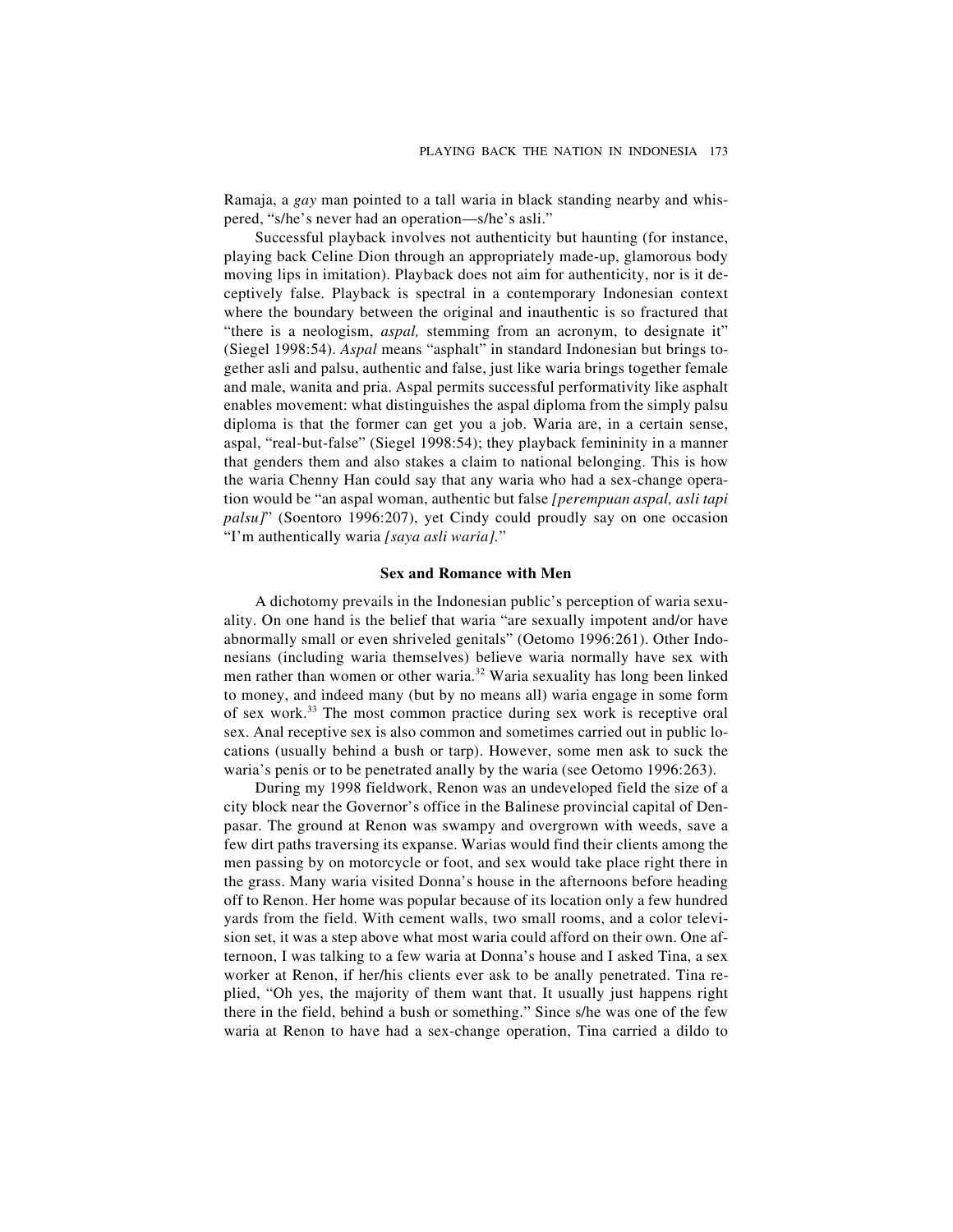service men who asked to be penetrated: "I bought the dildo when I was in Jakarta once." Donna had been listening to our conversation, "Oh yes, lots of men want me to screw them up the ass, even the school kids. So I have to do it. Because they're real men, not *gay,* and if you don't do their bidding and penetrate them they'll be shamed *[malu].*"

What interests me here is that I have never heard a waria question a man's masculinity because of a desire to be anally penetrated. Indeed, many waria enjoy penetrating men. A waria in Makassar emphasized how s/he likes to penetrate because "After all, I have the body of a man!" Should a man consistently wish for waria to penetrate him, gossip about his masculinity might ensue; however, the relevant point is that soul and bodily presentation, not just sex, secure gender in Indonesia. This contrasts with many parts of the world (even other parts of Southeast Asia) where, under what is often termed an active/passive logic, to be anally penetrated is the "moment of truth" that immediately and fundamentally compromises masculinity (see Kulick 1998). In Indonesia, the waria subject position is a male femininity marked not by lacking a penis or receptive sexual practices, but by (1) having a woman's soul in a man's body, (2) being a man (or rarely, an intersexed person) with a feminine social presentation, (3) or both. Another reason waria rarely have sex-change operations is that *normal* men expect them to possess penises.

*Normal* men who have sex with waria either do not know the term *gay* or do not find it applicable to them: "they form a nameless category" (Oetomo 1996:263). However, as noted by Malinowski, cultural concepts (including subject positions) are not always lexicalized: it is not the case that these men stand outside culture. "Surya" is a small half-abandoned plaza next to Taman Remaja; during my fieldwork it was completely dark at night. On Thursday nights after the waria show, waria and lower-class men would make their way there to meet for sex. One night at Surya I sat down beside a group of young men as scores of other men and waria milled around the plaza. In the course of our conversation, I had, when asked, revealed that I was gay. "Oh!" one young man replied. Pointing to a man sitting next to him, he said "This guy likes guys too. He probably likes you." The man in question looked up calmly but was silent. I asked the men if they liked waria. A third man replied amid the shrugs of the others: "No, but they do this," and stuck a finger into his mouth as a gesture for oral sex.

Neither waria nor the mostly blue-collar unmarried men who spend time here would term themselves *gay.* Yet these are not simply "men who have sex with men;" this is not sex without sexuality. An interpretation that explains these men's practices in terms of obtaining a substitute for women—an interpretation expressed by my interlocutor at Surya—could not address why some men who know of Surya do not go there; nor could it explain why men who do go to Surya do not go to inexpensive female sex workers, why some ask to be anally penetrated, or why some enter into long-term romantic relationships with waria. It is not that these men have a "situational" homosexuality opposed to the "innate" sexuality of waria. There is a colonial history of bifurcating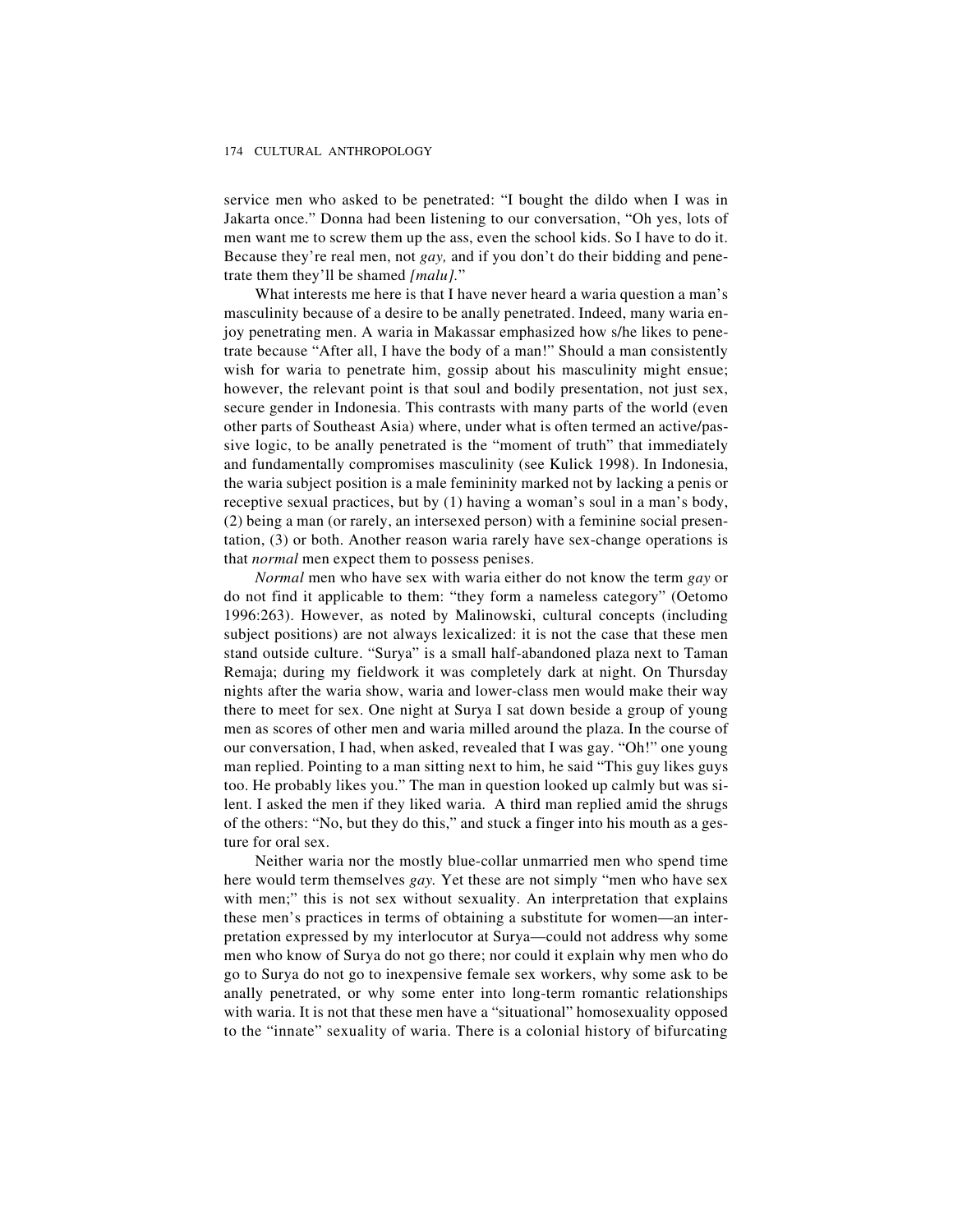homosexuality into innate and situational variants and then claiming that situational homosexualities are ephemeral, unlinked to subjectivity, and inauthentic (Bleys 1995). Subject positions like waria and *gay* are situational as well as innate in that they are linked to specific places and times.

Men who have sex with waria do not define their attraction solely in terms of a desire for specific sex acts but also in terms of gendered bodies. I saw this demonstrated one Saturday night when I was out with three *gay* men in the city of Singaraja in north Bali. It was late but the park was still busy, with a mix of *gay* men, waria, and *normal* men. I was sitting at a bus stop with several waria and three *normal* men. My friend Made sat with Danny on his lap. They were a *gay* couple and their caresses were visible to all who drove or walked by. After a few moments one of the *normal* men, with long hair and a stocky, athletic body, sat down beside me and introduced himself as Gus. Gesturing toward a waria standing near the street, he said: "That one is pretty, like a *normal* woman." I asked "Do you like to have sex with waria?" Gus replied, "Yeah, sure, it's normal *[biasa],* because there is passion *[gairah].*" Then I pointed to Made, who was embracing Danny at the other bench, and asked "Would you like a man like that, who isn't made up?" Gus shrugged and said "No, no, thank you! I couldn't do that, because there is no passion to have sex with someone like that. If he's not in drag [dandan], there's no desire." Gus's reaction was not homophobic (Boellstorff 2004a); his desire for waria was not paired with an emotional repugnance toward *gay* men; he was not offended by Made and Danny, and he did not find my question insulting. What Gus sought was not authenticity but the playback of femininity.

Although most *gay* men marry women, this is usually incompatible with waria subjectivity. As one waria in Makassar put it, "Everyone agrees that if someone doesn't want to get married, that means they're 100 percent banci." Occasionally a waria's family will suggest (or insist) they marry a woman. Most families, however, release waria from the imperative to marry. Waria are perhaps the only class of persons in contemporary Indonesian society other than the disabled who are typically not expected to marry. Instead of heterosexual marriage, most waria seek romance in the form of a long-term boyfriend *(pacar)* or husband *(suami),* who typically identify as *normal* and are accepted by their waria partners as such. Although these relationships are not formalized, they are in all likelihood as old as the subject position itself. $34$  As is the case for female-to-male transgenders in other parts of the world (Kulick 1998), one way waria hold onto male partners is by supporting them financially. Many waria share the feelings of one of my waria interlocutors who complained that:

Men always want money. If that's all they want, then eventually we let them go. But if they give us care and affection *[kasih sayang],* we'll take care of them. . . . My husband is brave *[berani]* enough to hug and kiss me in the open, to take me to a movie when I'm dressed as a woman and ignore what people say. And that's what we bancis really want—a man who will give us care and affection. But in the end it all comes down to money.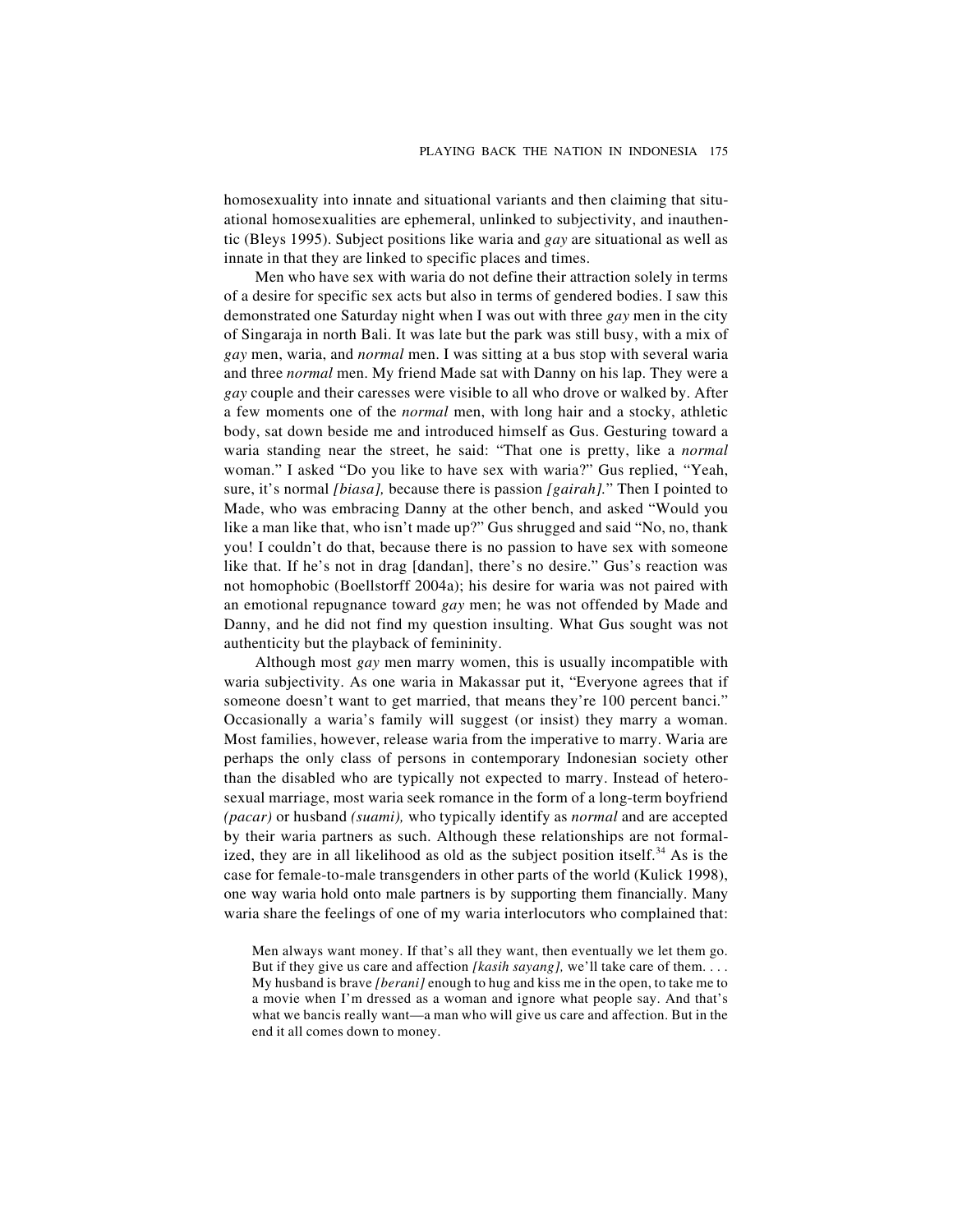This statement reveals a key dynamic of waria subjectivity. For Brazilian travesti, the goal is to have a "man in the house" who secures their transgender subjectivity by penetrating them (Kulick 1998). Indonesian waria, however, emphasize having a man who will take them out of the house and into the public sphere—who will act as the conduit to secure their recognition by *normal* society (see, e.g., Soentoro 1996:217).

For waria with an unmarried boyfriend, a major concern is retaining the boyfriend after they are married to a woman. Since most waria assume that all *normal* men eventually marry (and often feel this is best for them), the goal is to sustain the relationship after marriage, with or without the wife's knowledge.<sup>35</sup> Sometimes a waria and her/his partner live together as a conjugal couple, and the man rejects heterosexual marriage altogether. Even though waria are rarely confused with women, their gender presentation is such that male partners are sometimes supported by their families in their decision not to marry. Such couples are accepted by neighbors, and in some cases, they may also raise children who may be adopted or from either party's previous marriage to a woman. The relationships between waria and their boyfriends illustrate not only important moments of romance, affection, and sex, but a linkage between the waria subject position and what *gay* men and waria term general society *(masyarakat umum)* or the normal world *(dunia normal).*

#### **Waria in National Society**

One evening in Makassar, we are headed to the Family Planning Foundation office for an event to celebrate a new United Nations Development Fundsponsored program to help waria sex workers learn salon work. Cindy, a wellknown waria, is the guest of honor. The audience includes members of the program's first class, as well as owners of salons where the apprenticeships will take place, staff members from the HIV-prevention organization that is administering the program, and well-wishers like myself. Cindy and the director of the HIV-prevention organization speak before the crowd about the need for discipline and cleanliness. The director claims, "Waria are needed by society because they have skills." At the end of the ceremony, Cindy motions to a waria apprentice who then rises and moves to the front of the room. As cameras flash, Cindy hands over with great solemnity a bag containing scissors, shampoo, hairspray, and other items and the event comes to an end.

Waria and their social interlocutors do not see them as exclusive to Balinese culture or Javanese culture or Ambonese culture; waria are seen to be, and see themselves as, elements of national culture. Since waria can be found in rural areas, this is not simply due to an association with an "emerging metropolitan superculture" (H. Geertz 1963); its national spatial scale draws from the same colonial boundaries and social dynamics to which the postcolonial nation-state is heir.<sup>36</sup> It appears that from the time of the first formalized waria groups in the 1970s, such groups were understood to be in conversation with national culture, not tradition *(adat)*. In 1972, Jakarta mayor Ali Sadikin "supported the creation of the waria association Himpunan Wadam [later Waria]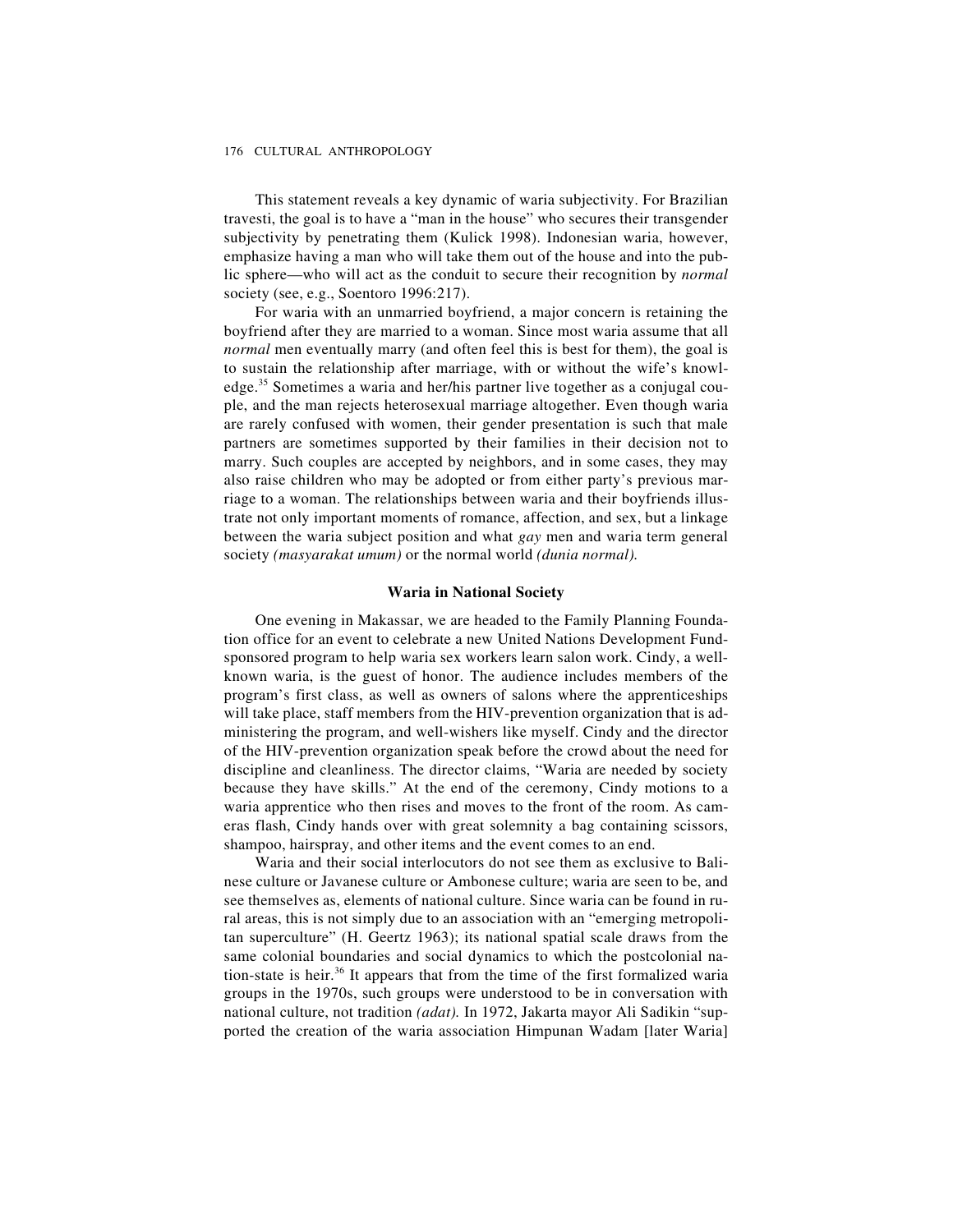Jakarta" (Abeyasekere 1987:231). Its name recalls Perhimpunan Indonesia (*perhimpunan* is a variant of *himpunan*), the first anticolonial organization to use "Indonesia" in its name: its "stress on the Indonesian nation and its promotion of a national, as opposed to a regional, identity, were of lasting importance" (Ingleson 1975:71). In justifying his support, Sadikin spoke in terms of national belonging rather than the preservation of tradition: "I feel responsible for everything that happens to my citizens. . . . I saw that this group was not regarded as having a right to exist. They were ostracized by society. . . . We must see them as humans, as citizens of this city, as citizens of this country" (Atmojo 1986:18). Sadikin's phrasing reflects how my waria interlocutors in the 1990s and 2000s have spoken of wishing to be "accepted by general society" (the phrase often used is *diterima oleh masyarakat umum*), and I suspect he was voicing a viewpoint shared by the waria of Himpunan Wadam Jakarta themselves. Waria are now familiar figures in the political sphere: they perform at party rallies, express preferences for candidates, and occasionally run for office themselves.<sup>37</sup> Waria in Makassar recall how in 1999 a local *bupati* (district official) sponsored a waria beauty contest, where he told those gathered that "society must accept waria, because 90 percent of all salon people are waria"—and the audience clapped in response.<sup>38</sup> The acknowledgment of waria even extends to official circles. For instance, some waria in East Java have successfully lobbied the provincial government for a special "male (waria)" designation on their identity cards (Oetomo 1996:266), a formulation recalling the toilets at Taman Remaja.

Waria understanding of their history often reflects a national imaginary. One of the clearest statements of this in my fieldwork came from Tri, a Bugis waria living in Makassar who had spent time in the Soppeng and Bone regions of South Sulawesi and knew several bissu. When I asked Tri how waria in different parts of Indonesia were similar or different, s/he explained they were "branches off a single tree" rooted in Bugis culture. Tri maintained that bissu had been scattered across Indonesia because of a war and had forgotten their magic.<sup>39</sup> This "tree" metaphor seems to reflect widespread Austronesian conceptions of relationality, but like the use of the banyan tree image by Golkar, the political party of former President Soeharto, it receives a national twist. When I asked, "Were any waria scattered to Malaysia or the Philippines?" Tri hesitated: "I don't know, because I have never been to those places." But although Tri had never been to parts of Indonesia beyond Sulawesi, Kalimantan, and Bali, her/his imagined community extended confidently to the limits of the nation.

The waria subject position has long been linked to performance. In the postcolonial period these performances have often been construed in terms of national belonging. For instance, although waria have been performing in ludruk theater since at least the 1920s, after independence in 1945 waria became increasingly linked to the national so that by the early 1960s "the transvestite singer is the only ludruk performer who regularly and directly exhorts an audience to be *madju* [progress-oriented] and loyal to the nation.... He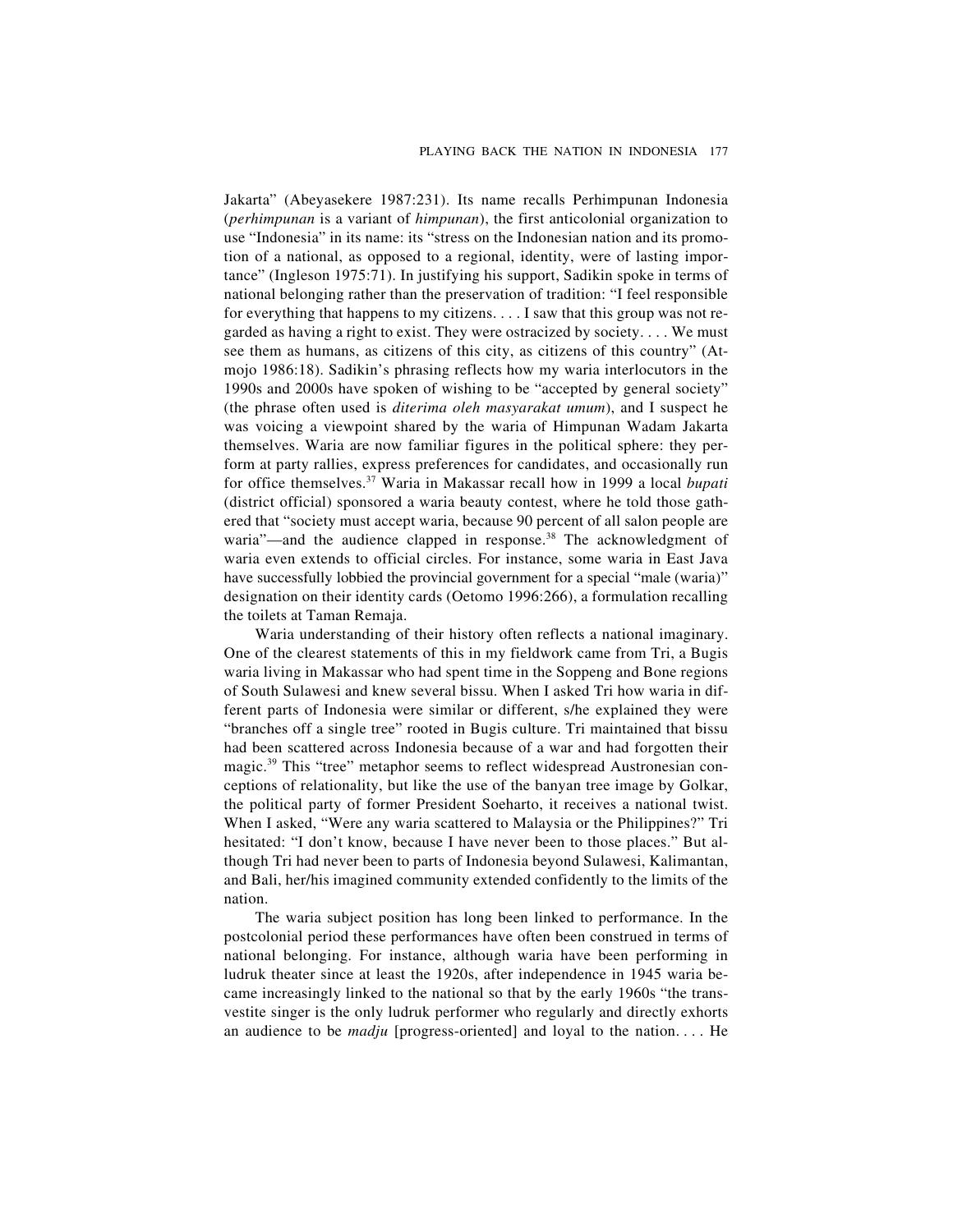[*sic*] beseeches 'all ethnic groups' to be united. . . . The transvestite addresses a system, the Nation" (Peacock 1968:208–209).

Waria will spontaneously ruminate on their place in society (rather than solely in the family or their immediate social environs) and interpret daily events such as catcalls from a neighbor or the organizing of a successful beauty pageant as indicators of a shifting state of being accepted *(diterima)* by society. At such pageants, earnest waria contestants call for societal acceptance in much the same way that Miss America contestants are parodied as calling for peace on earth. Waria in all three of my major fieldsites and throughout Indonesia emphasize recognition; it is a desire joining everyday belonging to national belonging through the performance of good deeds or accomplishments (sometimes called *prestasi*) (see Boellstorff 2004b). Like *gay* men, waria almost never say they should be respected just because they are waria (as the status-based language of Western human rights discourse might lead one to expect) but in terms of good deeds: "We've got prestasi too *[kita punya prestasi juga].*" Sometimes good deeds lead to greater acceptance from the family: "When I was young my brother hit me, but I followed my heart until one day when I won a beauty contest, and then they not only accepted me but supported me!" But the good deeds that really matter to waria are performed not on behalf of other waria or one's family, but on behalf of society *(masyarakat).* Frequent turns of phrase are that the acceptance of waria is up to each waria *(tergantung dari waria sendiri)* or that waria must become high quality *(jadi waria yang berkualitas),* "high quality" referring both to beauty and good deeds. In this line of thinking, waria who are not accepted have brought this on themselves by not being smart at presenting themselves *(tidak pintar menetapkan diri).* Good deeds include self-presentation: Cindy once lectured some young waria at her/his salon about how "it depends on how we treat others. We must dress cleanly and be polite so that we can be valued *(dihargai).*" Her/his comments suggest a performative theory of recognition.

The most significant prestasi performed by waria is their work in salons, "making people up." The ultimate expression of this salon work is wedding makeup and hairstyling, where the groom but especially the bride are "made up" as prototypes of the true Indonesian, the idealized citizen-subject. In line with the national motto of "unity in diversity," the bride and groom are usually made up twice, once in modern garb (a white dress for the bride, a suit for the groom) and once in traditional ethnic garb. Waria create and manage ethnicity; a poor woman in rural Java or southern Sulawesi becomes a Javanese or Buginese princess. Even the ethnographer and his partner can be made up in such an ethnolocalized fashion, as when I became a Buginese maiden for an entertainment event in Makassar (see Figure 1 below). One can playback not just gender, but ethnicity and national belonging. Salon work can thus encapsulate a national imaginary akin to the theme-park-ization of national culture (Pemberton 1994), where local culture, which is by definition nonmodern, takes form and meaning through the prism of the national. The waria Chenny Han notes as one of her/his greatest prestasi that s/he memorized how to do hair buns *(sanggul)*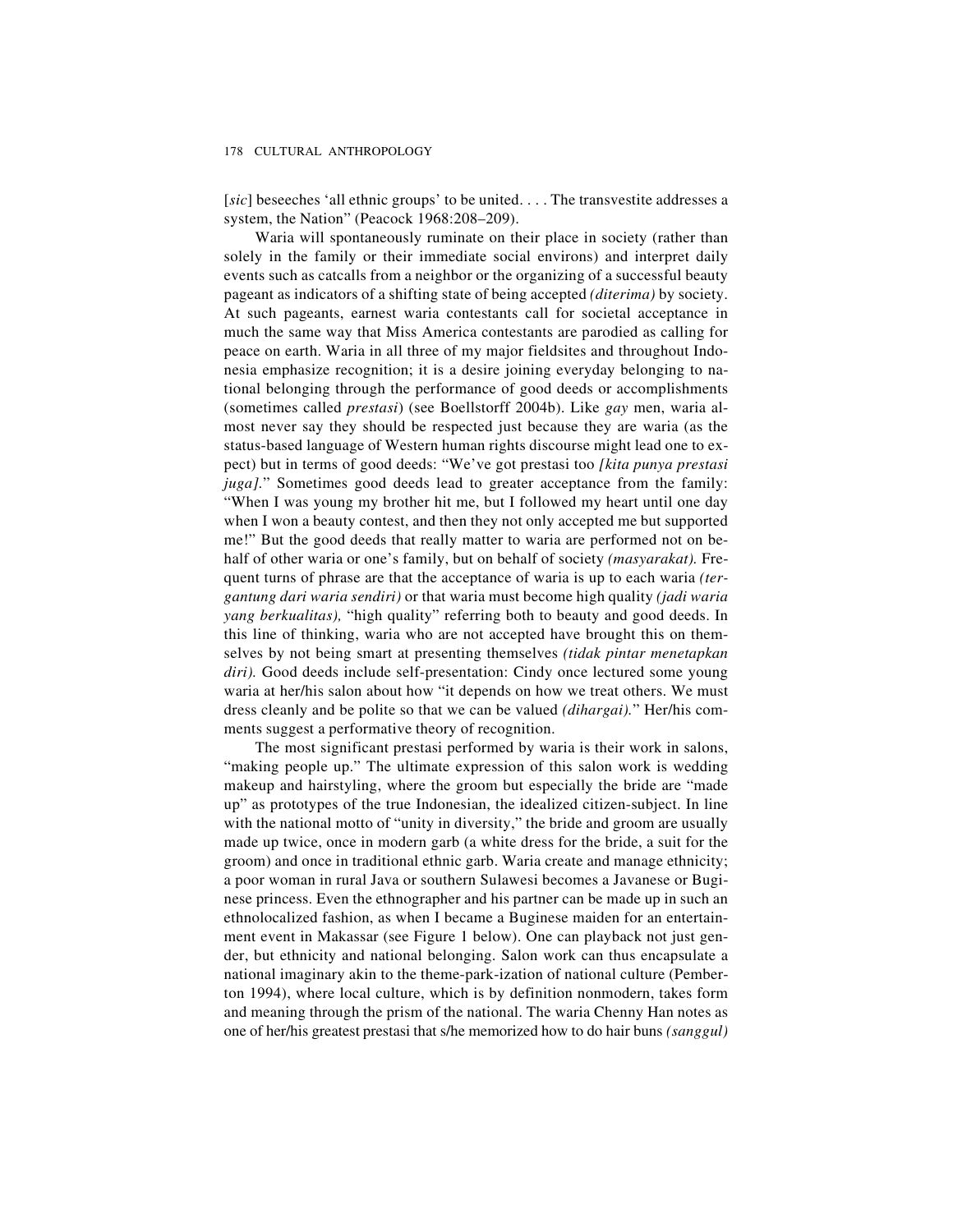#### PLAYING BACK THE NATION IN INDONESIA 179



**Figure 1 The author and his partner, made up as a "traditional" Buginese heterosexual couple by a waria in Makassar.**

both in the *modern* style and in the traditional style of each of Indonesia's then-27 provinces (Soentoro 1996:34, 112). A different waria, in discussing the good things waria do, noted proudly that during the 1997–1998 economic crisis "salons beat the banks" [*salon mengalahkan bank*] because they stayed open and continued to serve society. "The banks lost society's money [*merugikan masyarakat*] but not the salons."

Good deeds can also be produced at smaller events. I recall arriving one night at the salon of Marina, a leader in Makassar's waria community: we were to attend the wedding celebration of the brother of one of Marina's waria staff. The salon was a buzz of activity as waria put finishing touches on their outfits. Marina was splendid in a traditional-looking outfit with batik skirt *(kebaya),*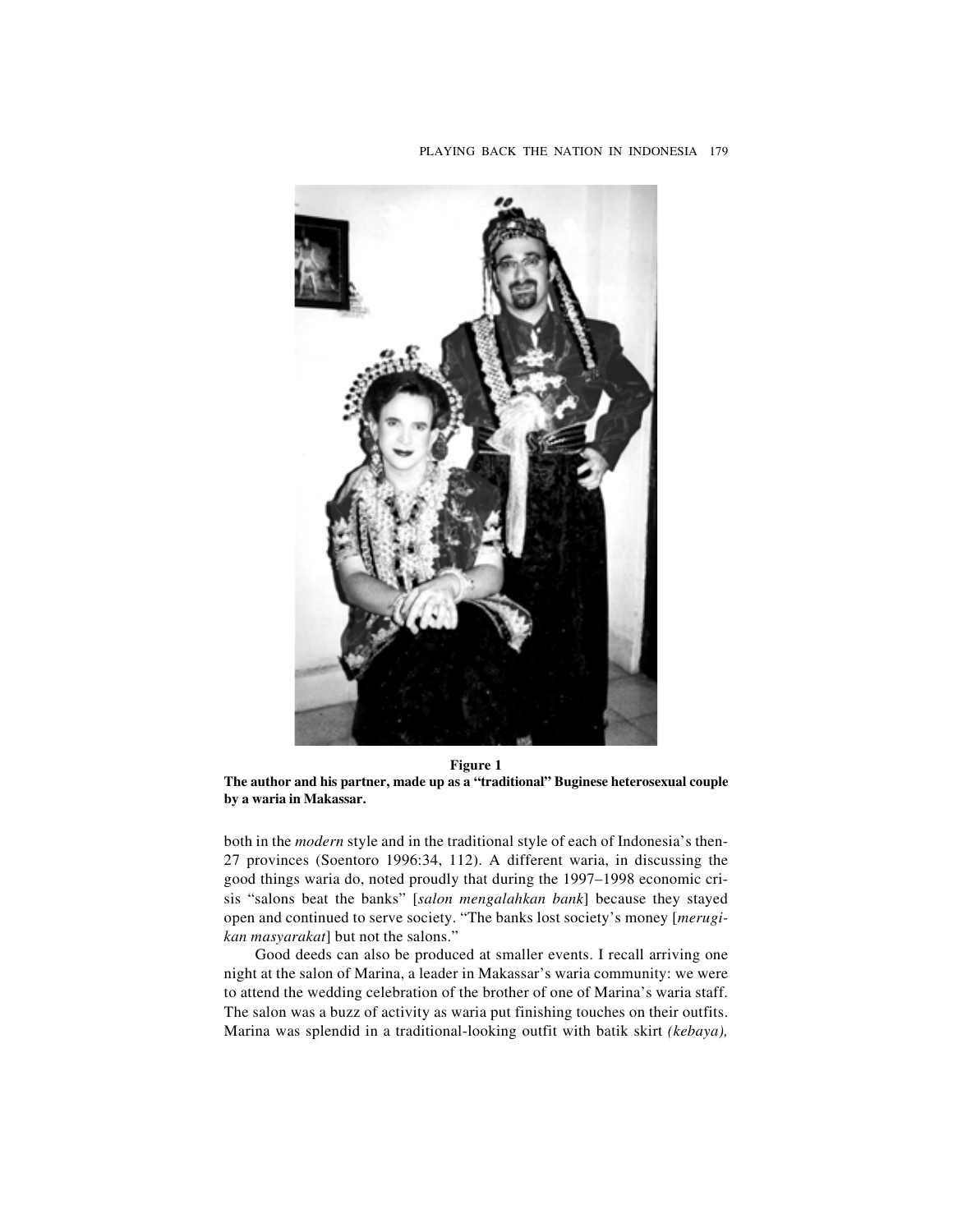lacy blouse, and cloth thrown over her/his shoulders; s/he explained the outfit was not Makassarese but mixed *(campuran).* We headed to the north side of town where the wedding celebration was underway—a typical affair in which a tarp on tall bamboo posts forms an impromptu roof over a neighborhood street cordoned off and filled with hundreds of guests. After the obligatory greeting of the bride and groom, we made our way toward the stage at the far end of the street where a band played. The area was filled with waria and *gay* men while family members, neighbors, and well-wishers sat on the periphery. The *gay* men along with the other guests were spectators as the waria (who came from across Makassar and also many regions of southern Sulawesi: Pangerang, Sidrang, even distant Pare-Pare) checked the makeup and dresses of their friends (and themselves) with intense care. By about eleven o'clock the bride and groom had departed, and it was time for the presentation of waria awards based on voting earlier in the evening. The award for "most unique *[unik]* waria" went to a waria with a glittering silver outfit and short blond hair. There were awards for most beautiful waria, older waria *(waria nostalgia),* and many others. Endi was one of the two waria making the presentations, and s/he wanted to be sure the audience understood the good deeds (prestasi) of waria. "Long Live Waria!" s/he cried. "Waria are now being accepted by society because of all of their good works, especially in the fields of beauty and fashion. This shows that our heroes *[pahlawan]* are not just men and women, but waria. In this era of reform *[era reformasi],* there should be a place for waria, because waria have organizations and do good things in society."

#### **Waria, Authenticity, and Playback**

In moments such as these, waria talk explicitly about belonging to national—not local—society. In this concluding section, I explore the underlying cultural logics that shape both the gendering of waria and their included-butmarginalized place in the nation.

At the toilets of Taman Remaja, as I have shown, waria are grouped with men. I have indicated at several points in this article that although some might argue that the waria subject position is a third gender, $40$  the designation seems inappropriate overall, and it is not clear what "gender" would mean in such an expression. Understanding waria as a third gender would position it as equidistant from "male" and "female," eliding the fact that waria begin life as men and tend to see themselves as feminine men throughout their lives. Likewise, a growing number of scholars have difficulty with Marjorie Garber's claim that the "third-gender" concept "questions binary thinking and introduces a crisis" (Garber 1992:9–13). Such scholars disagree with Garber's assertion that the concept "function[s] in an inherently critical manner" (Morris 1997:62), noting how it actually "tends to stabilize" conceptions of male and female (Halberstam 1998:26l). Third-gender suggests that individuals so identified who "do not fit the male-female binary fall outside it and transcend it, rather than disturb it, blur it, or reconfigure it.  $\dots$  Third-gender language leaves the traditional male-female binary intact" (Kulick 1998:230; see also Towle and Morgan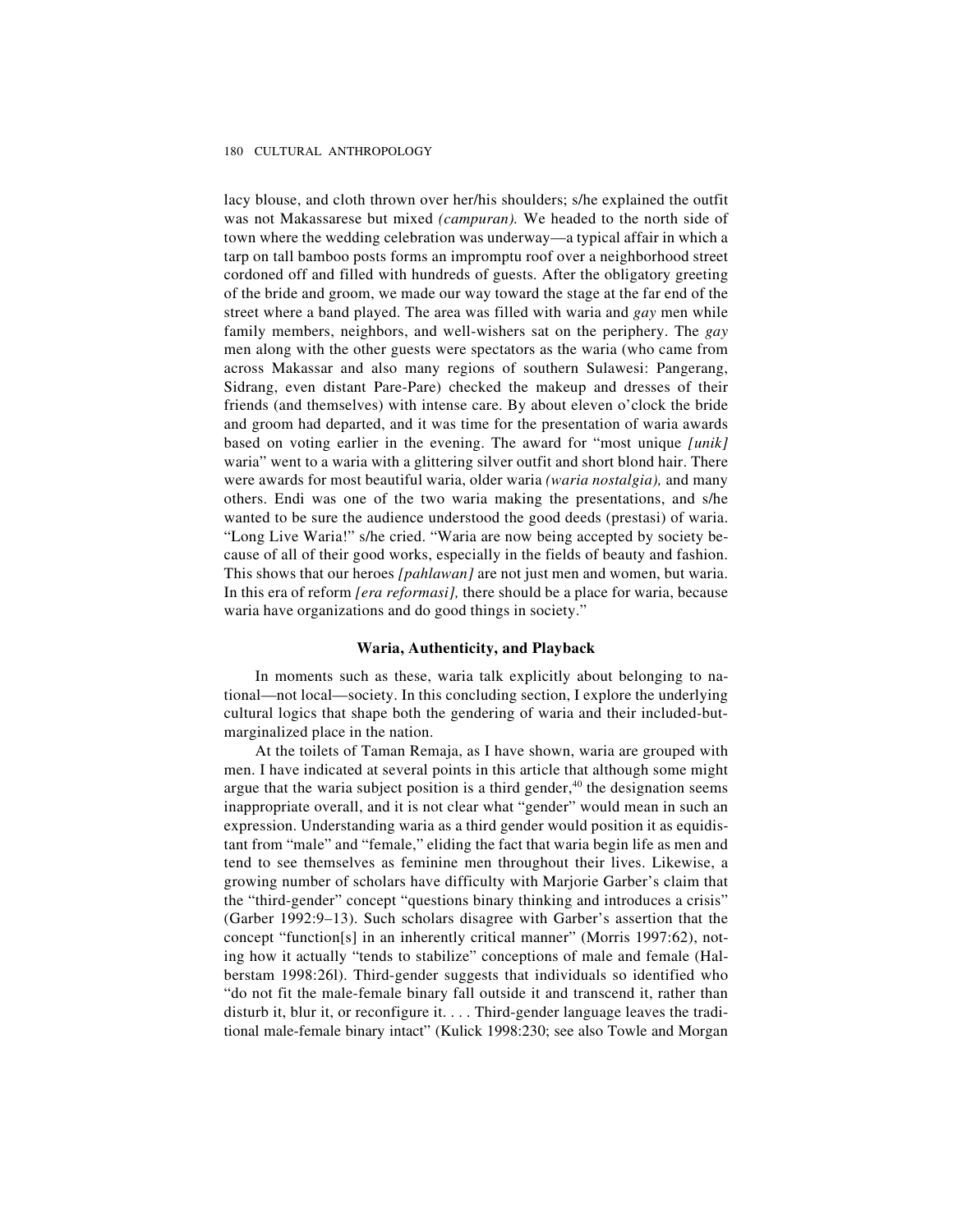2002; Weston 2002). It also has romanticizing effects: for instance, while often used in speaking of Native American transgenders (e.g., *berdache*) or transgenders found outside the West, sissies, tomboys, and drag queens in the United States are rarely cast as third genders. Although third-gender language might appear to disrupt the isomorphism between gender and sex (three or more genders cannot be slotted into what are assumed to be two sexes), it can only do so by treating "gender" as the signifier of "sex" in the same way that Saussure's famous illustration of the semiotic function pairs an image of a tree with the word "tree" (de Saussure 1959:67; this version of the image is taken from Lacan 1977:151):



Saussure stressed that signs gain meaning in relationship to other signs. Lacan illustrated this point through what he termed "urinary segregation," contrasting Saussure's tree image with a pair of toilets (Lacan 1977:151).



Here male and female gain meaning not through reference to physicality (toilet doors need not use images of genitalia), but in relation to each other, sign to sign. Lacan saw this not only as an illustration of semiosis, but as a foundational moment in human subjectivity: "These are the only possible [two] definitions of the share called man, or else woman, for anyone who finds themselves in the position of inhabiting language" (Lacan 1985:150).

Lacan's illustration recalls a very concrete "bathroom problem" for persons who deviate from gender norms, one that "illustrates in remarkably clear ways the flourishing existence of gender binarism despite rumors of its demise" (Halberstam 1998:22). It illustrates that to date, even many radical conceptions of transgenderism, whether MTF (male-to-female) or FTM (femaleto-male), do retain F and M in some fashion. This is one factor making "third gender" language so unfocused and proscriptive (calling for transcending binarisms), rather than reflecting any actual system of gendered meaning. It is, therefore, ultimately rehabilitative of gender binarism. There is no a priori reason that a third, fourth, or *n*th gender could not exist, but I find more theoretically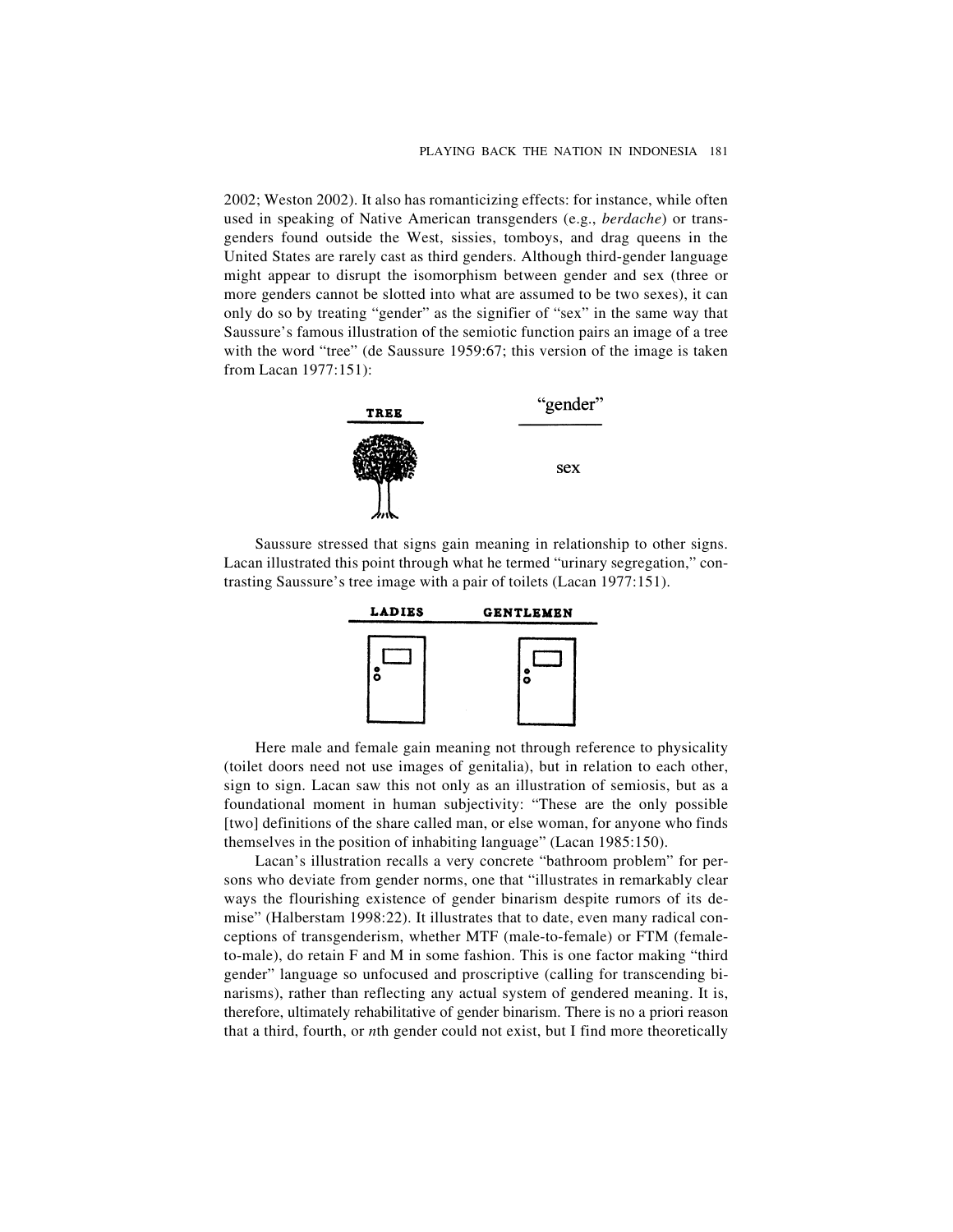compelling the assumption in much of the literature on gender and sexuality that this binarism is, by definition and independent of any real-world context, limiting and oppressive. It might be more productive to ask under what circumstances the male-female binarism is oppressive, the various ways such oppressions operate, and under what circumstances it is not oppressive at all. Consider, for instance, how the toilets at Taman Remaja differ from Lacan's image.



As before, (wanita) are on one side and gentlemen (pria) on the other. But below pria is that government-invented but now everyday term *waria*—combining "ladies" and "gentlemen" but categorized under only one of them. *Waria* appears not as a third term but part of a secondary binarism within maleness, as also exemplified by the "male (waria)" identity cards that were issued for a time in East Java. $41$ 

Speaking of identity cards: Why was the waria who climbed the stage at Taman Remaja not asked to show one? It cannot simply be that waria can be identified by sight alone, because this is typically true for Indonesian men and women as well. Most waria carry identity cards marking them as male, and even a "male (waria)" identity card makes waria a subtype of male. If both the identity card and the toilet signs are signifiers, then what exactly do they signify? The answer is simple: they signify "waria." But more importantly, what is the ontology of this "waria" that is signified? What is its status of existence? This is the issue that unites the two key questions under discussion: the gendering of waria, and their place in national society. At the Taman Remaja toilets, "waria" does not have an independent ontological status: it appears subsumed within "male." Waria narratives of personal history are also animated by a relation of abjection to the male, a movement toward a male femininity that is, in the eyes of dominant gender norms, a movement toward failure. It seems the waria subject position exists as a kind of ghost in the machine of the male. Traditional ontology cannot explain this kind of presence that literally, through makeup (déndong), "makes itself up" as it goes along. Makeup is key here: although waria often take female hormones or inject silicone, no waria would do such things without also making themselves up. This is a case of what Derrida terms "hauntology": the waria subject position haunts maleness. Derrida develops this concept in the context of thinking through how performativity—a concept that has played a powerful role in gender theory—plays out in the context of politics and recognition: "The act that consists in swearing, taking an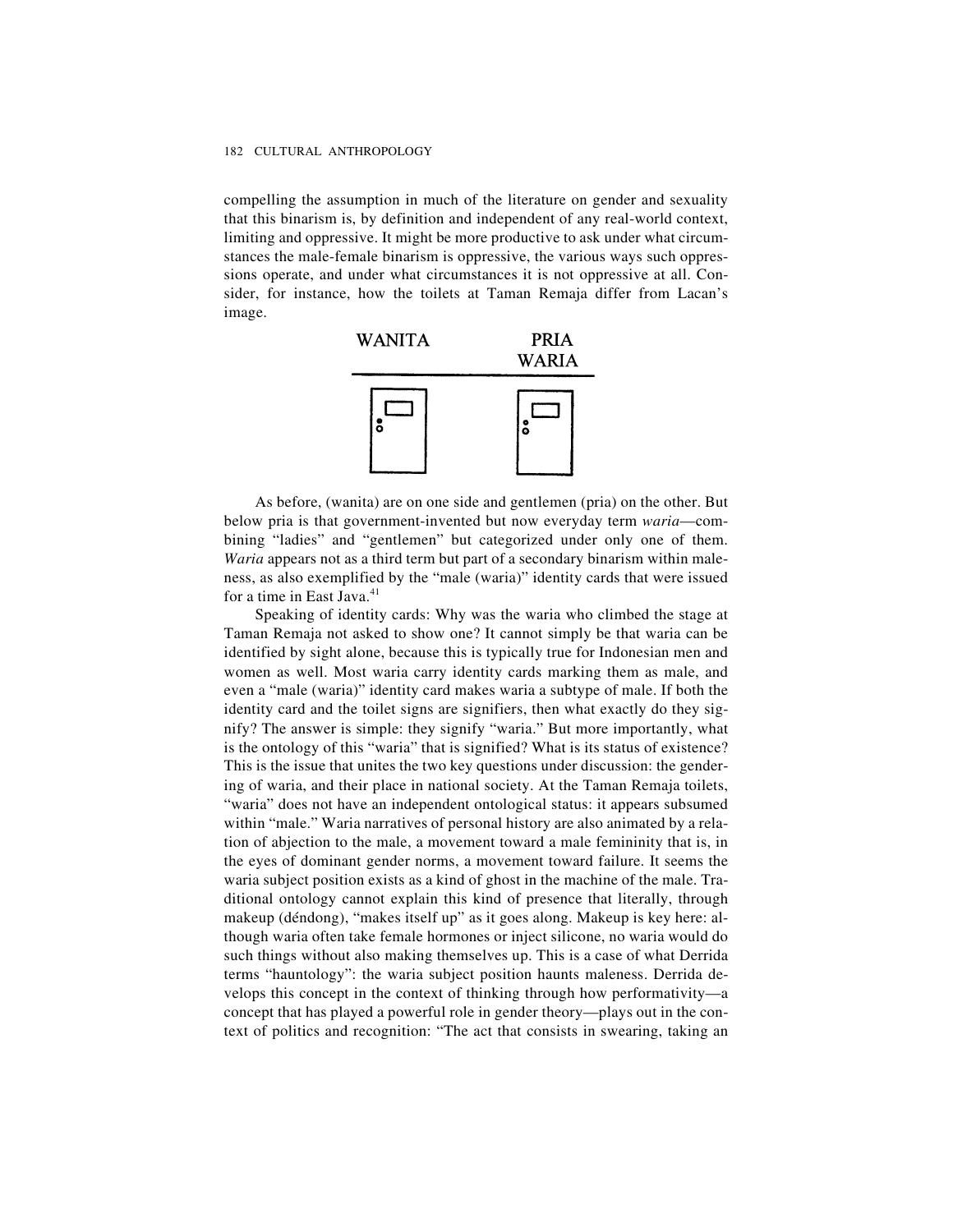oath, therefore promising, deciding, taking a *responsibility,* in short, committing oneself in a performative fashion . . . [is] the limit that would permit one to identify the political" (Derrida 1994:50–51).

What, then, is the key to the performativity of waria gendered subjectivity? It is not the waria show at Taman Remaja; not all waria "perform" in this manner, and those who do are still waria when not performing. The true waria performance is déndong; their subjectivity is "produced by the regulation of attributes along culturally established lines of coherence" (Butler 1990:24). "Making oneself up" (Hacking 1992) is the performance that makes a waria, that makes up the very thing it makes up. And the exact same activity, déndong, is the prototypical prestasi or "good deed" that—in the eyes of waria and in the eyes of Indonesians more generally—makes waria worthy of belonging to society. Déndong "makes up" waria as a haunting presence as it also "makes up" (i.e., compensates) for their failure as masculine men. Waria are unique in Indonesia in that the thing that they do to themselves is the same thing they prototypically do to others, but with radically different consequences. Waria signify their gender by making themselves up, but when they make up Indonesian women or cut the hair of Indonesian men, they "make them up" as better representatives of proper modern Indonesian womanhood and manhood, without which what the state terms its family principle of governance *(azas kekeluargaan*) would not be intelligible.<sup>42</sup>

But no matter how good the makeup, waria cannot make themselves up as women, nor would they want to do so in most cases. Nor are they representatives of a third gender. "Waria" is a gendered subject position haunting maleness. In subjectivity as in sex, the prototypical waria has a penis. Both the gendering of waria and their marginal place in Indonesian society are effects of this haunted condition of existence; this is where these two issues come together. I am not making a structuralist argument here: were waria a true third gender they might still be marginalized. I am claiming that the haunting form their marginalization takes is of a piece with the dynamics of their gendering.

And if there is one thing that the hauntological cannot be, it is authentic *(asli)*. To be crafted through human action *(i.e., through prestasi)* renders things *palsu* (false): un-asli, inauthentic, colonially contaminated. The status of the authentic, the asli, is self-evident; it does not have to be performed. Now consider once again how waria base claims for belonging *and* establish gendered subjectivity through déndong, the good deed of making up, rather than status-based claims to "tradition." *Gay* men also talk about prestasiand authenticity. But for *gay* men the prestasi that could lead society to accept them (working in an orphanage, publishing a magazine, or even behaving politely) are not the same things that establish their gendered and sexual subjectivity.

Waria themselves, as well as Indonesian society more generally, view waria gender in terms of performance, not status: this is why it was unnecessary at Taman Remaja to ask the waria contestant for her/his identity card. It is probably also not coincidental that the man and woman were called—hailed in Althusserian parlance—on the basis of status (place of residence), whereas the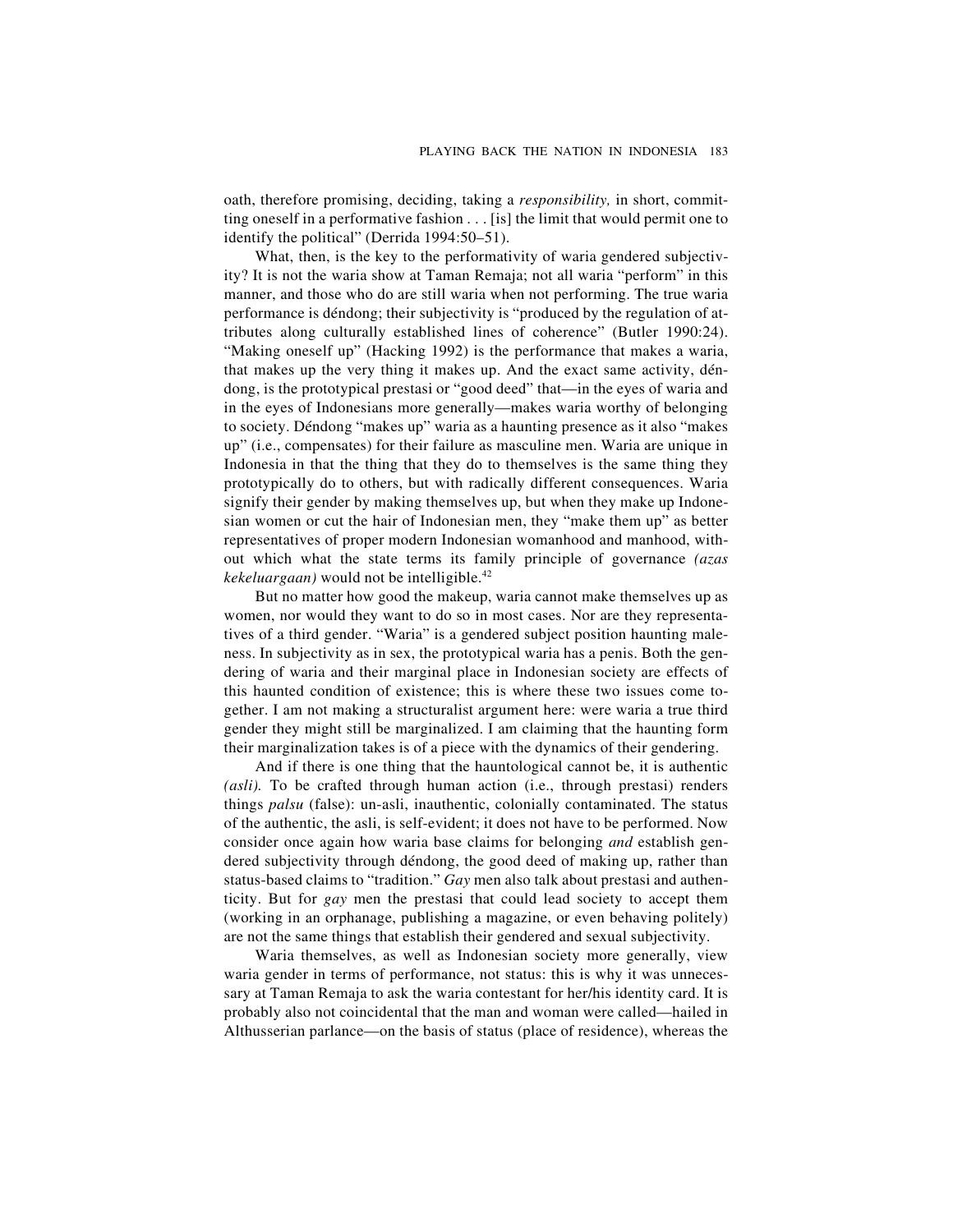waria was hailed on the basis of braided hair: déndong. How to understand a claim to belonging that is framed not in terms of the status-based rights discourse familiar to Western sexual rights movements but in terms of the performance of good deeds? And how to understand the special tension between a claim to belonging based on performance in a context where belonging is understood in terms of uncrafted authenticity? How do waria hope to gain national belonging through performing prestasi when authenticity lies beyond prestasi's limit, evaporates at prestasi's very touch? How can you playback cultural citizenship?

This claim to belonging remains unanswered. As compared with transgendered persons in many parts of the world, waria are accepted, but their acceptance is incomplete. As Indonesia moves further into the uncharted waters of its era of reform, the visibility of waria appears to be increasing, but true social acceptance remains an open question. I end, then, with words of hope, spoken in 2000 by a young waria in Makassar, transforming the "Year of Living Dangerously" phrase famously uttered by Indonesia's first president and thereby locating waria once more on the stage of national belonging: "This Is the Year of the Awakening of Waria [*Tahun Kebangkitan Waria*]!"

#### **Notes**

*Acknowledgments.* Support for research in Indonesia has been provided by the Social Science Research Council, the National Science Foundation, the Department of Cultural and Social Anthropology at Stanford University, and the Morrison Institute for Population and Resource Studies. Valuable comments were provided by Ann Anagnost, Robert Corber, Peter Jackson, Bill Maurer, Dédé Oetomo, Sharyn Graham, and two anonymous reviewers for *Cultural Anthropology.*

1. With a population of about five million, Surabaya (on the island of Java) is the second-largest city in Indonesia, which is the fourth-largest nation by population and home to more Muslims than any other country.

2. This scene took place in 1997; by 2002 the entrance fee was 3,000 rupiah. In U.S. dollar terms the fee has remained relatively steady at between 30 and 50 cents.

3. This material draws from ethnographic work and HIV prevention activism with waria in three urban fieldsites (Surabaya; Makassar, South Sulawesi; and southern Bali) and several additional urban and rural fieldsites. Altogether I have spent 21 months in these fieldsites during seven visits to Indonesia (1992, 1993, 1995, 1997–98, 2000, 2001, and 2002).

4. This parallels Rosalind Morris' interpretation of Thai kathoey male-to-female transgendered subjectivity as a "feminized maleness" that "has been contained within" and "has indeed been the containment of" maleness (Morris 1997:62).

5. This is also the approximation waria use in my experience. When asking if there are waria in the West, "transvestite" is the word they consistently choose. Since few waria speak English (Indonesia was a Dutch colony), I first assumed they encountered the term in a worn Indonesian–English dictionary and took it up because of ignorance concerning the more recent term "transgender." I came to realize that while waria may encounter "transvestite" in a dictionary, it provides an insightful gloss on the waria subject position.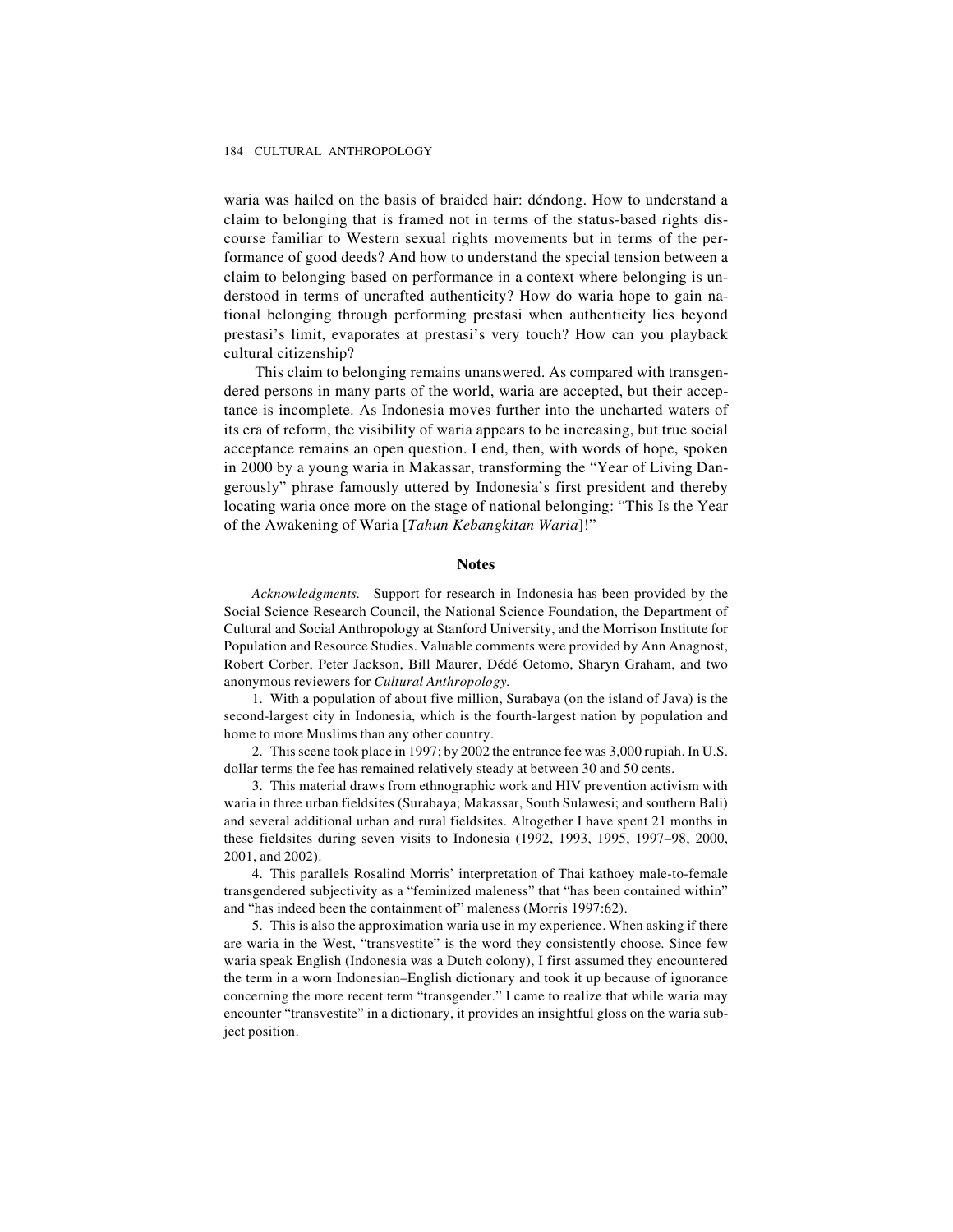6. Panky Kenthut, the former head of PERWAKOS (Persatuan Waria Kotamadya Surabaya or Surabaya Municipal Waria Union; see below), believed *banci* originates from the Javanese *bandule cilik* (Indonesian *bandul kecil,*small testicles) (Kenthut n.d.). The suffix *–ong* is one of the most productive in Indonesian *gay* language, and may predate *gay* language itself (Oetomo 2001). In addition to *béncong,* there are several other *gay* language terms for waria, including *mak cik* (normally meaning "youngest aunt"), *binan, bénces,* and *bés,* that are entering vernacular Indonesian to various degrees. See Boellstorff 2004c.

7. For instance, children use it to taunt boys perceived as effeminate, or parents employ it when a son plays with dolls (Oetomo 1996:261). Girls who act in a manner perceived as masculine—excelling in sports or climbing trees, for instance—are sometimes taunted with *banci* as well, and some *lesbi* women recall being called *banci.* Additionally, *banci* is occasionally used for gender-nonconforming (i.e., masculine) women or women in traditionally male professions such as taxi drivers and athletes (Oetomo 1996:291).

8. The first nonderogatory term for *banci* appears to have been *wadam;* its appearance in the 1960s was linked to the greater social visibility and protection given to waria in Jakarta (Indonesia's capital) under the activist mayoral leadership of Adi Sadikin, the former Major-General whom Sukarno appointed as mayor of Jakarta in 1966 and whose progressive policies throughout his eleven-year tenure transformed the metropolis. *Wadam* is usually explained to be a contraction of wanita (woman) and *Adam.* Another etymology by the early 1970s was *haWA-aDAM* or "eve-adam" ("Dua Dunia yang Belum Sudah," *Tempo,* October 6, 1973:46). It speaks to the national character of the subject position that some persons in Makassar in 2002 also used that etymology. By the mid-1970s some Muslim groups were expressing displeasure that the name of a prophet was incorporated into a term for male transvestites. To settle this problem, Alamsyah, who was the Minister of Religion at the time, coined the term *waria,* a decision apparently supported by President Soeharto and made official when published in the newspaper *Kompas* on June 7, 1978 (Budiman 1982:1). News of the decision appears to have spread quickly across the archipelago, as evidenced by the national ubiquity of the term *waria* today, and the decision is still remembered by some older waria.

9. A folk etymology amongst some of my Bugis-speaking interlocutors is that *calabai'* means "wrong penetration" (*salah tusuk* in Indonesian).

10. I draw mainly on published (and usually fragmentary reports). Additionally, I have worked with my colleague Dédé Oetomo as part of a research team conducting oral histories with waria elders. I thank the Ford Foundation Jakarta for their support, with special thanks to Meiwita Budiharsana, Terrence Hull, and Iwu Utomo.

11. This underscores how Dutch civil law, derived from the Napoleonic Code, paid little attention to (and rarely prosecuted) sodomy. Homosexuality appears in the Dutch colonial penal code (Wetboek van Strafecht), Article 292 (which remains Article 292 in the Indonesian penal code), but is oriented toward sexual assault and sex below the age of consent. To my knowledge this law was never enforced before the late 1930s. It also reflects how heterosexual miscegenation dominated colonial thinking on sex and race, because it was understood to undermine the racial logic upon which the colonial project depended (Stoler 1995). Stoler notes that her own "silence on this issue and the prominent place I give to heterosexuality reflects my long-term and failed efforts to identify any sources that do more than assume or obliquely allude to this 'evil,' thereby making the other 'lesser' evils of concubinage and prostitution acceptable" (1995:96).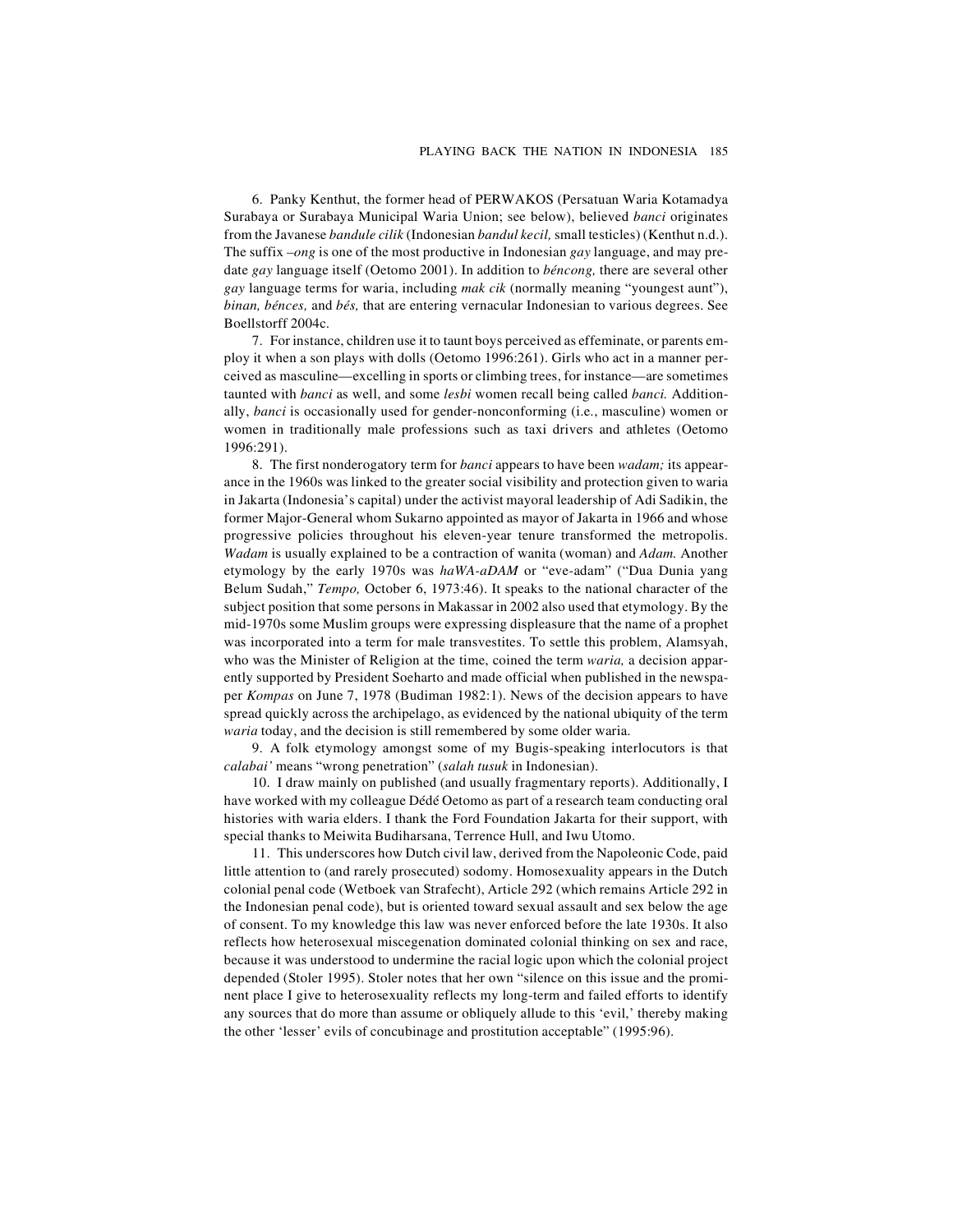12. For instance, the term *banci* does not appear once in early 19th-century versions of the Javanese chronicle *Serat Tjentini* (Anderson 2001:xiv).

13. This may reflect the colonial regime's emphasis on dress as a status marker (Nordholt 1998). It is unclear to what extent the early identification of waria with performances and markets is simply a consequence of the fact that these are the places travelers (the primary sources of these accounts) encountered them. I know of no autobiographical narratives from waria from any historical period right up to the present, with the exception of short interviews in *gay/lesbi* zines and mass media beginning in the 1990s, and Soentoro 1996.

14. For instance, the Dutch lexicographer H. C. Klinkert mentions *kedi* as a Malay term in 1869 (Bleys 1995:179), whereas Vickers discusses *kedi* as emphatically Balinese, noting they were punished in the Balinese version of purgatory in the *Kerta Gosa* law court paintings of Klungkung, East Bali (n.d.:14). Vickers cites Van der Tuuk (1897–1912) as providing *bantut, bantjih* (banci), and *wandhu* as synonyms for *kedi*:in the contemporary period *bantut* is the term for a male transgender subject position in the southern Philippines (Johnson 1997), whereas *wandhu* is seen as a Javanese term (cognate to Madurese *bandhu*) that has now entered colloquial Indonesian and is, for instance, common in southern Sulawesi. This has been the case for some time: the earliest mention of *wandu* to my knowledge is by P. C. J. Van Brero in 1905 ("Young boys or *wandu,* whom [Van Brero] saw on the island of Java . . . showed [according to Van Brero] signs of physical effeminacy from early childhood" [Bleys 1995:180]). This is with reference to Java, but by the 1940s Kennedy could find that "as for the *bissu,* which is the name given them when they are state officials . . . the homosexual ones are called *wandu* or *tjalabai*" (Kennedy 1953:112). C. Von de Wall, writing on "effeminate men" in Buginese communities living on the eastern coast of Borneo (Kalimantan) in the 1840s, claimed: "Known as *tjelebei* . . . they felt attracted to younger men, whom they showered with affection. A fairly high number among them were actual hermaphrodites and known among the Bugi[s] as *kedie*" (Bleys 1995:117). Hirschfeld noted that in the Moldenfliet neighborhood of Jakarta (then Batavia) Malay transvestites would gather "in good-sized crowds on and near a bridge where they go partly for purposes of prostitution, but chiefly to meet and disburden themselves to companions in sorrow" (Hirschfeld 1935:139). In Sulawesi, Kennedy recalled how an informant "went on and on about the scandalous behavior of the ordinary [non-*bissu*] homosexuals *(tjalabai) [calabai'].* They dress and act like women and are found everywhere. . . . They swish and flirt and stick rolled up handkerchiefs in their blouses to imitate breasts . . . many men are crazy about them and spend lots of time and money to have sex with them" (Kennedy 1953:213–214). In the late 1940s, Chabot provided observations on a waria *(kawekawe)* living in a village near Makassar who rarely worked in the rice fields but spent his time in the back part of the house with the women. "In his manner of sitting and speaking and in clothing he was scarcely distinguishable from them" (Chabot 1996:190). In the city of Makassar he found that similar persons "now populate the marketplaces as male prostitutes" (Chabot 1996:192).

15. Many of the ludruk dramas investigated by Peacock were performed in a "People's Amusement Park" that may well be the contemporary Taman Remaja. As in my experience, the performance was "placed in a back corner, next to the toilets" (Peacock 1968:33). Moerthiko speaks in 1980 of the Taman Remaja waria show as having existed "for several years" (Moerthiko 1980:82). While never using the term *banci* (perhaps because of its derogatory tone) it is clear that Peacock's performers were transvestite offstage. Peacock emphasizes that ludruk transvestite performers paid more attention to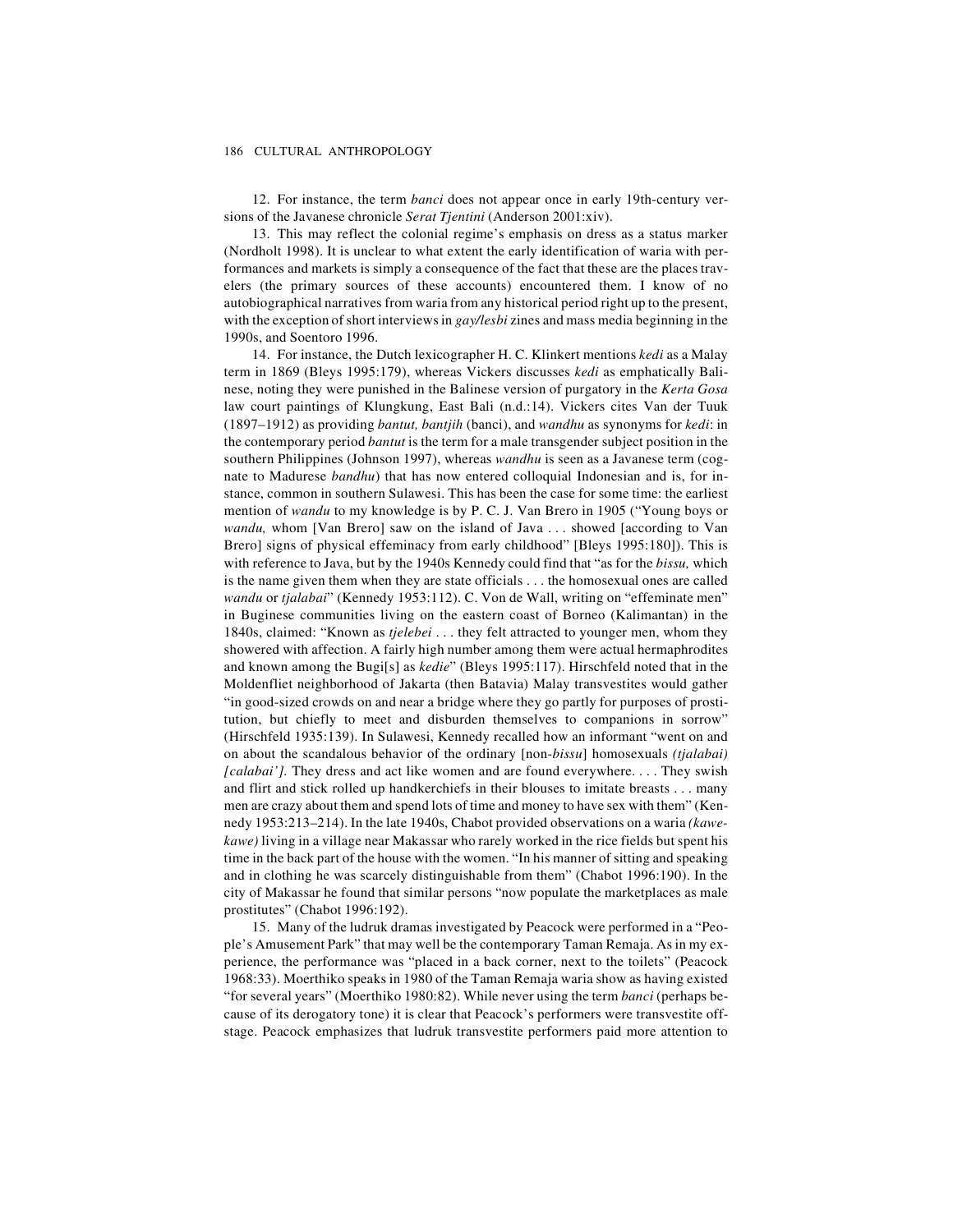their appearance than necessary for performance (such as wearing perfume that the audience could not smell) and acted in an effeminate manner during their daily lives (1968:168, 170, 203–204). He notes that these performers were effeminate from childhood and were teased by family and neighbors; they worked in small business environments identified with waria, and wore women's clothes "at home, sometimes in public" (1968:207). They also pasted "pictures of themselves—made-up as women—on their mirrors" (1968:207).

16. Panky Kenthut (n.d.) asserted that prior to the 1960s, entertainment genres such as ludruk were the only context in which waria could dress as women.

17. This shift probably began in the cities of Jakarta and Medan (in Sumatra), spreading throughout the archipelago by the late 1970s. Certainly some waria dressed as women most of the time prior to the 1960s, as evidenced by oral history interlocutors and also Peacock's observation that in the early 1960s ludruk troupes felt it necessary "in the name of 'progress' to clean up the transvestite's sexual image. . . . It is considered *madju* [progress-oriented] for ludruk female impersonators to confine their feminine role to the ludruk stage" (1968:206).

18. The preferred term *waria* is less well known.

19. Tessie, the "waria" appearing in the Bayer Asprin commercial, claimed in interviews to be a man who dressed as a woman only for entertainment. In Makassar in 2000, waria were unsure if Tessie was telling the truth, but they did not seem to mind, since via Tessie the image of waria further entered society *(citra waria masuk),* and this was seen to be good in itself. In 2003, a waria ran for mayor of the city of Malang in East Java (Perlez 2003:4).

20. Everyone in Atmojo's sample of 194 waria in Jakarta started feeling like waria before 20 years of age (Atmojo 1986:34). Waria themselves say that besides becoming waria because of being born that way or due to environmental influence, some people become waria because a woman broke their heart *(putus asa dengan cewek)*; this third etiology assumes the person to have been at least an adolescent.

21. This environment of gender play is shaped by a strong dichomization of male and female in contemporary Indonesia, despite the fact that historically many cultures of the archipelago have downplayed gender difference and understood the male–female binary in complementary rather than opposed terms (Errington 1990; Hoskins 1998:17). A naturalized gender dualism in Indonesia is the product not only of "world religions," such as Christianity and Islam, but national discourse, as in the case of most nation-states (Yuval-Davis 1997) and particularly postcolonial nation-states (Chatterjee 1993). The clearly delineated male and female toilets at Taman Remaja thus reflect not an eternal gendered binary but rhetorics of the modern Indonesian nation-state (e.g., Anderson 1996; Sen 1998; Suryakusuma 1996). "Modern" clothing in Indonesia, for instance, is usually much more gender-specific than "traditional" forms of dress; such clear semiotic regimes provide the raw material that waria rework and redeploy.

22. Here is a case where *banci* distinguishes a different class of persons than *waria.*

23. See "Sebuah Masala buat Banci," *Tempo,* August 10, 1985.

24. In 1988, H. Maya Rissa claimed to have made the haj nine times and the lesser pilgrimage *(umroh)* four times, all as a woman ("Bab Pakaian Ihram untuk Waria," *Tempo,* January 16, 1988:83). In 1988, K. H. Hasan Basri, head of the Central Jakarta Ulama's Union, stipulated that waria should attend the haj as men, "Waria are in truth *(pada hakikatnya)* men." Some of those in agreement with Basri quoted the *hadith* "I have applied the law in order with your birth [Aku menerapkan hukum menurut lahiriahnya]." Other religious leaders, however, said that waria could decide themselves if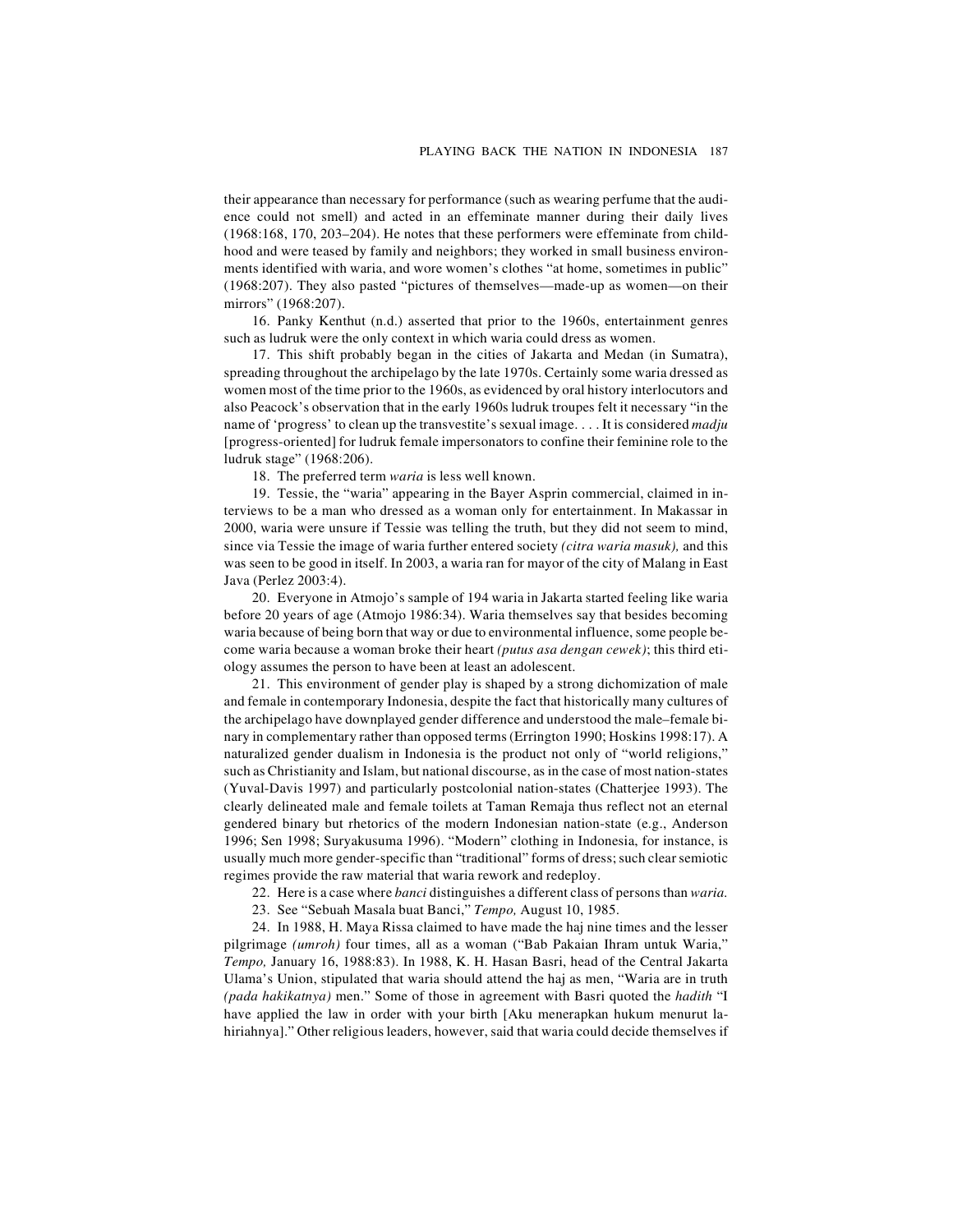they wished to undertake the pilgrimage as men or women ("Bab Pakaian Ihram untuk Waria," *Tempo,* January 16, 1988:82).

25. Thus one waria believed s/he was sinful "because there are only two kinds of people, men and women," yet concluded that "waria are born as a man with the temperament of a woman, and temperament is given by God *[sifat diberikan Tuhan].* We are lying to ourselves if we do not live as waria. God has written the script, and we are just the artists." One waria explained in an editorial that "in my opinion, Allah has not created two kinds of person *[insan]* but two feelings *[perasaan],* those of a man and of a woman. For if one says Allah created two kinds of person, man and woman, then what kind of creation am I? There's a third creation?" ("Waria: Mana Hukum yang Bisa Dipegang?," *Tempo,* February 6, 1988:17.) Many non-waria do see waria as sinful; some Muslims link this to the Quranic concept of the in-between gender *khuntsa (huntsa)* (see Oetomo 1996:263; "Bab Pakaian Ihram untuk Waria," *Tempo,* January 16, 1988:82, 83). For instance, when I asked if her family's rejection of her in Lombok stemmed from religion or custom, Ita replied "It's because of Islam. They are anti-waria. So they're against men who have long hair or dress like women."

26. Blackwood (1998) argues that a similar precedence of desire over the body prevails for tomboi.

27. The waria Chenny Han claims to have consumed seven to eight birth control pills a day for six months, with side effects including a pounding heartbeat, lethargy, and an inability to have erections (Soentoro 1996:182).

28. This appears to have begun in the 1990s. In his discussion of plastic surgery among waria in Jakarta, Atmojo makes no mention of silicone injections (Atmojo 1986:39). Silicone injections are usually applied on the nose, chin, cheeks, and breasts; it appears that silicone is injected in the buttocks less frequently (cf. Kulick 1998).

29. The first case of such an operation to gain notoriety concerned Vivian Rubianty Iskandar (formerly Iwan Rubianto Iskandar), whose operation was performed in Singapore on January 8, 1973. On November 14, 1973, s/he applied to the Court of West and South Jakarta to change her/his gender and name (Moerthiko 1980:16); s/he was represented in court by the well-known lawyer Adnan Buyung Nasution when s/he had her/his gender legally changed, and s/he claimed that Soeharto had invited her/him to a party on behalf of Tutut, one of his daughters ("Dua Dunia yang Belum Sudah," *Tempo,* October 6, 1973:46). The case led to press coverage and even seminars on transgenderism bringing together doctors, lawyers, and religious experts (see "Dua Dunia yang Belum Sudah," *Tempo,* October 6, 1973, and "Dorce di Surabaya, Sally diMesir," *Tempo,* December 24, 1988:78). Vivian's request was approved by the court, and in its wake there developed a general legal, political, and religious consensus permitting sex change operations in Indonesia. Adnan Buyung Nasution, Vivian/Iwan's lawyer during the proceedings, is reputed to have said that "Laws are not to torture people, but to give them happiness and keep the legal system clear. If the judge refuses [Iwan's request], this means that we burden Iwan with misery and oppress her/his soul without end for as long as s/he lives, and this is clearly at odds with the philosophy and goals of the law" (Moerthiko 1980:17; see also "Dua Dunia yang Belum Sudah," *Tempo,* October 6, 1973:46–50). I have no statistics on the current frequency of sex-change operations on waria, but it appears to be under ten percent. In a 1997 interview, a prominent Surabaya waria knew of only about ten waria in Surabaya who had undergone the operation.

30. The cost of these procedures had risen to four to six million rupiah in 1997 (500–700 US dollars) from 350,000–1,000,000 rupiah in the late 1970s. Waria sometimes travel to Singapore or other destinations outside Indonesia for operations, but only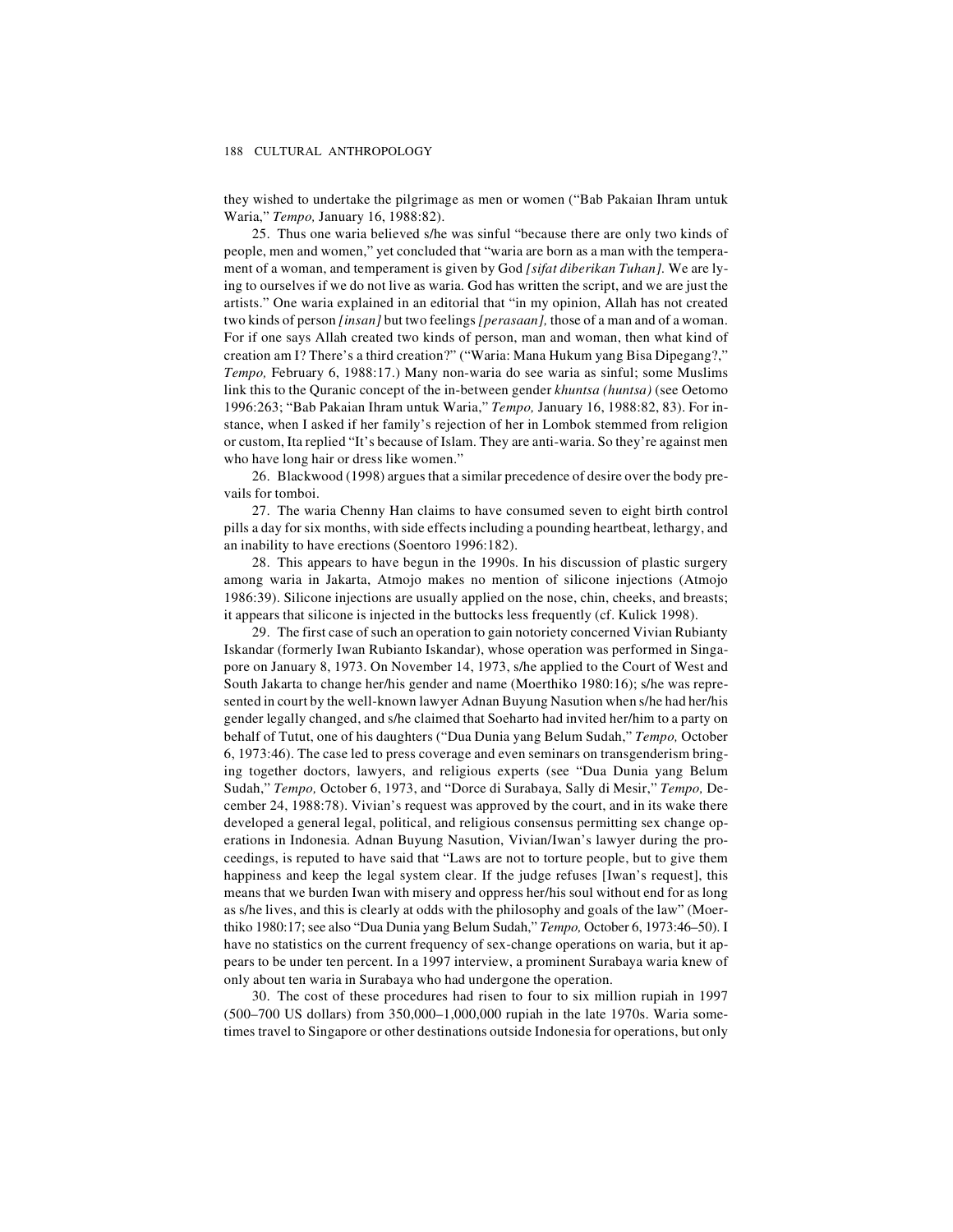waria with independent sources of wealth, a successful business, or who have saved carefully for many years can afford this option.

31. As one waria put it, "My friendships with waria have continued unabated after my operation, even though . . . my status is no longer waria" (Moerthiko 1980:59). Benedict Anderson gives the example of "Dorce, a transsexual who in the mid-1980s made a successful career as a TV talk-show hostess. Before her sex-change operation [but not after] he [*sic*] was known as a vehement spokesperson for the bancicommunity" (Anderson 1996:285). Dorce, whose original name was Dedi Yuliardi, had her sexchange operation in Surabaya on May 3, 1988 ("Dorce di Surabaya, Sally di Mesir," *Tempo,* December 24, 1988:79; "SK [Surat Keputuasan] Menteriuntuk Waria," *Tempo,* April 22 1989:82).

32. Although waria do have sex with each other on occasion, they tend to regard this as strange, and they joke good-naturedly that it is "like a woman sleeping with a woman." Waria usually assume that waria have sex with women only if heterosexually married. At least three waria who worked as sex workers at Makassar's Karebosi Park in the 1990s worked during the day as male pedicab drivers *(tukang becak)* and had wives and children. According to friends of one of these waria, the wife knew of her husband's dressing as a woman at night and permitted it as long as the husband took care of the family. In other cases, waria dress as men at home and manage to hide their waria-ness from their wives. Such waria usually either came to waria subjectivity late in life without their family's knowledge, or the family may be complicit in hiding the waria's waria-ness from the wife. I have also encountered cases in Baliand Sulawesi(and I assume there are others elsewhere in Indonesia) where waria marry or carry on sexual relationships with tomboi, the waria finding attractive a masculine woman and the woman finding attractive a feminine man. It is said that tomboi have become pregnant from these unions.

33. This can range from an occasional "date" supplementing wage labor to a sole source of income. Beyond financial benefits, waria say they enjoy sex work for its variable hours, thrill, camaraderie between waria sex workers, and the sex itself. However, sex work is not always a preferred occupation, and many of those involved have additional sources of income. Sex work is usually a low-paying job, ranging from fifty cents to as little as five cents per act. In many places local waria groups try to regulate sex work, requiring, for instance, that waria wishing to solicit in a certain area have an identity card provided by the organization. In the sex-work market, waria are in competition with female sex workers. Even though these women are often coerced into sex work, they are, in comparison to waria, better organized and more often officially registered. Many also work out of brothels with private rooms and other conveniences, ensuring privacy for their clients. Waria also compete with male sex workers; in some cities (e.g., Makassar) these men sometimes also have small brothels. Being forced to solicit and engage in sex acts in public places such as parks and roadsides places waria at risk not only of social opprobrium but physical violence at the hands of disgruntled or drunk clients, or even random passersby. Their most common clients are unmarried and unemployed men, often still in secondary school, some as young as thirteen or fourteen years old. Older clients of waria are usually unemployed or in low-paying occupations, such as driving pedicabs, that put them in frequent contact with waria. Another unattractive aspect of sex work is the risk of sexually transmitted infections, including HIV. Waria sex workers who contract sexually transmitted infections find it difficult to obtain treatment, due to its cost and their unwillingness to be examined by a doctor who might make fun of them.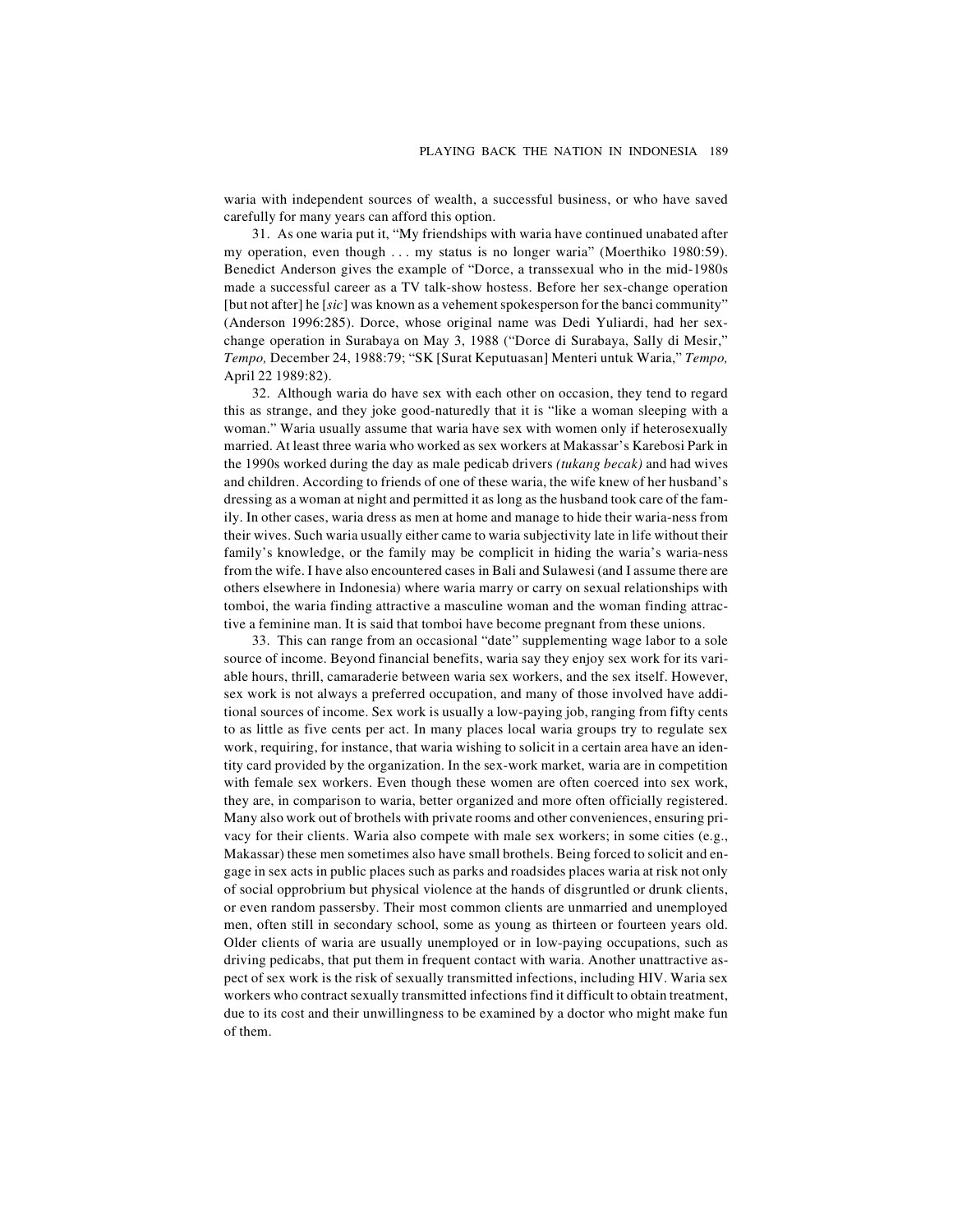34. In 1949, one of Raymond Kennedy's male informants in rural south Sulawesi claimed that "many men go for [waria]. . . . He said a man might get so infatuated that he would sell his rice fields and everything to give to a loved *wandu.* He personally was revolted by this idea" (1953:112). See also Peacock 1968:207.

35. Wives are often unaware that their husbands are continuing a previous relationship with a waria or beginning one after marriage—in the same way that, given the pattern for separate socializing between husbands and wives in much of Indonesia, it is possible for husbands to carry on sexual relationships with other women or with men (and also possible, albeit trickier, for wives to carry on illicit sexual relationships with women or men). Although I was not able to interview in any depth wives of men partnered with waria, it appears that wives who know of their husband's relationship with a waria accept the matter because waria are more likely to give the husband money than the other way around; there is no chance of the waria being taken on as a second wife and no fear of illegitimate children; and this arrangement is relatively easy to hide from one's neighbors. These are the same reasons wives give for accepting their husbands' affairs with *gay* men or with other women for that matter (see Brenner 1998).

36. Despite these links to the national, the waria subject position—unlike the *gay* and *lesbi* subject positions—has hitherto not been linked to globalizing discourses of gender and sexuality. This does not mean that waria imagine there are only men and women in the rest of the world. Most assume the existence of "transvestites" elsewhere. However, waria imagine these transvestite Others in the most general terms, in the same way an Indonesian imagines there are "trees," "men," or "lunchtime" in other places: a roughly equivalent semantic category but not a subject position linked to their own across space. To date, the waria subject position does not evoke transnational community. Some waria have seen images of non-Indonesian transgenders (for instance, by renting *The Crying Game* on DVD), but these images are still difficult to obtain. Waria subjectivity, unlike *gay* and *lesbi* subjectivity, is at present poorly linked to transnational print and electronic media. Rarely is transgenderism outside Indonesia covered in Indonesian media, as in a *Tempo* article that compared the sex change operation of Dorce in 1998 (see above) to a similar operation that year in Egypt ("Dorce di Surabaya, Sally di Mesir," *Tempo,* December 24, 1988:78–79). Very few waria have traveled to other countries and met transgenders there, or have learned of such transgenders indirectly through "Westerners" visiting Indonesia. One of the most famous cases is Chenny Han (Soentoro 1996).

37. In July 1999, PERWAKOS appeared in national print media supporting the presidential candidacy of Megawati Soekarnoputri, daughter of Indonesia's first president, who took the Presidency in 2001.

38. In 1949, Chabot found that in Makassar "the environment accepts a kawe-kawe [waria] as he [*sic*] is. People do not have the idea that it is his fault that he is the way he is" (Chabot 1996:207).

39. This may be a reference to the Permesta rebellion of the 1950s (see Harvey 1977), during which the fundamentalist Muslim leaders of the rebellion tried to ban transgenderism of any form.

40. There is historical data that could be interpreted in this way, as when Chabot claimed in the 1950s that "The Makassarese divide people, as they say, into men, women, and kawe-kawe [waria]" (Chabot 1996:189). Occasionally waria will be termed a "class of their own" *(kelas tersendiri)* or "special type" *(jenis khas)* ("Sebuah Masala buat Banci," *Tempo,* August 10, 1985:59).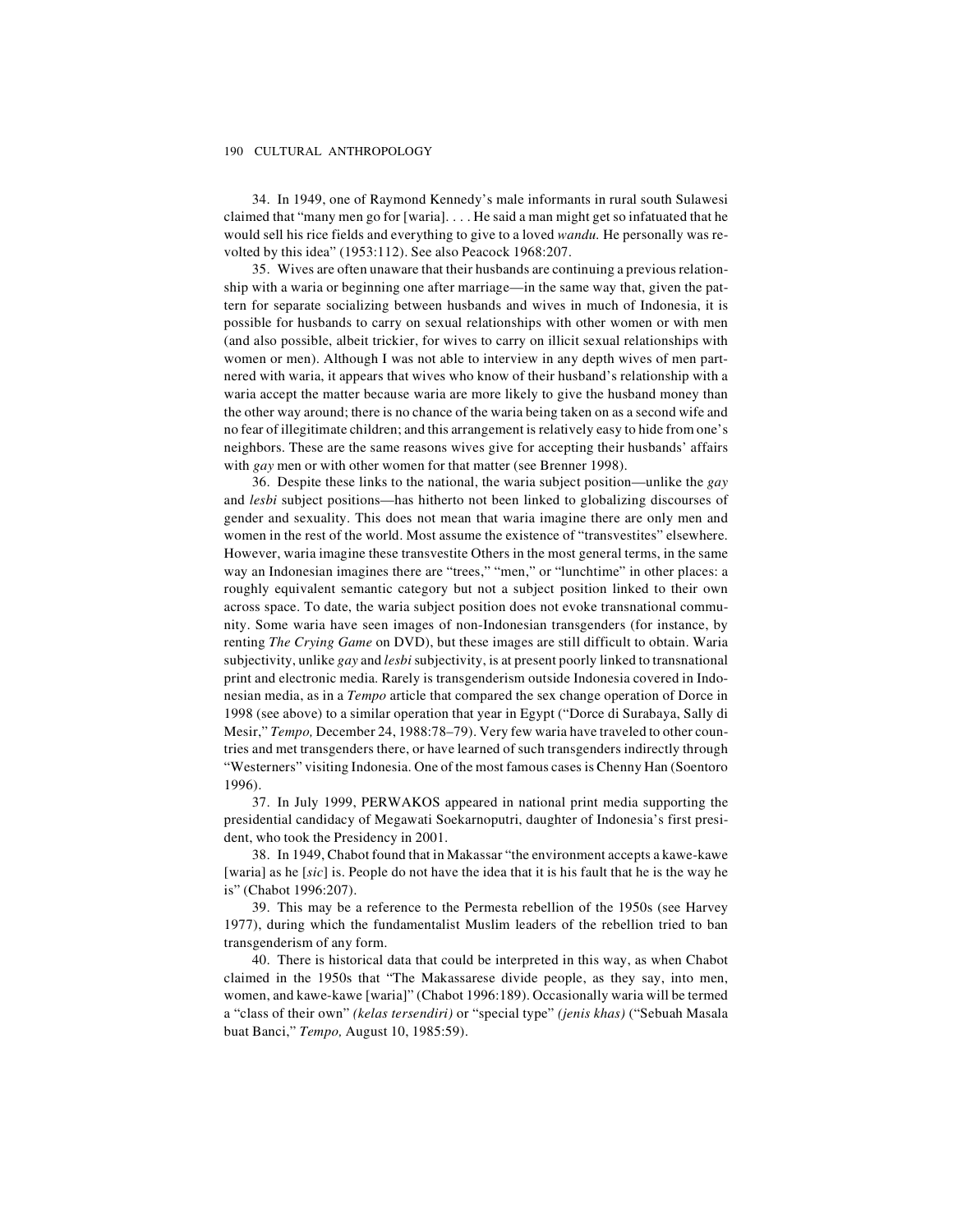41. This exemplifies how "the same axes that divide and distinguish male from female (and indeed rank male over female) also cross-cut the gender categories, producing internal distinctions and gradations within them" (Ortner and Whitehead 1981:9).

42. The family principle holds that the nation is made up not of individuals but families, and that governance is to be modeled on the ostensibly benign rule of a father over the family rather than an emphasis on legal measures deemed to promote conflict. The principle is directly espoused by the state and also operationalized through family planning programs. See, for instance, Dwyer 2000, Robinson 1989, and Suryakusuma 1996.

#### **References Cited**

#### Abeyasekere, Susan

1987 Jakarta: A History, Revised Edition. Oxford: Oxford University Press. Andaya, Leonard

2000 The Bissu: Study of a Third Gender in Indonesia. *In* Other Pasts: Women, Gender, and History in Early Modern Southeast Asia. B. W. Andaya, ed. Pp. 27–46. Honolulu: University of Hawai'i Press.

Anderson, Benedict R. O'G.

1996 "Bullshit!" S/he Said: The Happy, Modern, Sexy Indonesian Married Woman as Transsexual. *In* Fantasizing the Feminine in Indonesia. Laurie Sears, ed. Pp. 270–294. Durham, NC: Duke University Press.

2001 Dari Tjentini Sampai GAYa Nusantara. *In* Memberi Suara pada yang Bisu (Giving voice to the dumb). Pp. xi–xxvii. Yogyakarta: Galang Press.

#### Atmojo, Kemala

1986 KamiBukan Lelaki: Sebuah Sketsa Kehidupan Kaum Waria. Jakarta: Pustaka Utama Grafiti.

#### Blackwood, Evelyn

1998 Tombois in West Sumatra: Constructing Masculinity and Erotic Desire. Cultural Anthropology 13(4):491–521.

#### Bleys, Rudi

1995 The Geography of Perversion: Male-to-Male Sexual Behavior outside the West and the Ethnographic Imagination, 1750–1918. New York: New York University Press.

#### Boellstorff, Tom

2002 Ethnolocality. The Asia Pacific Journal of Anthropology 3(1):24–48.

- 2003 Dubbing Culture: Indonesian *Gay* and *Lesbi* Subjectivities and Ethnography in an Already Globalized World. American Ethnologist 30(2):225–242.
- 2004a The Emergence of Political Homophobia in Indonesia: Masculinity and National Belonging. Ethnos.

2004b Zines and Zones of Desire: Mass Mediated Love, National Romance, and Sexual Citizenship in *Gay* Indonesia. Journal of Asian Studies 63(2):367–402.

2004c "Authentic, of Course!": Gay Language in Indonesia and Cultures of Belonging. *In* Speaking in Queer Tongues: Globalization and Gay Language. William L. Leap and Tom Boellstorff, eds. Pp. 181–210. Urbana: University of Illinois Press.

Brenner, Suzanne April

1998 The Domestication of Desire: Women, Wealth, and Modernity in Java. Princeton: Princeton University Press.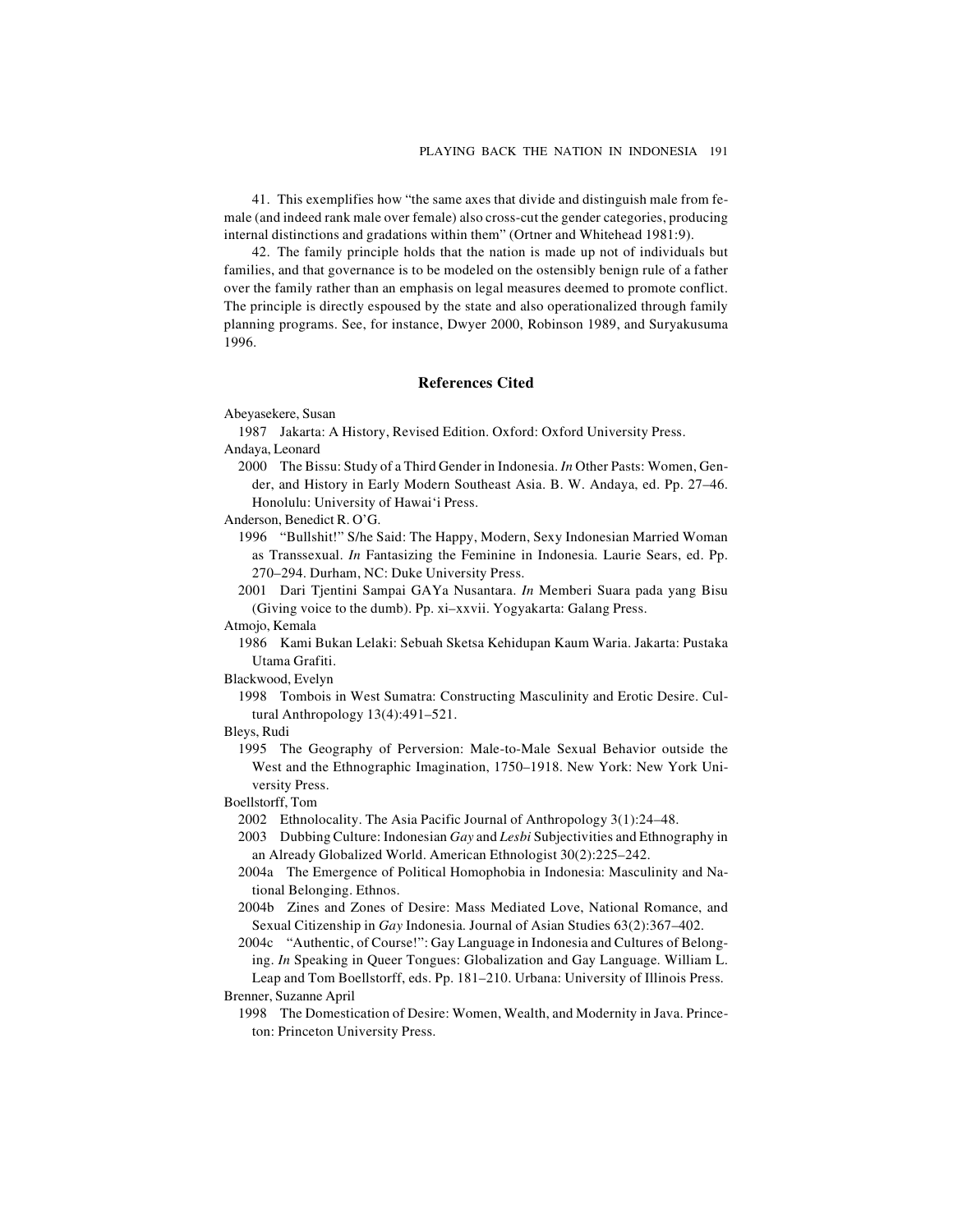Budiman, Amen

1982 Wadam: Pengertian dan Masalahnya. Semarang: Tanjung Sari.

Butler, Judith

1990 Gender Trouble. New York: Routledge.

Cannell, Fenella

1999 Power and Intimacy in the Christian Philippines. Cambridge: Cambridge University Press.

#### Chabot, H. Th.

1996 Kinship, Status, and Gender in South Celebes. Leiden: KITLV Press.

#### Chatterjee, Partha

1993 The Nation and Its Fragments: Colonial and Postcolonial Histories. Princeton: Princeton University Press.

#### Cohen, Lawrence

1995 The Pleasures of Castration: The Postoperative Status of Hijras, Jankhas, and Academics. *In* Sexual Nature/Sexual Culture. Paul R. Abramson and Steven D. Pinkerton, eds. Pp. 276–304. Chicago: University of Chicago Press.

#### Covarrubias, Miguel

1937 Island of Bali. New York: A. A. Knopf.

#### Derrida, Jacques

1994 Specters of Marx: The State of the Debt, the Work of Mourning, and the New International. New York: Routledge.

#### Drucker, Peter

1996 "In the Tropics There Is No Sin": Sexuality and Gay-Lesbian Movements in the Third World. New Left Review 218:75–101.

#### Dwyer, Leslie K.

2000 Spectacular Sexuality: Nationalism, Development and the Politics of Family Planning in Indonesia. *In* Gender Ironies of Nationalism: Sexing the Nation. Tamar Mayer, ed. Pp. 25–62. London: Routledge.

#### Errington, Shelly

1989 Meaning and Power in a Southeast Asian Realm. Princeton: Princeton University Press.

1990 Recasting Sex, Gender, and Power: A Theoretical and Regional Overview. *In* Power and Difference: Gender in Island Southeast Asia. Shelly Errington and Jane Monnig Atkinson, eds. Pp. 1–58. Stanford: Stanford University Press.

#### Foucault, Michel

1978 The History of Sexuality, vol. 1: An Introduction. Robert Hurley, trans. New York: Vintage Books.

#### Garber, Marjorie

1992 Vested Interests: Cross-Dressing and Cultural Anxiety. New York: Routledge. Geertz, Clifford

1983 "From the Native's Point of View": On the Nature of Anthropological Understanding. *In* Local Knowledge: Further Essays in Interpretive Anthropology. Pp. 55–72. New York: Basic Books.

#### Geertz, Hildred

1963 Indonesian Cultures and Communities. *In* Indonesia. Ruth McVey, ed. Pp. 24–96. New Haven, CT: HRAF Press.

#### Hacking, Ian

1992 Making Up People. *In* Forms of Desire: Sexual Orientation and the Social Constructionist Controversy. Edward Stein, ed. Pp. 69–88. New York: Routledge.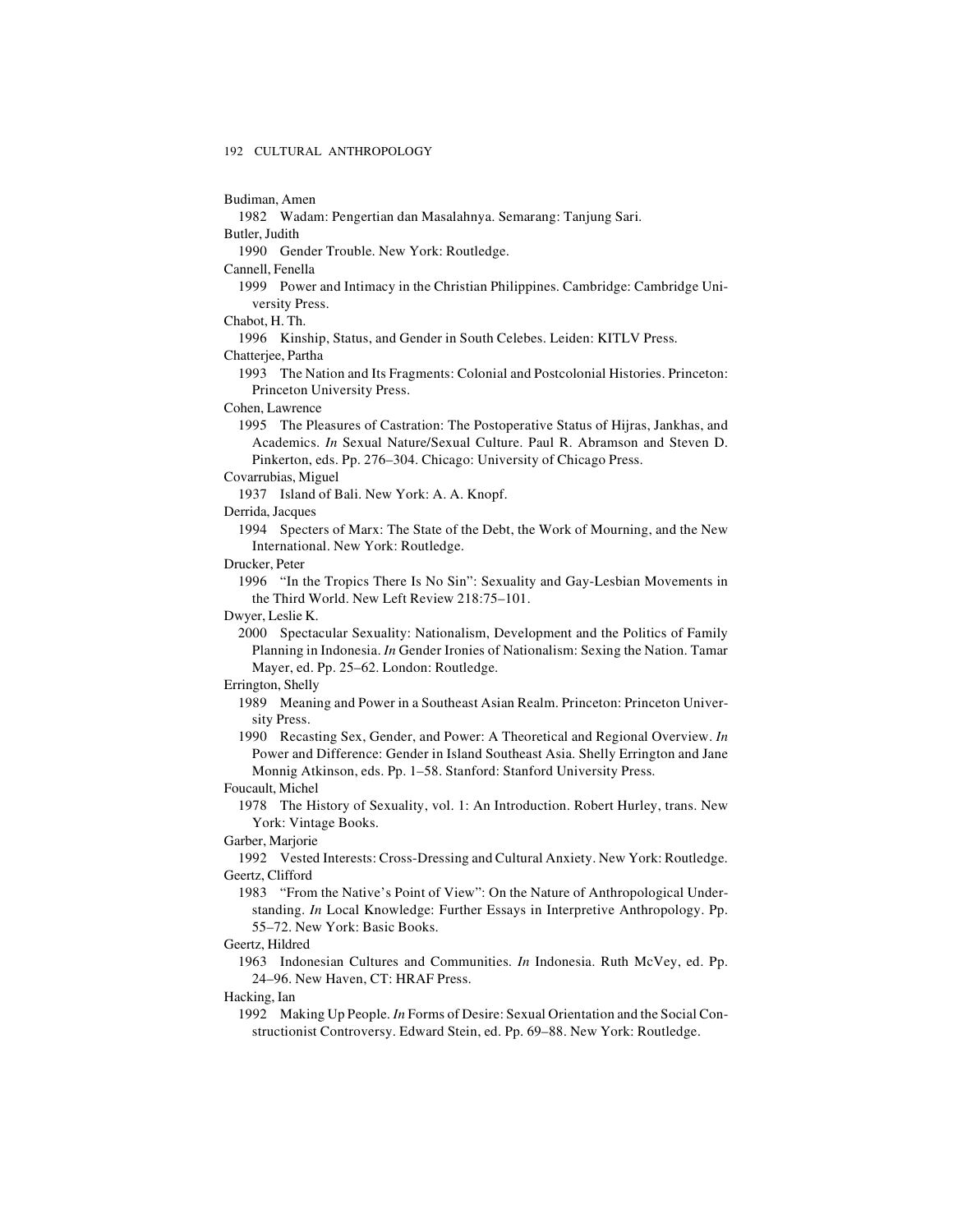Halberstam, Judith

1998 Female Masculinity. Durham, NC: Duke University Press.

Harvey, Barbara S.

1977 Permesta: Half a Rebellion. Ithaca: Cornell Modern Indonesia Project. Hirschfeld, Magnus

1935 Women East and West: Impressions of a Sex Expert. London: William Heinemann.

Hoskins, Janet

1998 Biographical Objects: How Things Tell the Stories of People's Lives. New York: Routledge.

Ingleson, John

1975 Perhimpunan Indonesia and the Indonesian Nationalist Movement. Clayton, Australia: Monash Papers on Southeast Asia.

#### Jackson, Peter A.

- 1997 Kathoey> <Gay> <Man: The Historical Emergence of Gay Male Identity in Thailand. *In* Sites of Desire, Economies of Pleasure: Sexualities in Asia and the Pacific. Lenore Manderson and Margaret Jolly, eds. Pp. 166–190. Chicago: University of Chicago Press.
- 1999 An American Death in Bangkok: The Murder of Darrell Berrigan and the Hybrid Origins of Gay Identity in 1960s Thailand. GLQ: A Journal of Gay and Lesbian Studies 5(3):361–411.
- Johnson, Mark
	- 1997 Beauty and Power: Transgendering and Cultural Transformation in the Southern Philippines. Oxford: Berg.

#### Kennedy, Raymond

1953 Field Notes on Indonesia: South Celebes, 1949–50. Harold C. Conklin, ed. New Haven, CT: HRAF Press.

#### Kenthut, Panky

N.d. Report of the Discussion for the Emancipation of Waria, Gay Men, and Lesbians in Indonesia, Surabaya. June 25, 1999. PERWAKOS (Persatuan Waria Kotamadya Surabaya [Surabaya Municipal Waria Union]).

#### Kulick, Don

1998 Travesti: Sex, Gender, and Culture among Brazilian Transgendered Prostitutes. Chicago: University of Chicago Press.

#### Lacan, Jacques

- 1977 The Agency of the Letter in the Unconscious or Reason since Freud. *In* Écrits: A Selection. Pp. 146–178. New York: W. W. Norton.
- 1985 A Love Letter. *In* Feminine Sexuality: Jacques Lacan and the *École Freudienne.* Juliet Mitchell and Jacqueline Rose, eds. Jacqueline Rose, trans. Pp. 149–161. New York: W. W. Norton.

#### Malinowski, Bronislaw

1922 Argonauts of the Western Pacific. New York: E. P. Dutton.

#### Milone, Pauline Dublin

1967 Queen City of the East: The Metamorphosis of a Colonial Capital. Ph.D. dissertation, Department of History, University of California at Berkeley. Ann Arbor: University Microforms International.

#### Moerthiko

1980 Kehidupan Transexual dan Waria. Solo: Surya Murthi Publishing.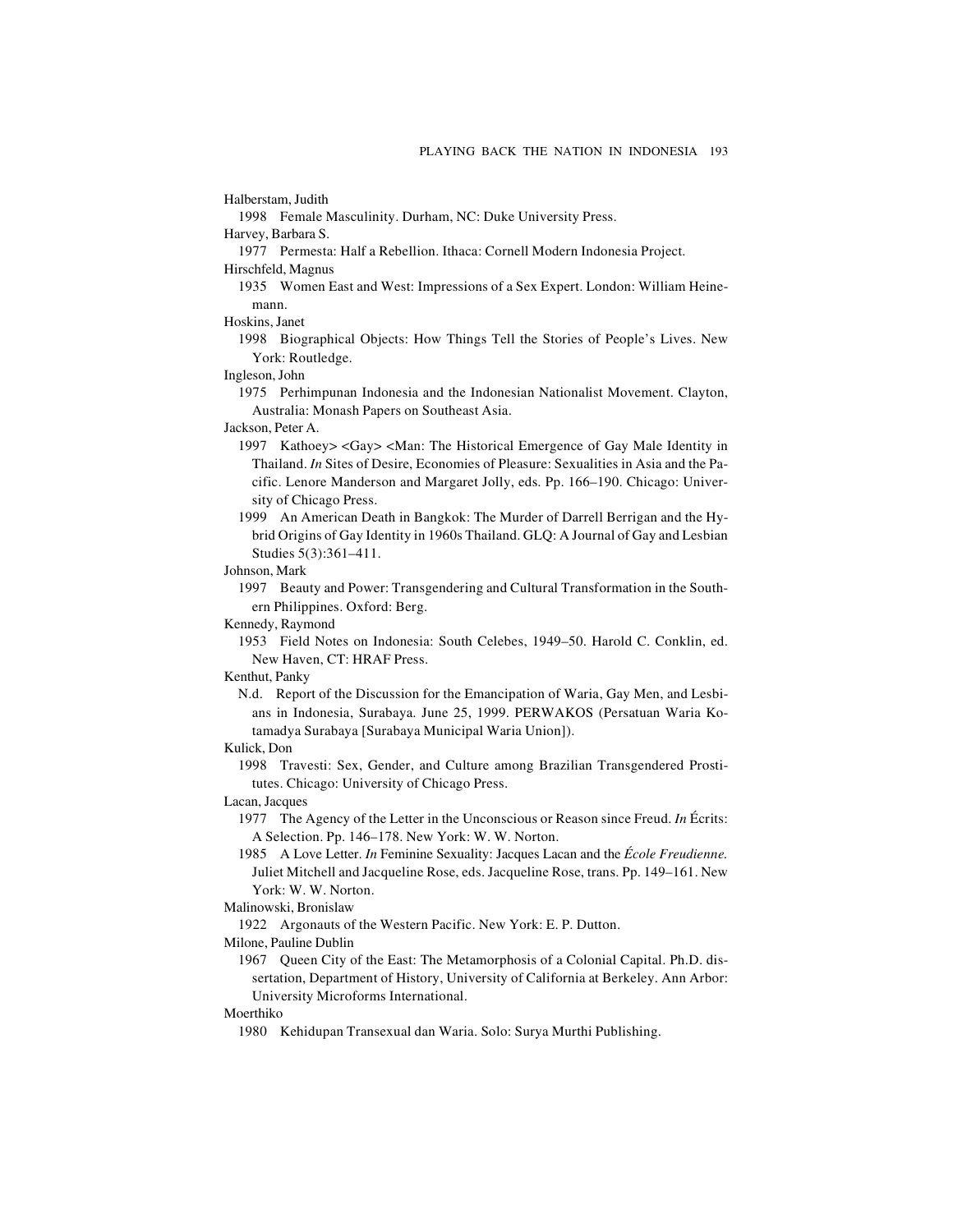```
Morris, Rosalind C.
```
- 1997 Educating Desire: Thailand, Transnationalism, and Transgression. Social Text 15(3–4):53–79.
- Nanda, Serena
	- 1990 Neither Man nor Woman: The Hijras of India. Belmont, CA: Wadsworth Publishing Co.
- Nordholt, Henk Schulte, ed.
	- 1998 Outward Appearances: Dressing State and Society in Indonesia. Leiden: KITLV Press.

#### Oetomo, Dédé

- 1996 Gender and Sexual Orientation in Indonesia. *In* Fantasizing the Feminine in Indonesia. Laurie Sears, ed. Pp. 259–269. Durham, NC: Duke University Press.
- 2001 Embrong . . . !!! Bahasa Binan: Main-Main yang Melawan (Indeed! Queer language: A game of resistance). *In* Memberi Suara pada yang Bisu (Giving voice to the dumb). Pp. 61–71. Yogyakarta: Galang Press.
- Ortner, Sherry, and Harriet Whitehead
	- 1981 Introduction: Accounting for Sexual Meanings. *In* Sexual Meanings: The Cultural Construction of Gender and Sexuality. Sherry Ortner and Harriet Whitehead, eds. Pp. 1–28. Cambridge: Cambridge University Press.

#### Peacock, James L.

- 1968 Rites of Modernization: Symbolic and Social Aspects of Indonesian Proletarian Drama. Chicago: University of Chicago Press.
- Pelras, Christian
	- 1996 The Bugis. Oxford: Blackwell.
- Pemberton, John
	- 1994 On the Subject of "Java." Ithaca: Cornell University Press.
- Perlez, Jane
	- 2003 For These Transvestites, Still More Role Changes. The New York Times, July 24: A4.
- Plummer, David, and Doug Porter
	- 1997 The Use and Misuse of Epidemiological Categories. *In* No Place for Borders: The HIV/AIDS Epidemic and Development in Asia and the Pacific. Godfrey Linge and Doug Porter, eds. Pp. 41–49. St. Leonards: Allen and Unwin.

#### Robinson, Kathryn

1989 Choosing Contraception: Cultural Change and the Indonesian Family Planning Programme. *In* Creating Indonesian Cultures. Paul Alexander, ed. Pp. 21–38. Sydney: Oceania Publications.

#### Saussure, Ferdinand de

1959 Course in General Linguistics. New York: McGraw-Hill.

#### Sedgwick, Eve Kosofsky

1991 Epistemology of the Closet. London: Harvester/Wheatsheaf.

#### Sen, Krishna

1998 Indonesian Women at Work: Reframing the Subject. *In* Gender and Power in Affluent Asia. Krishna Sen and Maila Stivens, eds. Pp. 35–62. London: Routledge. Siegel, James T.

### 1998 A New Criminal Type in Jakarta: Counter-Revolution Today. Durham, NC:

Duke University Press.

#### Soentoro, Isye

1996 Anak Kehidupan. Jakarta: Cipta Cinta.